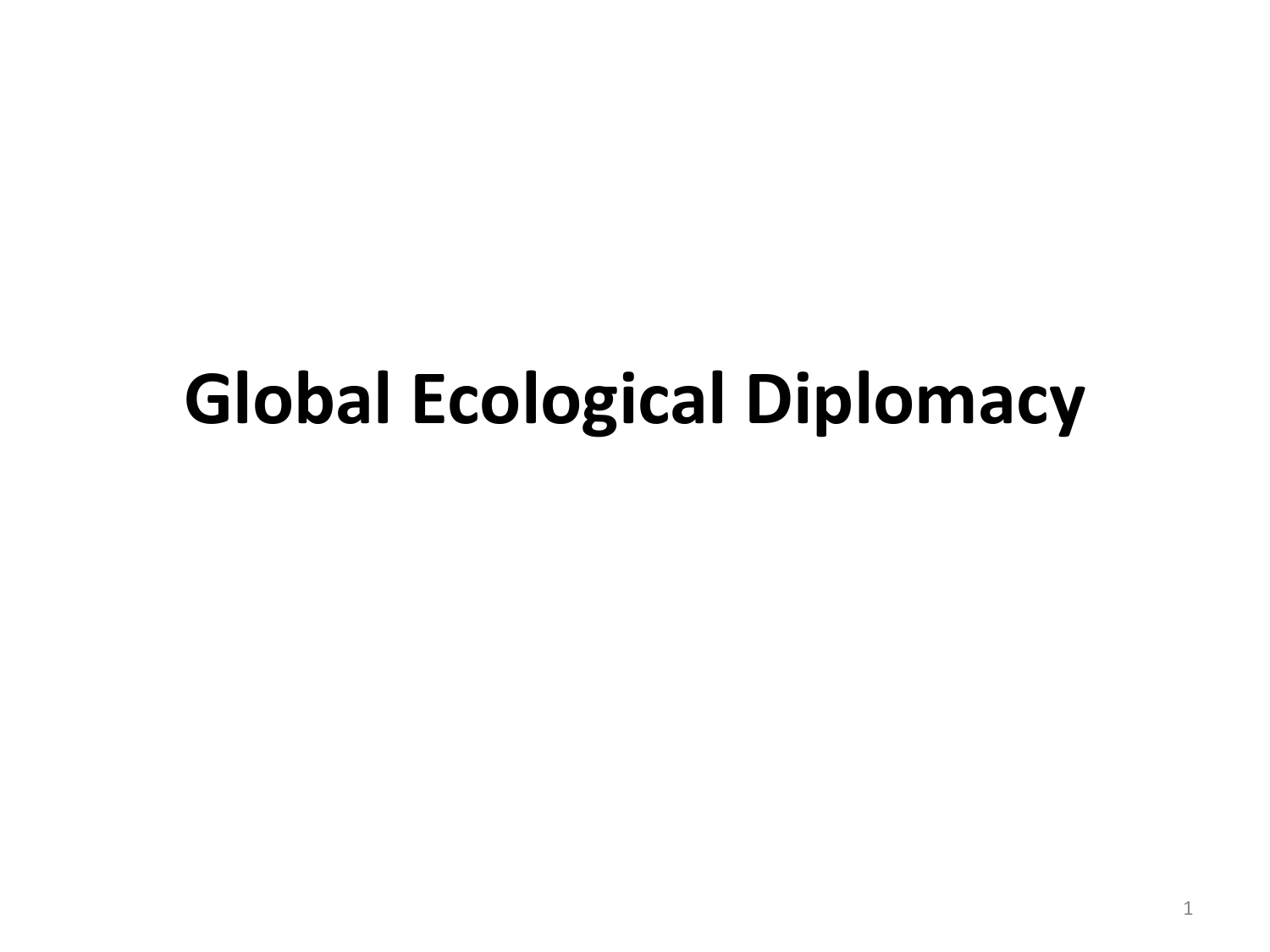# Earth Summits

- The Earth Summit refers to the United Nations (UN) conferences organised to address issues concerning environmental protection and socio-economic development.
- The Earth Summit is also a platform in which the world examines and evaluates the relationship between human rights, population, social development, women and human settlements.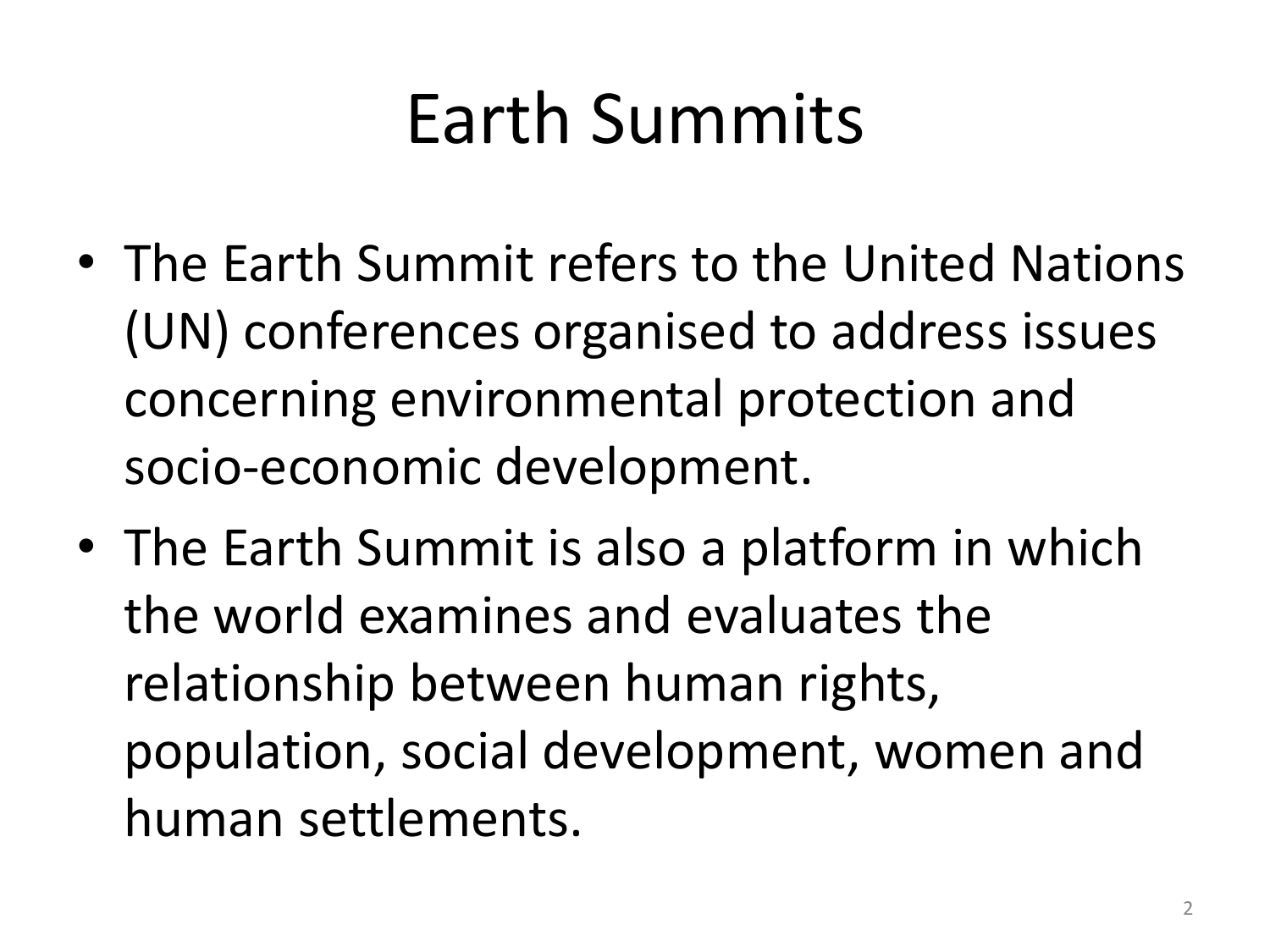- In 1992, more than 100 heads of state met in Rio de Janeiro, Brazil for the first international Earth Summit convened to address urgent problems of environmental protection and socio-economic development.
- The assembled leaders signed the Convention on Climate Change and the Convention on Biological Diversity, endorsed the Rio Declaration and the Forest Principles, and adopted Agenda 21, a 300 page plan for achieving sustainable development in the 21st century.
- The Commission on Sustainable Development (CSD) was created to monitor and report on implementation of the Earth Summit agreements.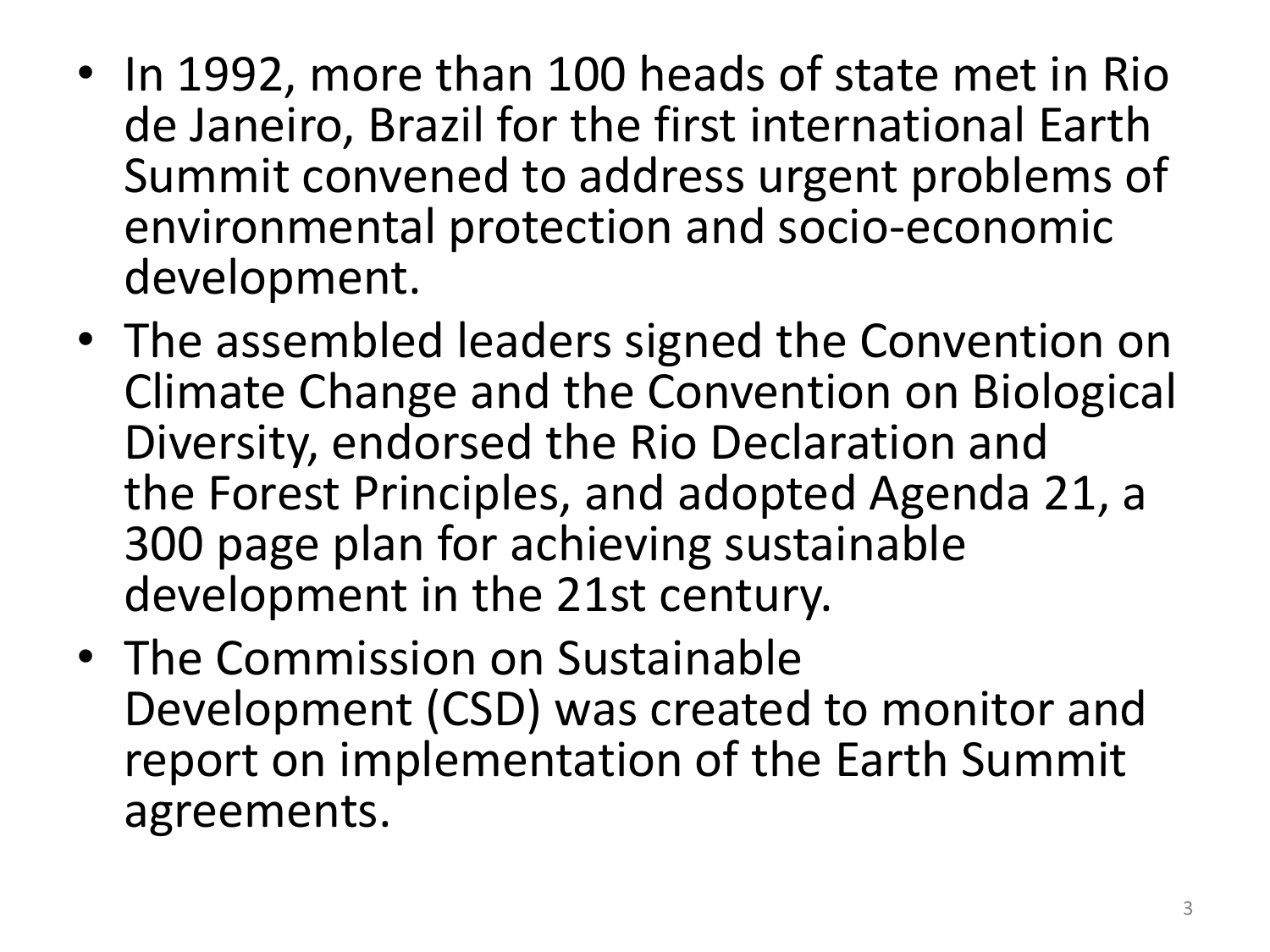- It was agreed that a five year review of Earth Summit progress would be made in 1997 by the United Nations General Assembly meeting in a special session.
- This special session of the UN General Assembly was to take stock of how well countries, international organizations and sectors of civil society responded to the challenge of the Earth Summit.
- Through that Earth Summit, many important treaties and conventions were concluded such as:
- 1. Rio Declaration on Environment and Development;
- 2. Agenda 21;
- 3. Convention on Biological Diversity;
- 4. Forest Principles;
- 5. Framework Convention on Climate Change;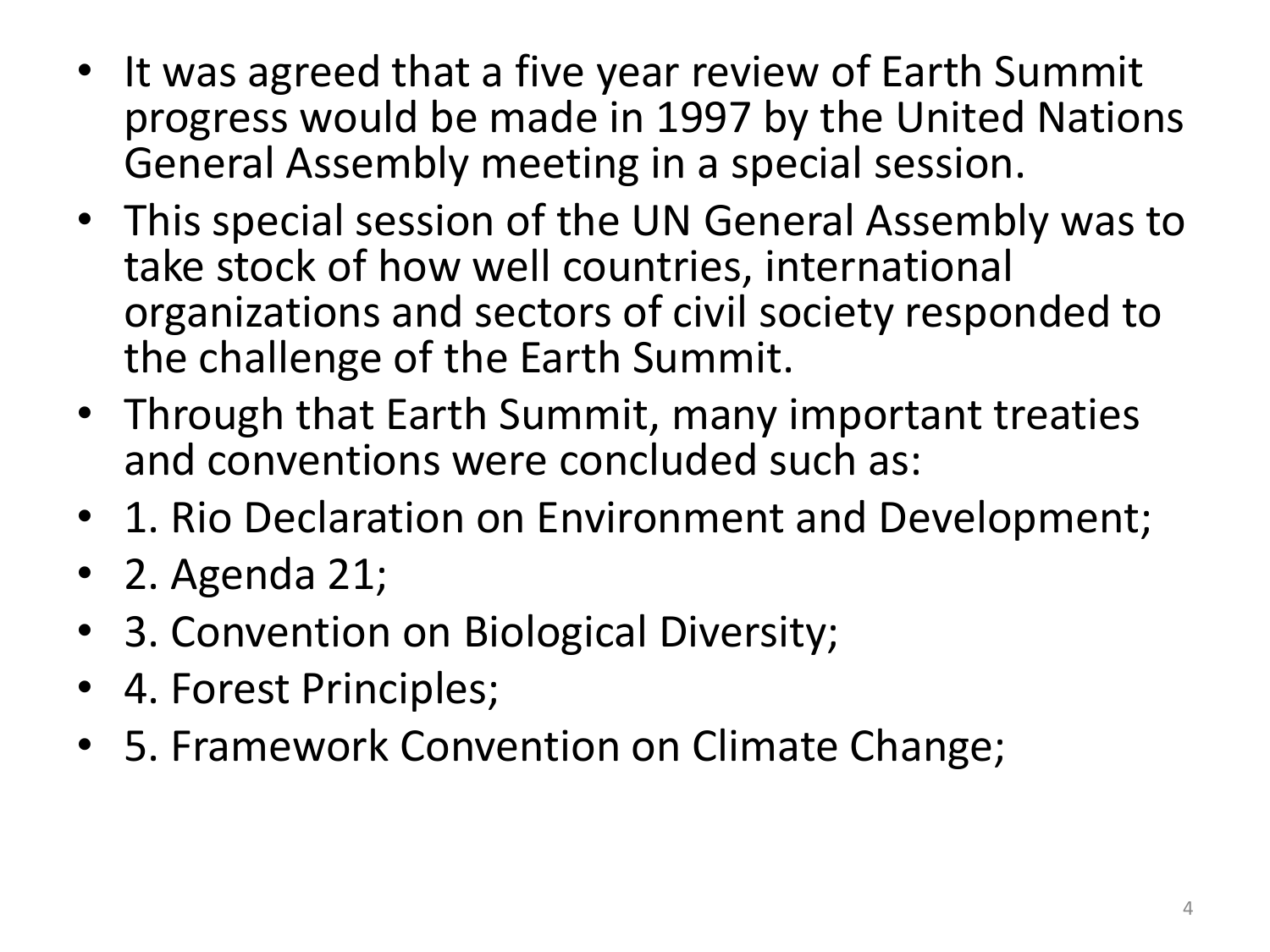- The following are the issues addressed by the Earth Summits:
- 1. Issues relating to the production of toxic components, such as lead in gasoline, or poisonous waste including radioactive chemicals ;
- 2. Issues relating to the use of fossil fuels which are linked to global climate change;
- 3. Issues relating to vehicle emissions, congestion in cities and the health problems caused by polluted air and smog;
- 4. Issues relating to the growing scarcity of water .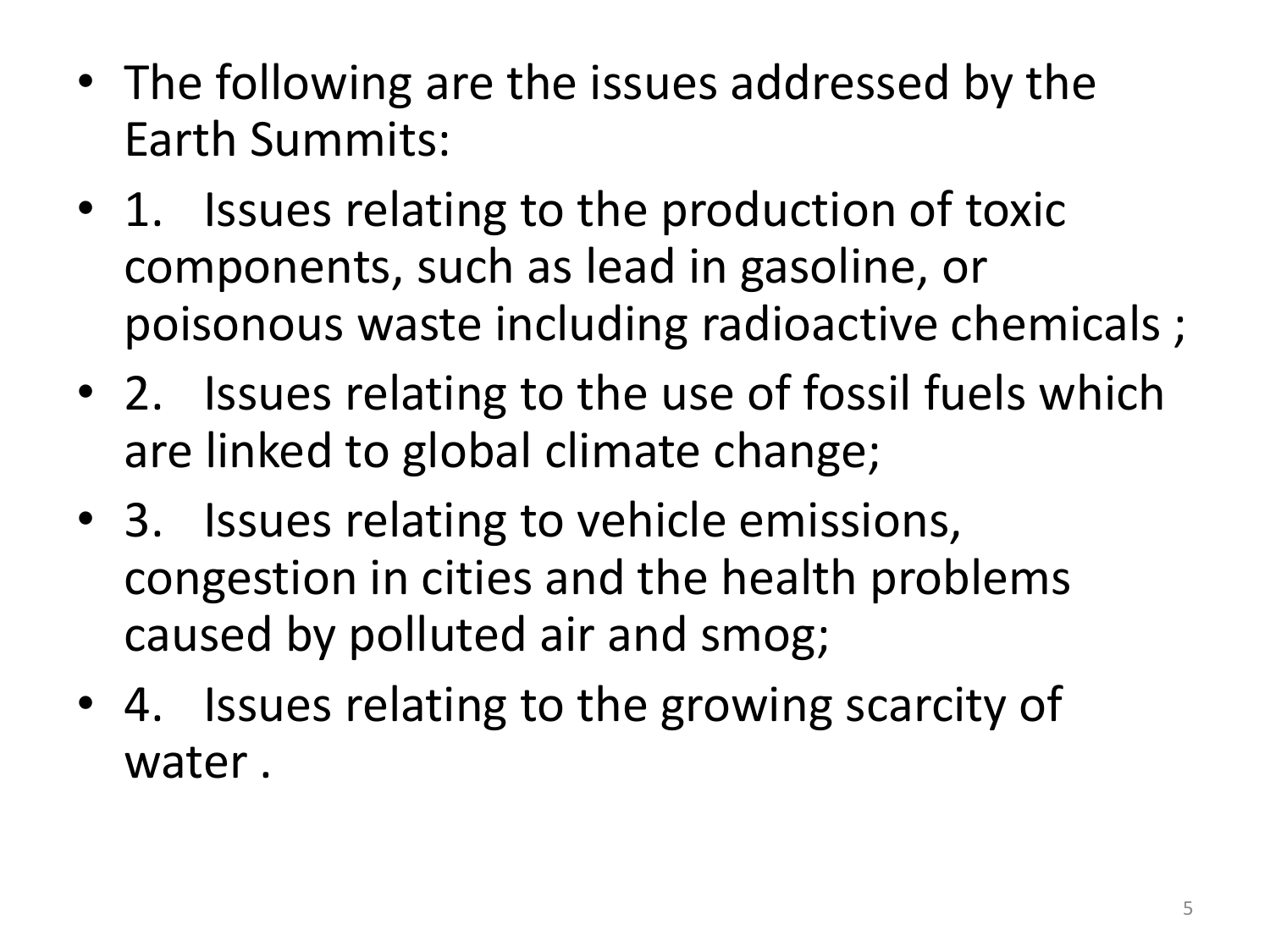#### • **Stockholm 1972**

- In 1972, Stockholm, Sweden, hosted the first United Nations Conference on the Human Environment, which was attended by 113 delegates and two heads of state (**Olaf Palme of Sweden and Indira Gandhi of India**).
- This conference raised a generation's awareness of an issue hitherto little talked about, the global environment.
- The Stockholm conference secured a permanent place for the environment on the world's agenda and led to the establishment of the United Nations Environment Programme (UNEP).
- The conference and its aftermath made known the international nature of the environment and introduced the idea of the relationship between development and the environment.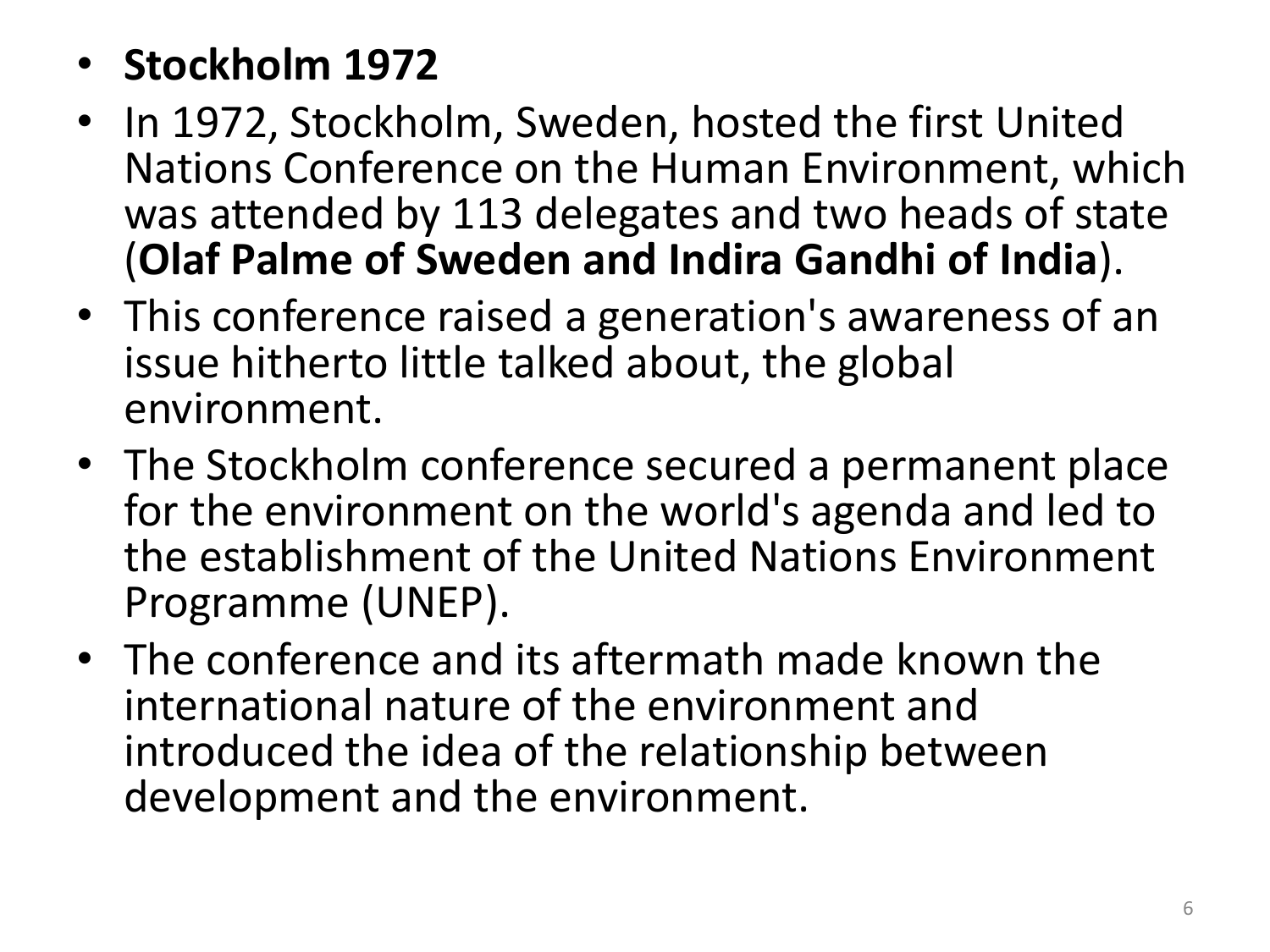- It has been said that the only way to unite the countries of the world is for them to face a common enemy; perhaps environmental degradation will be that enemy.
- Since the 1972 conference, there have been many international environmental agreements.
- These include:
	- the 1978 Great Lakes Water Quality Agreement;
	- the 1979 Geneva Convention on Long-range Transboundary Air Pollution;
	- the 1985 Helsinki Agreement (a 21-nation commitment to reduce sulphur dioxide emissions);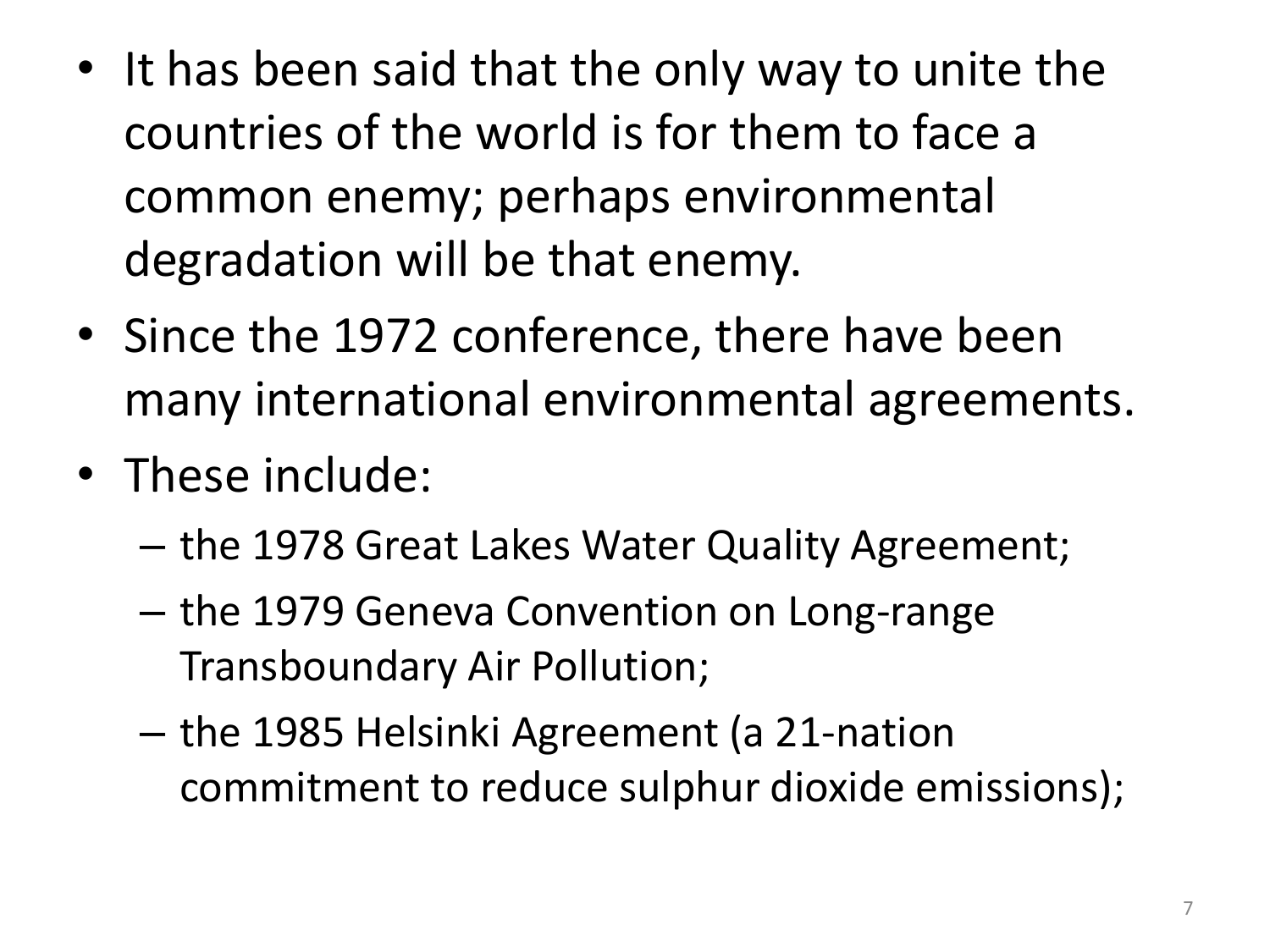- the 1988 Montreal Protocol on Substances That Deplete the Ozone Layer; and,
- the 1989 Basel Convention on Transboundary Movements of Hazardous Wastes.
- It was this kind of international cooperation that the 1992 Rio conference sought, but on a larger scale.
- In 1983, the UN General Assembly set up the World Commission on Environment and Development, known as the Brundtland Commission after its chairperson, Norwegian Prime Minister *Gro Harlem Brundtland*.
- Its aim was to link environmental issues to the findings of the 1980 Brandt report on North-South relations.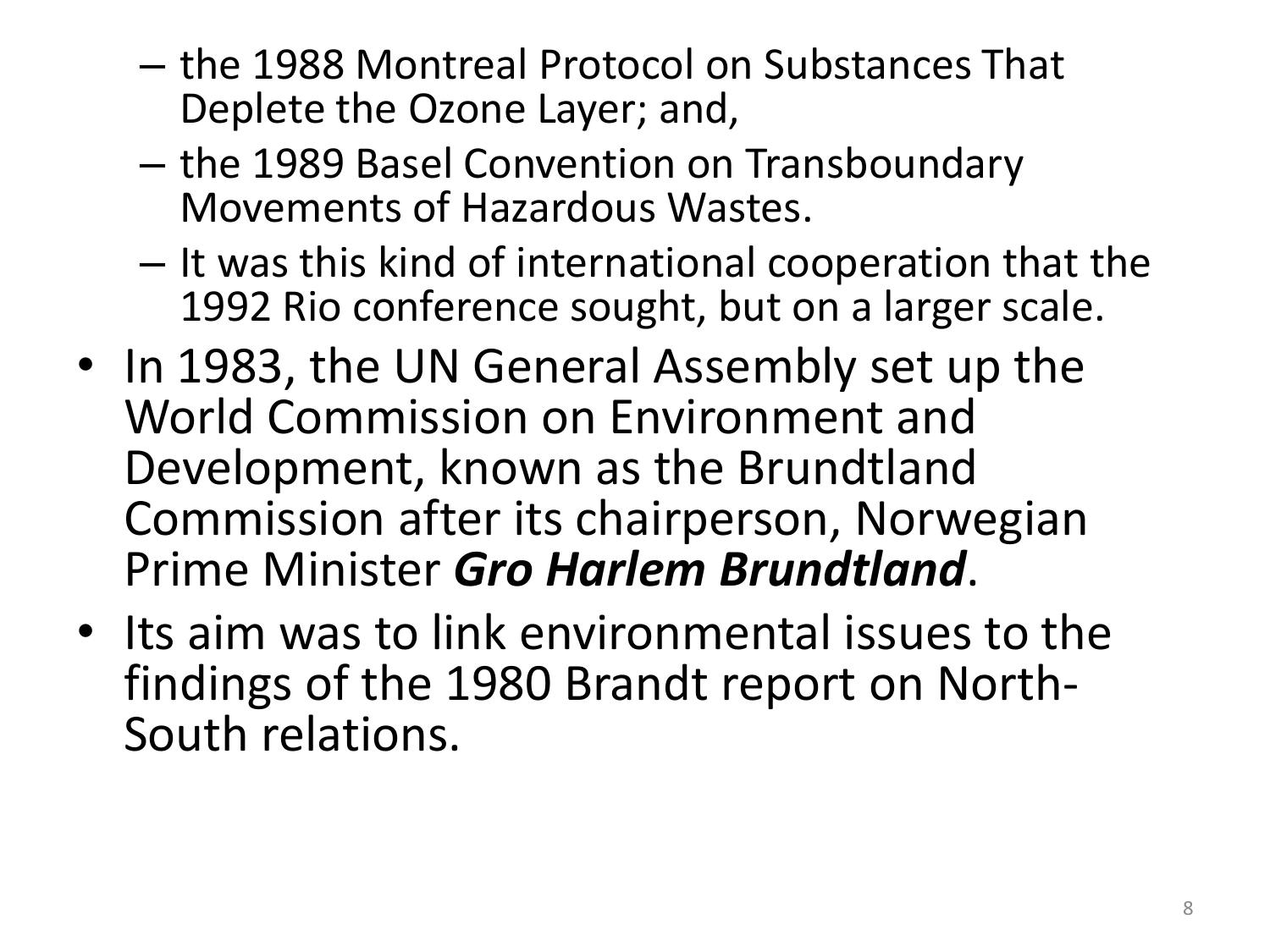- The Brundtland report, published in 1987 as *Our Common Future*, declared that the time had come for a marriage between the environment and the economy and used the term "sustainable development" as the way to ensure that economic development would not endanger the ability of future generations to enjoy the fruits of the earth.
- After considering the 1987 Brundtland report, the UN General Assembly called for the UN Conference on Environment and Development (UNCED).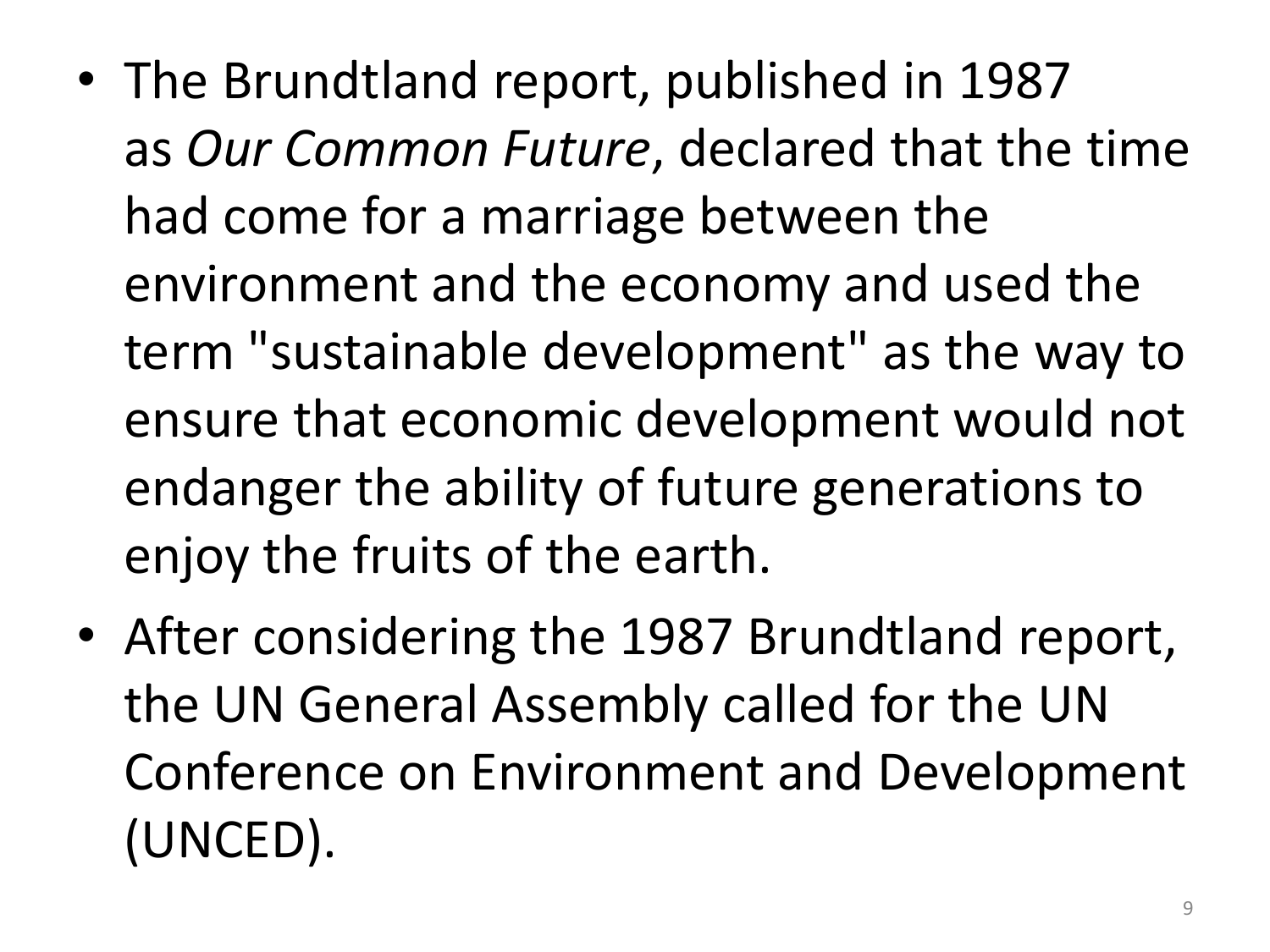- The primary goals of the Summit included:
	- to come to an understanding of "development" that would support socio-economic development and prevent the continued deterioration of the environment, and,
	- to lay a foundation for a global partnership between the developing and the more industrialized countries, based on mutual needs and common interests, that would ensure a healthy future for the planet.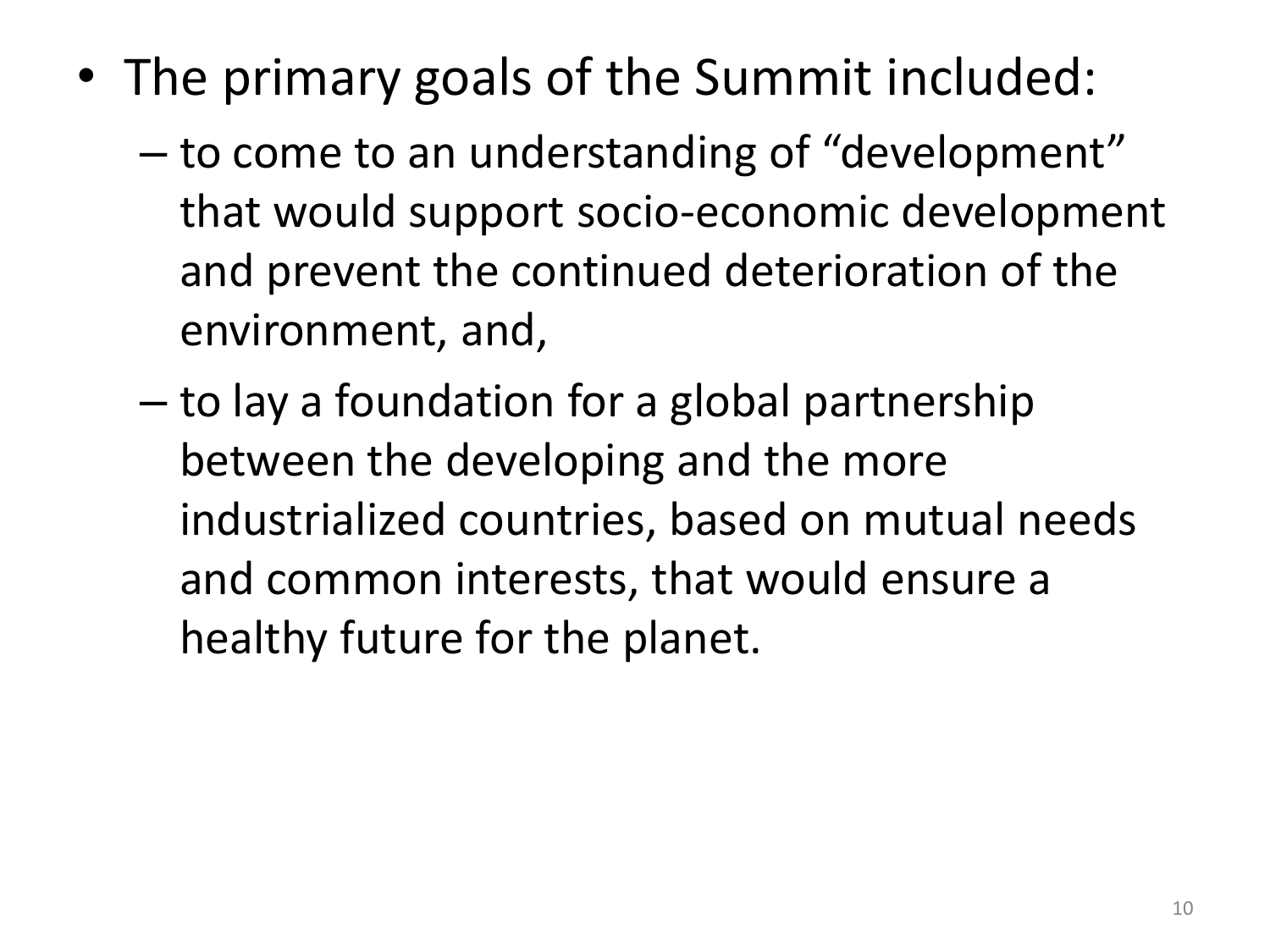- **Rio Summit of 1992**
- On the twentieth anniversary of the Stockholm Conference on the Human Environment, representatives from 178 nations, non-governmental agencies (NGOs) and other interested parties (approximately 30,000 in total including members of the media), met in Rio de Janeiro from 3 June to 14 June 1992 to discuss global environmental issues that would become central to policy implementation.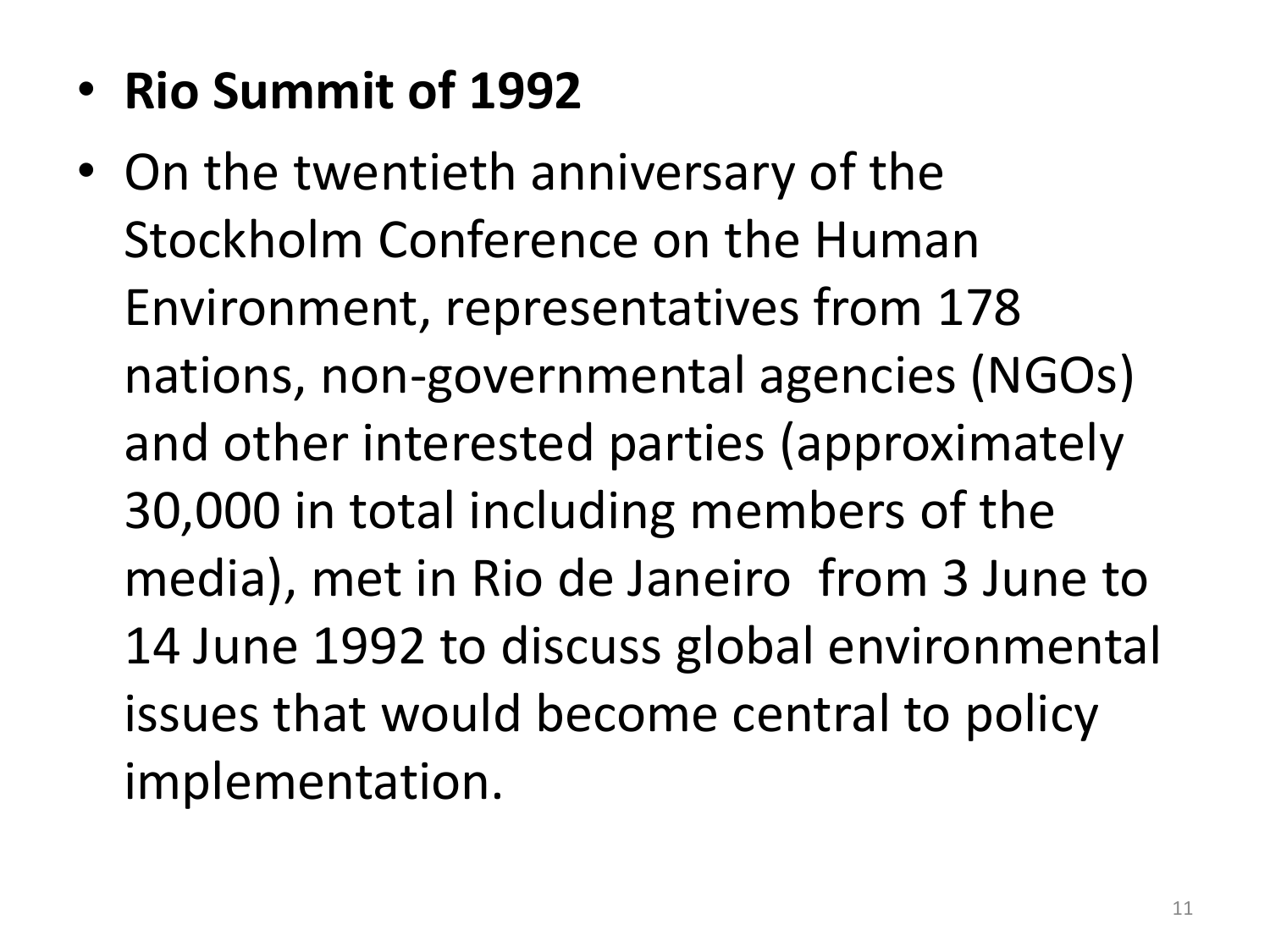- The conference sought agreement on concrete measures to reconcile economic activities with the protection of the planet to ensure a sustainable future for all people.
- This first UN Conference on Environment and Development -- UNCED for short, but better known as the "Earth Summit" after its final three days -- was the culmination of two and a half years of world-wide consultations that demonstrated the best intentions of the human race to live responsibly.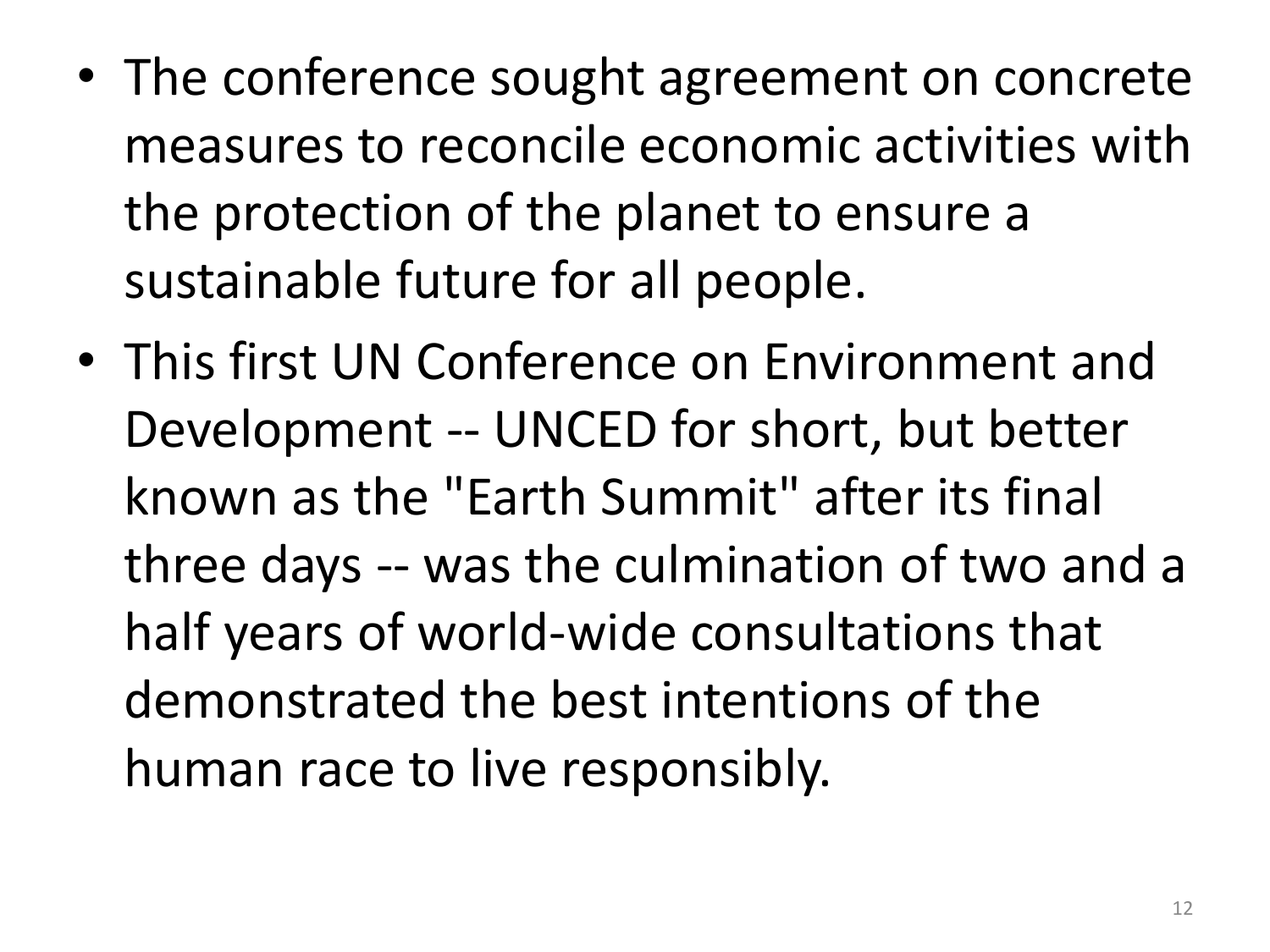### • **Pre-Rio Ambitions**

- UNCED addressed environmental issues, such as the protection of air, land and water; conservation of biological diversity, forests, and natural resources; and sound management of wastes and technology.
- It was a unique opportunity for world leaders to curtail the human activities that were threatening the planet and bringing about pollution of land, ocean and atmosphere, drought, desertification through land degradation, thinning of the ozone layer, global warming and the threat of rising sea levels, and the extinction of plant and animal species.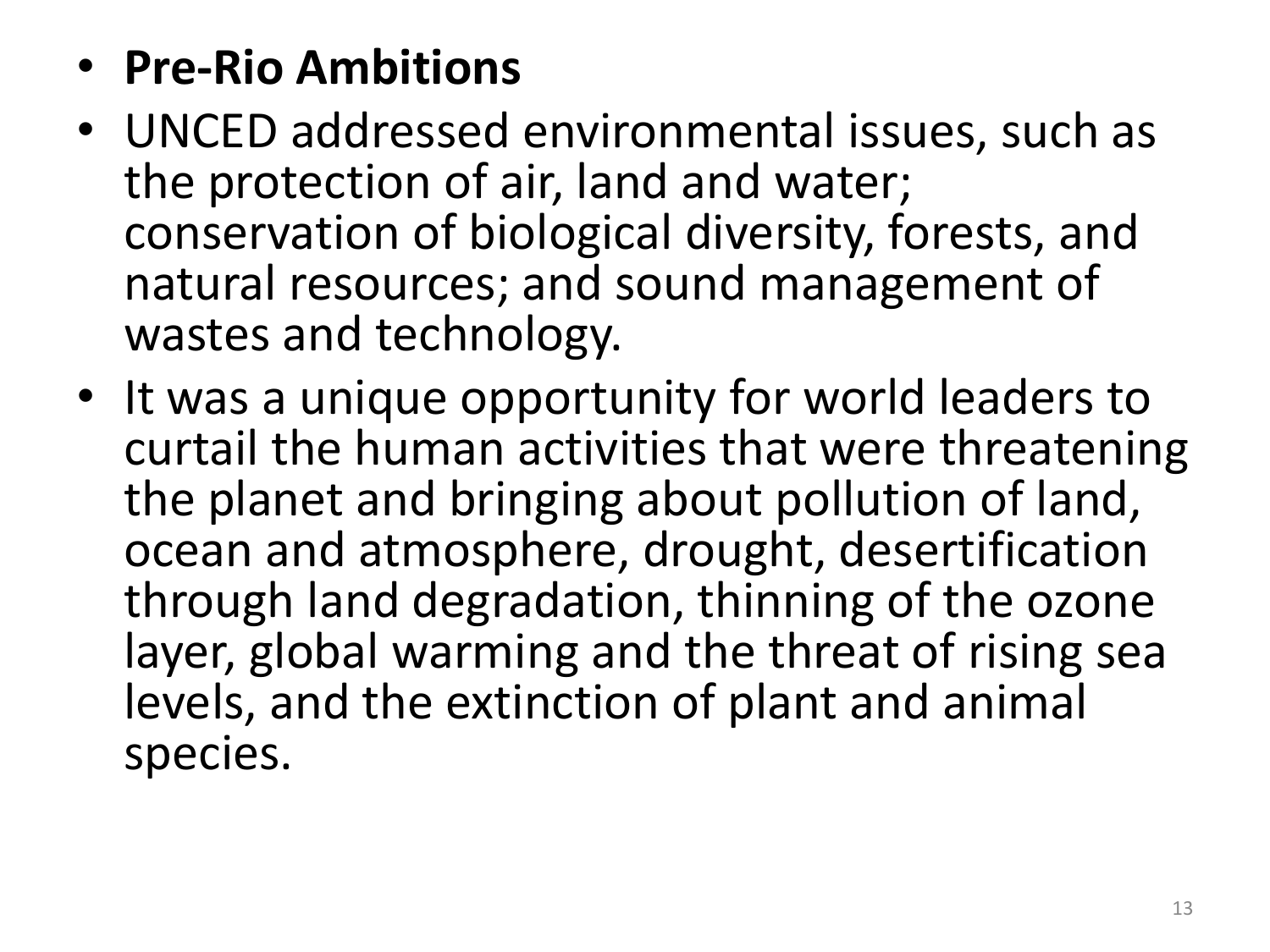- Also included were the concerns that had led to serious differences between countries of the North and South:
- patterns of development that cause stress to the environment;
- poverty in developing countries;
- economic growth;
- unsustainable patterns of consumption; and
- demographic pressures and their impact on the international economy.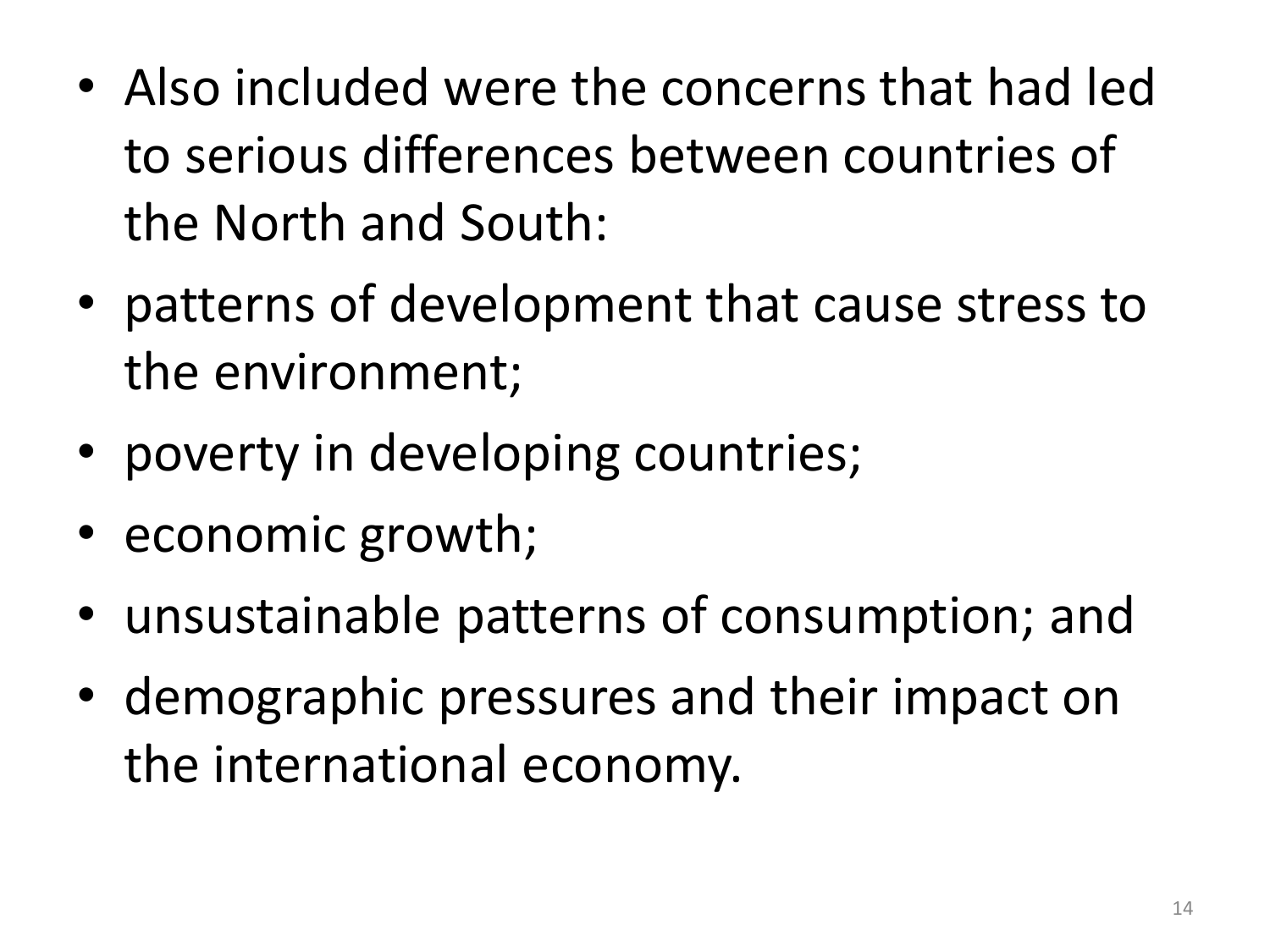## • **WHAT HAPPENED AT RIO?**

- At UNCED, more than 130 nations signed a Convention on Climate Change and a Convention on Biodiversity.
- The delegates also reached agreement on Agenda 21, an action plan for developing the planet sustainably through the twenty-first century, and on a broad statement of principles for protecting forests.
- All nations present accepted without change the Rio Declaration, a non-binding statement of broad principles for environmental policy.
- New international networks, both formal and informal, were set up to carry out and oversee implementation of the agreements.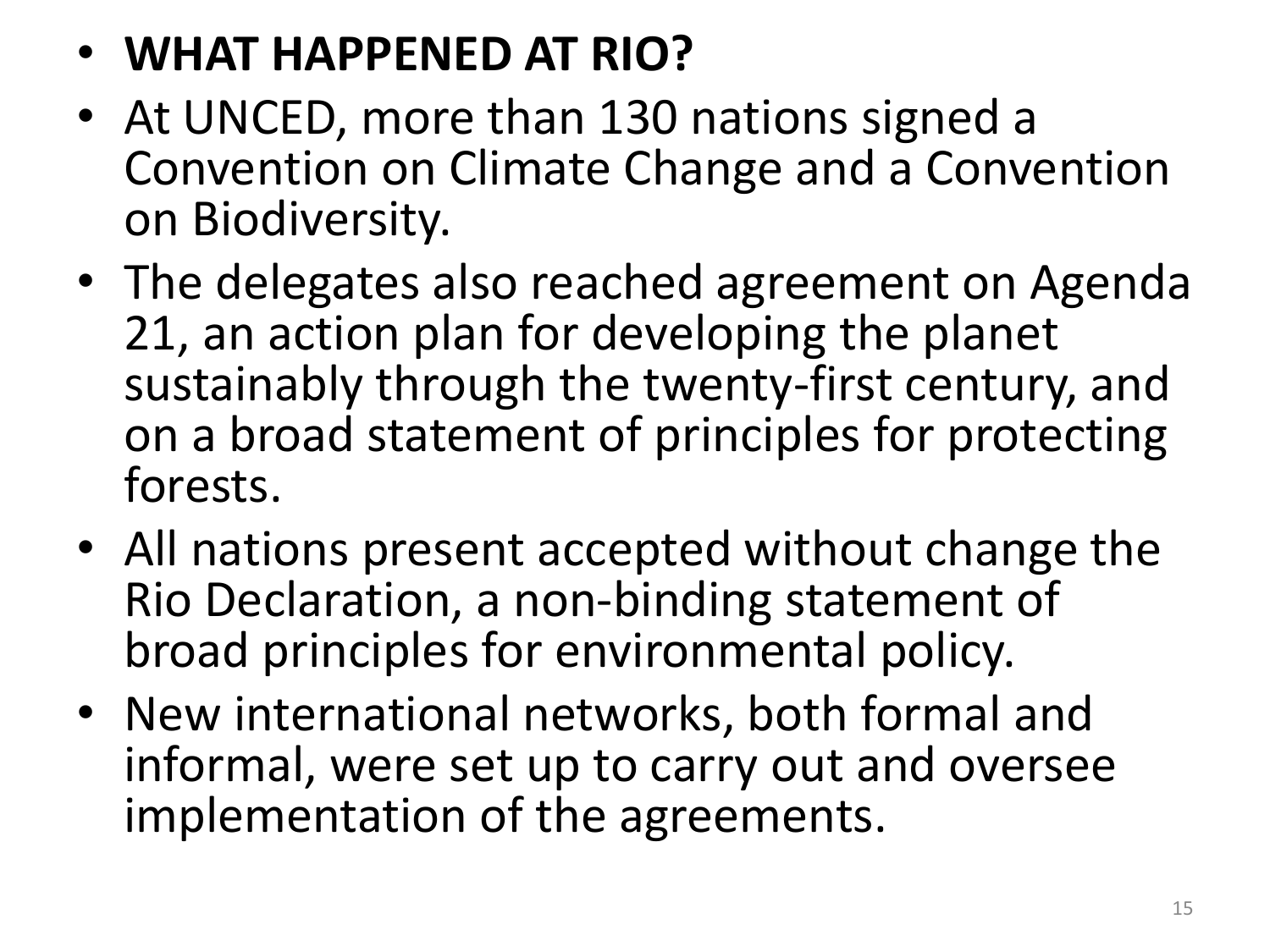- In the end, the UNCED negotiations came down to a matter of money.
- The industrialized nations have it and the developing nations want it.
- If the industrialized nations want environmental protection, they must be prepared to pay for it.
- The tensions between the rich and the poor and the financial conflicts that underlie them were at the heart of every major negotiation.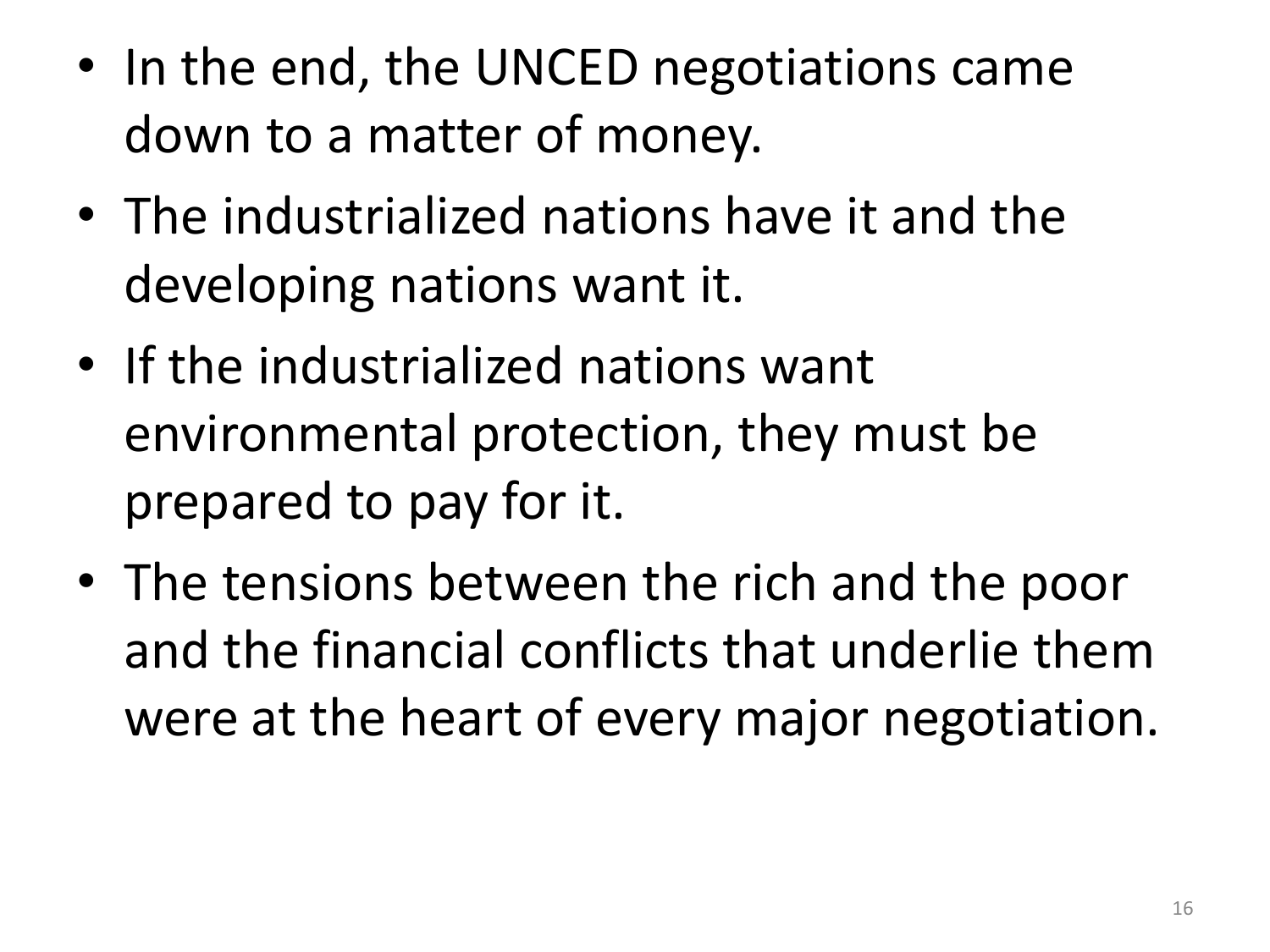- Before the summit, Mr. Maurice F. Strong, UNCED Secretary General, had defined success as a minimum of an extra \$10 billion a year of "new money" from Western countries to finance summit commitments in the Third World.
- The \$6-\$7 billion pledged at the conference, implied a good start. This figure was based on the supposition that Japan would increase its aid budget by 50% over the next five years, to a total of \$5 billion.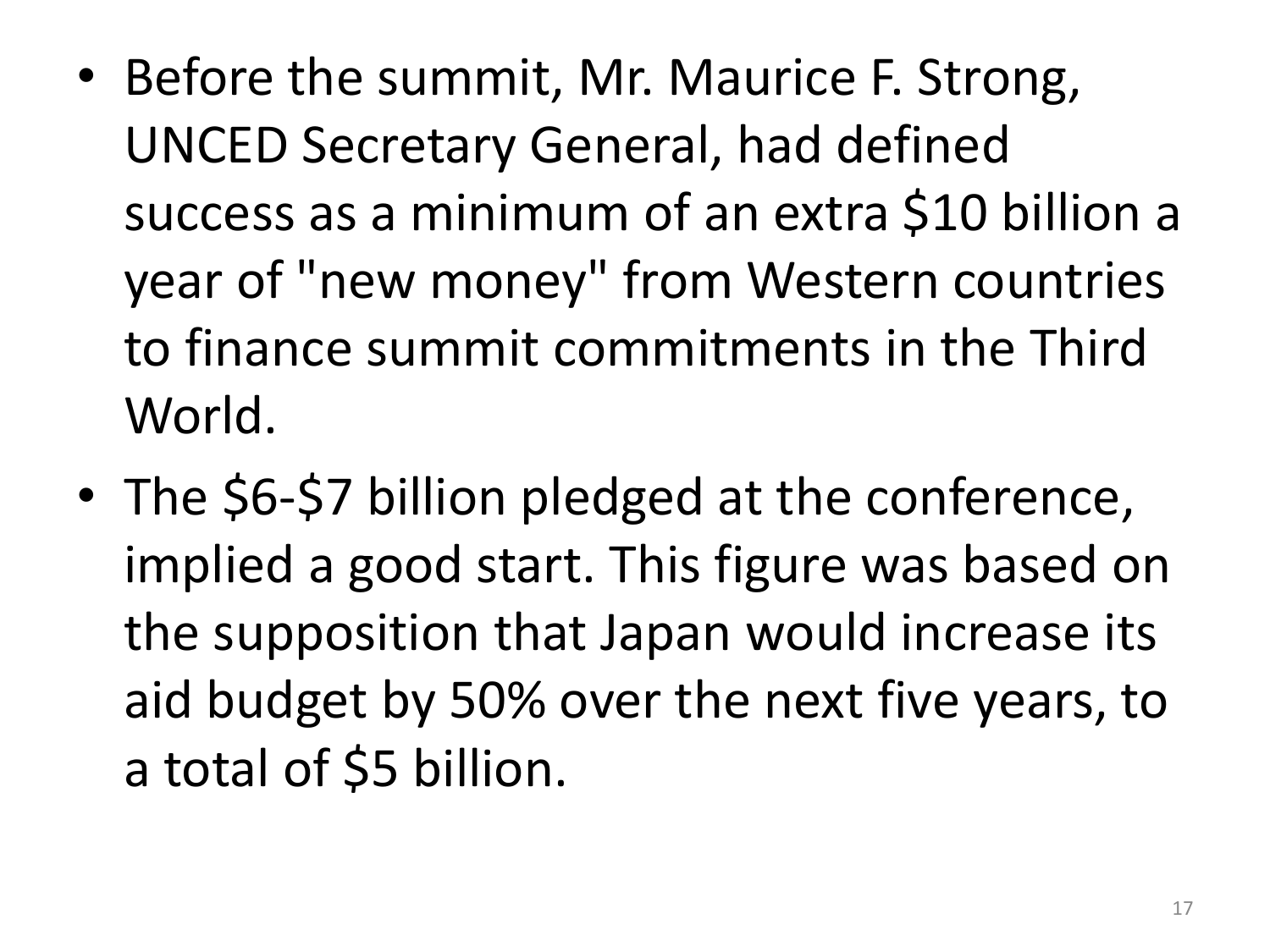- **Resulting Documents from Rio:**
- **1. Agenda 21,**
- **2. The Rio Declaration on Environment and Development,**
- **3. The Statement of Forest Principles.**
- In addition, two legally binding Conventions aimed at preventing global climate change and the eradication of the diversity of biological species were opened for signature at the Summit, giving high profile to these efforts:
- **4. The United Nations Framework Convention on Climate Change; and,**
- **5. The United Nations Convention on Biological Diversity**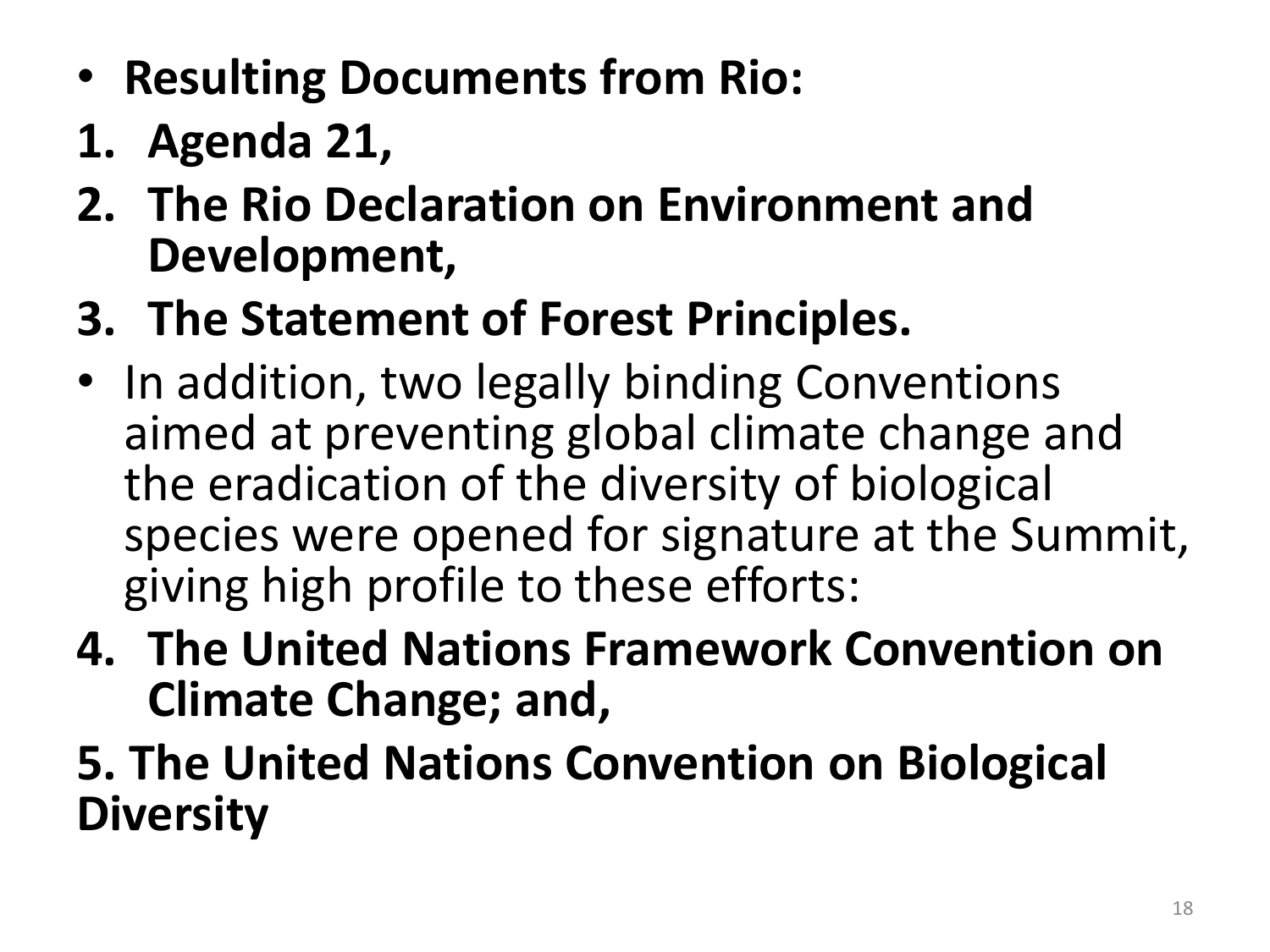- **Agenda 21**
- **An Overview of Agenda 21**
- Agenda 21 is an environmental action plan for the next century.
- It is not legally binding but forms the basis for a new international partnership for sustainable development and environmental protection worldwide.
- Agenda 21 was the major overall document coming out of Rio and was devised to deal with some of the fundamental problems of resource degradation and aid to the developing world.
- It addresses many issues with respect to global sustainability and includes core chapters related to financing, the implementation of technology transfer and institutional follow-up to UNCED.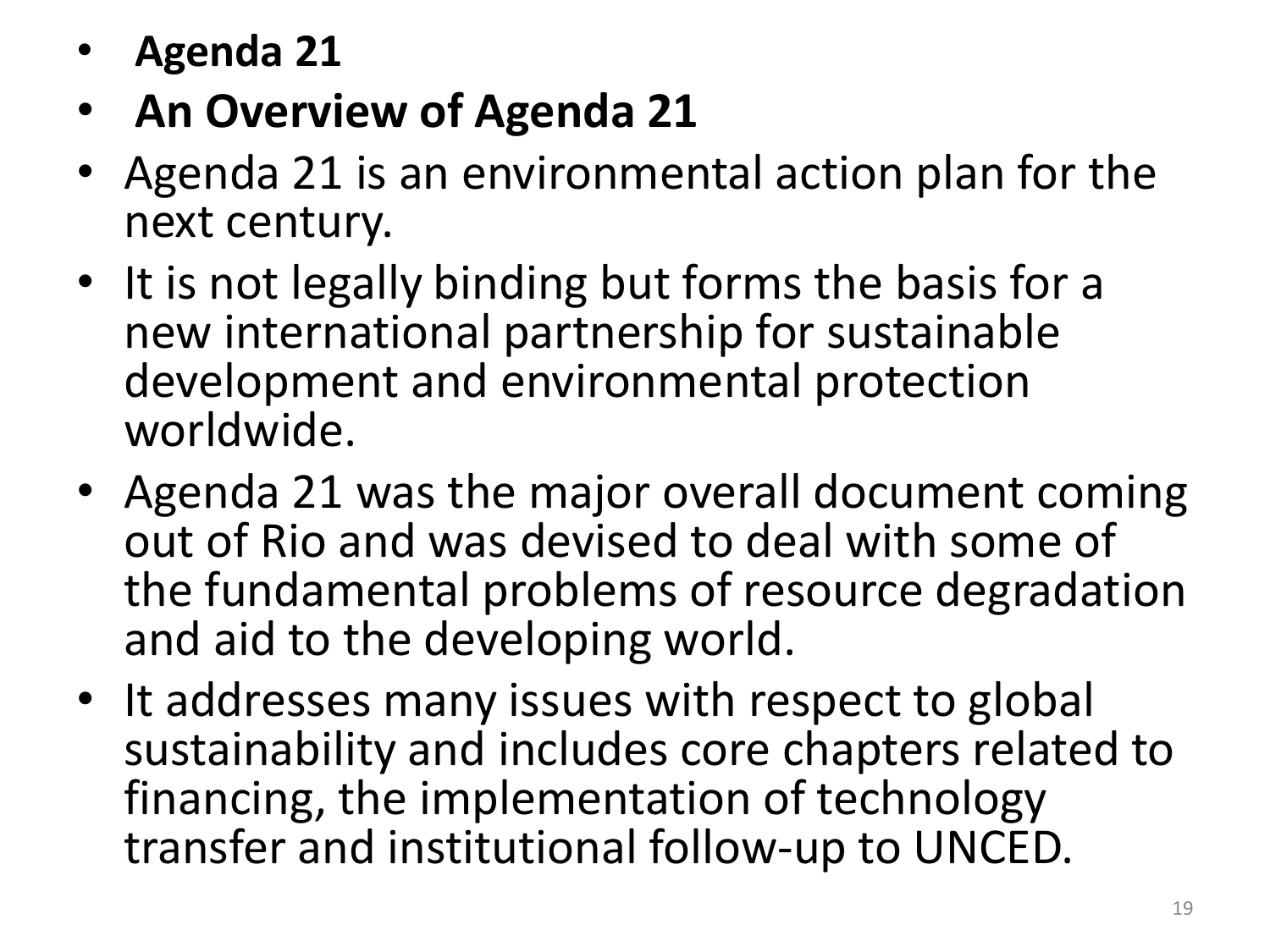- *Goals of Agenda 21*
- The primary goals of Agenda 21 include:
- i) To ensure that development proceeds in a sustainable manner: "the system of incentives and penalties which motivate economic behaviour must be reoriented to become a strong force for sustainability."
- ii) Another goal is ultimately to eliminate poverty throughout the world through better management of energy and natural resources and improvement of the quality of life by ensuring access to shelter and clean water, sewage and solid waste treatment.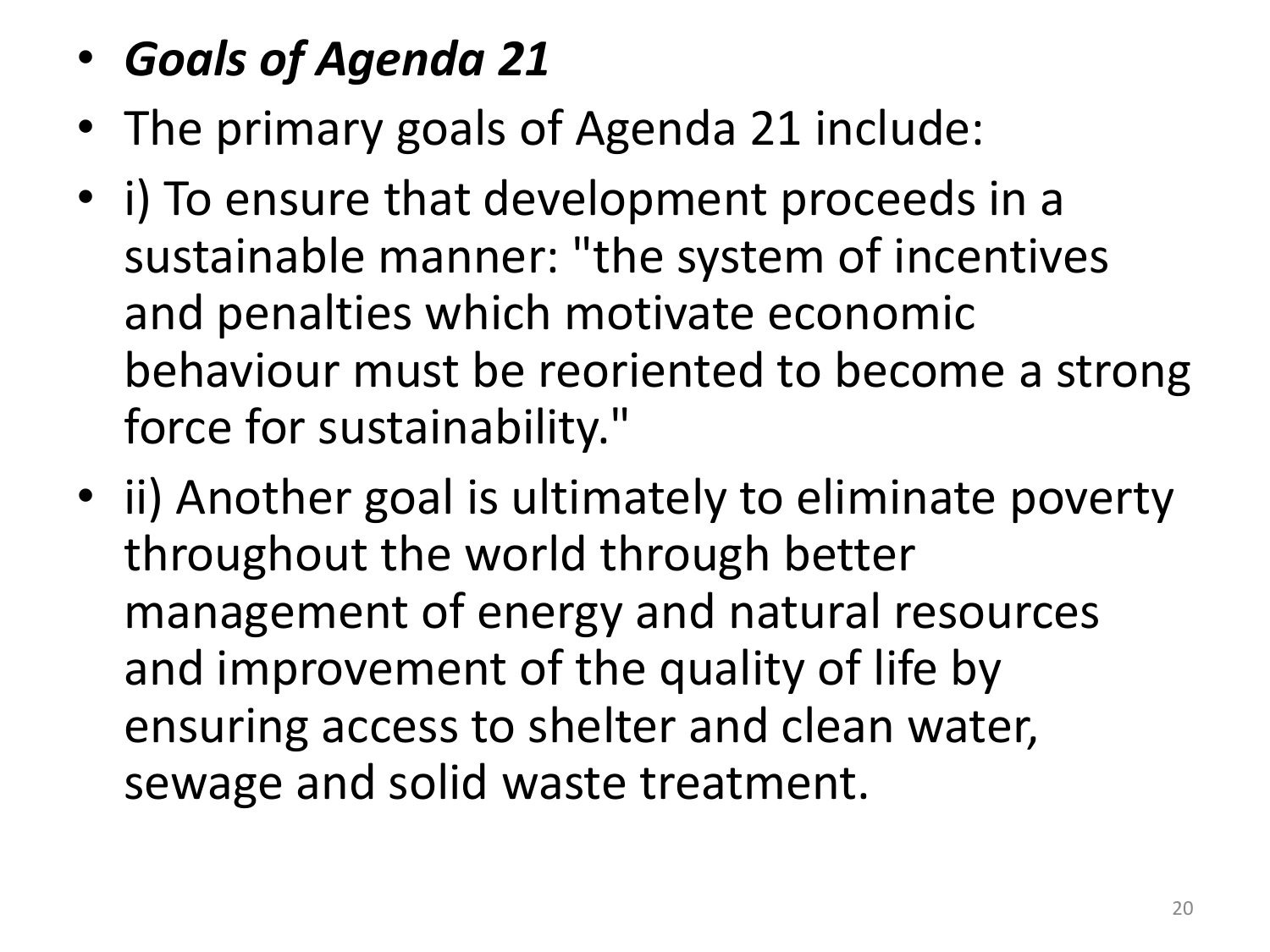- iii) Agenda 21 also attempts to achieve the sustainable use of global and regional resources such as atmosphere, oceans, seas and freshwater, and marine organisms.
- iv) The final goal is for improved management of chemicals and wastes. It is estimated that one third of the deaths in the third world are caused by food and water contaminated with human or industrial waste.
- **Areas of Contention**
- A number of contentious issues in Agenda 21 were not agreed upon prior to the conference, including forest protection, desertification, financing, and who would oversee the implementation of Agenda 21.
- i) The developing countries suspect that the preservation of their forests is advocated only so that these can act as a sink for the carbon dioxide produced in the West.
- The North-South standoff on this point was resolved by changing the language to read, "the parties will consider calling for a treaty on forest issues."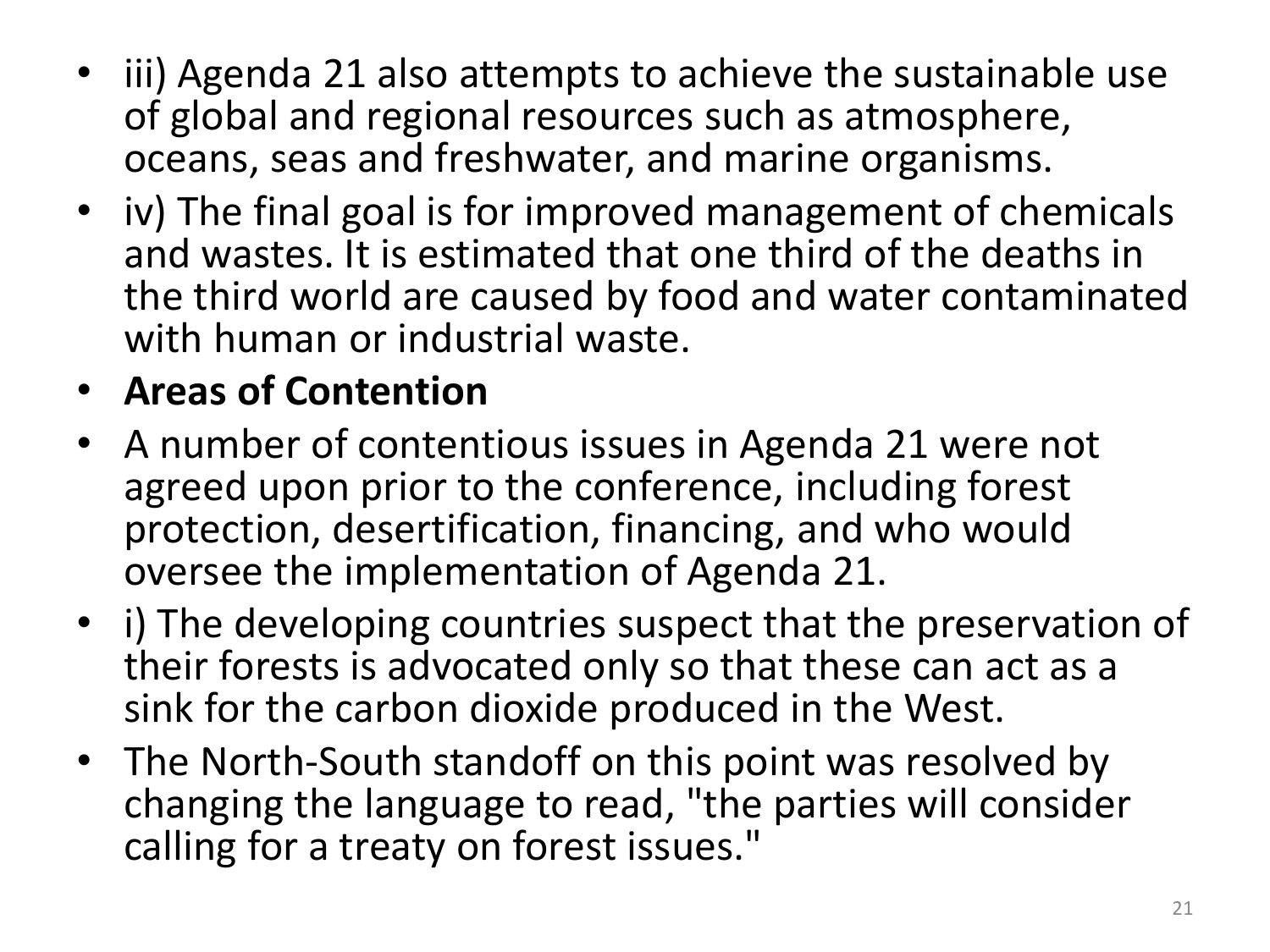- ii) Desertification affects one-quarter of the earth's landmass and is a particular problem in Africa.
- Over 100 countries and some 800 million people are affected by it, with Australia, the U.S. and the Commonwealth of Independent States heading the list of industrialized countries.
- It can be combated by reforestation, afforestation and soil conservation.
- The wording describing the issue of desertification raised opposition from the South, which wanted a firm commitment to negotiate a treaty, whereas the U.S. recommended attacking the causes of desertification.
- The final outcome was a call for the adoption of an international convention on this subject.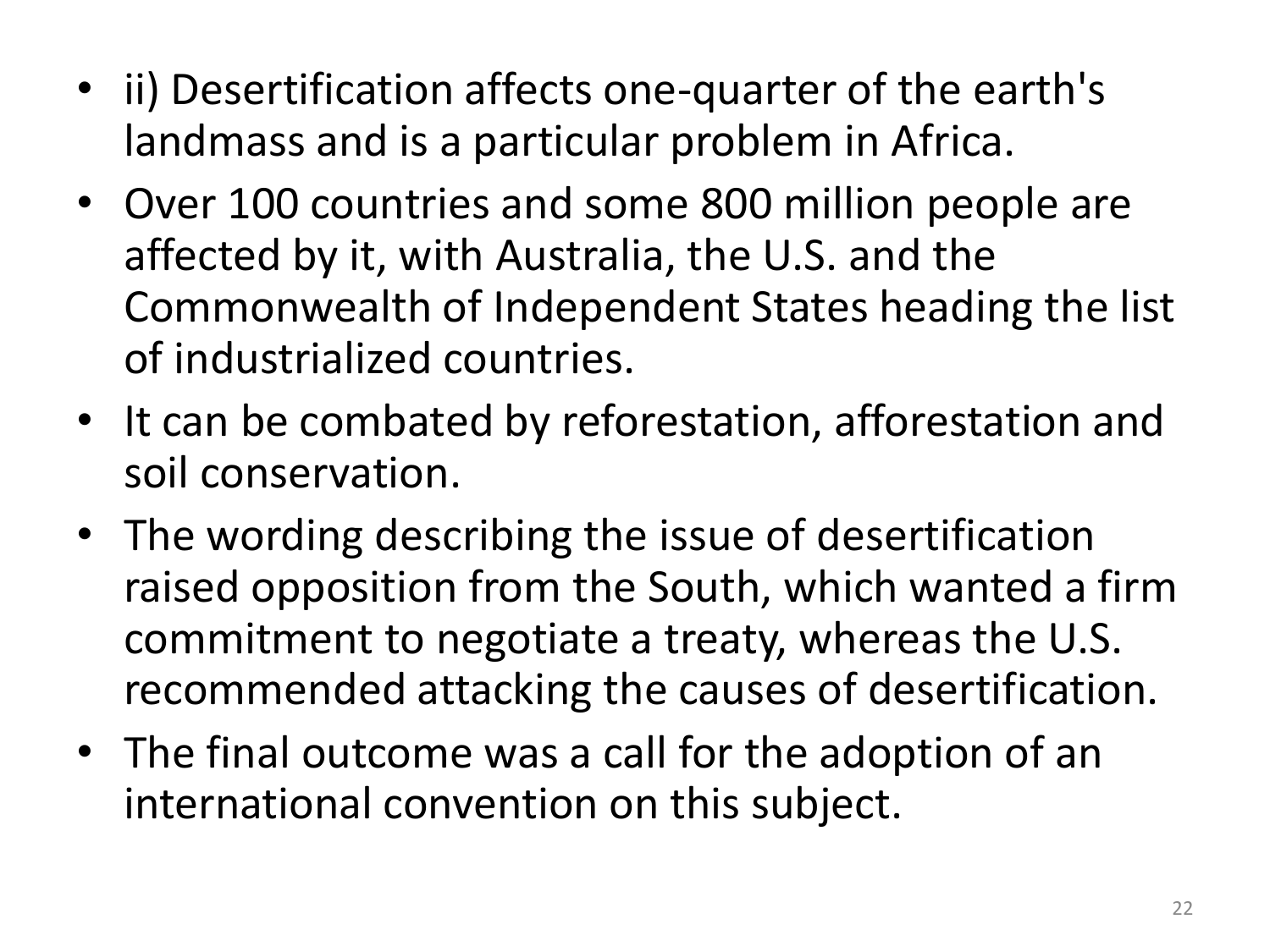- iii) The final major area of contention concerned who would oversee the financing and implementation of Agenda 21.
- Most countries wanted the establishment of a new UN monitoring agency to be called the Commission for Sustainable Development.
- This was finally agreed to but the details of implementation were not determined.
- A recommendation that funding be handled by the Global Environmental Facility (GEF) met with opposition from the Third World, whose concerns were based on the GEF's connection to the World Bank and thus the industrialized world.
- The World Bank's environmental record has been poor and the Third World has had little influence over it in the past.
- In the end, a compromise agreement was that funds would be directed through a variety of entities including the GEF, regional banks and bilateral aid.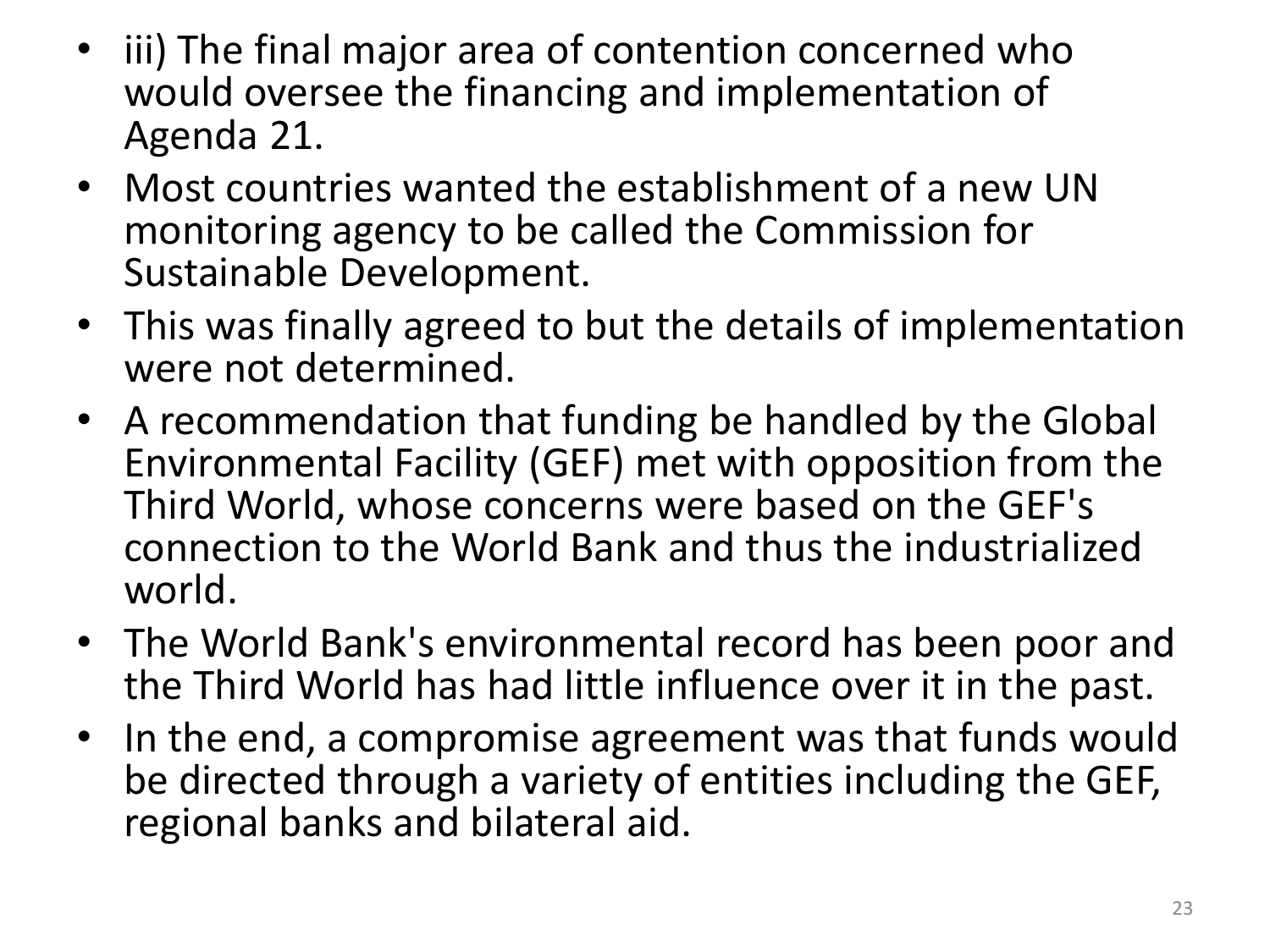- **The Rio Declaration on Environment and Development**
- It had been hoped that the Earth Charter drafted five years earlier as a moral framework for environmental development would be adopted as a legally binding document at the Conference.
- It affirmed the rights of all citizens to a clean environment and the rights of developing countries to pursue sustainable development.
- Instead, the Earth Charter was replaced by a 27-clause statement of principles called the Rio Declaration.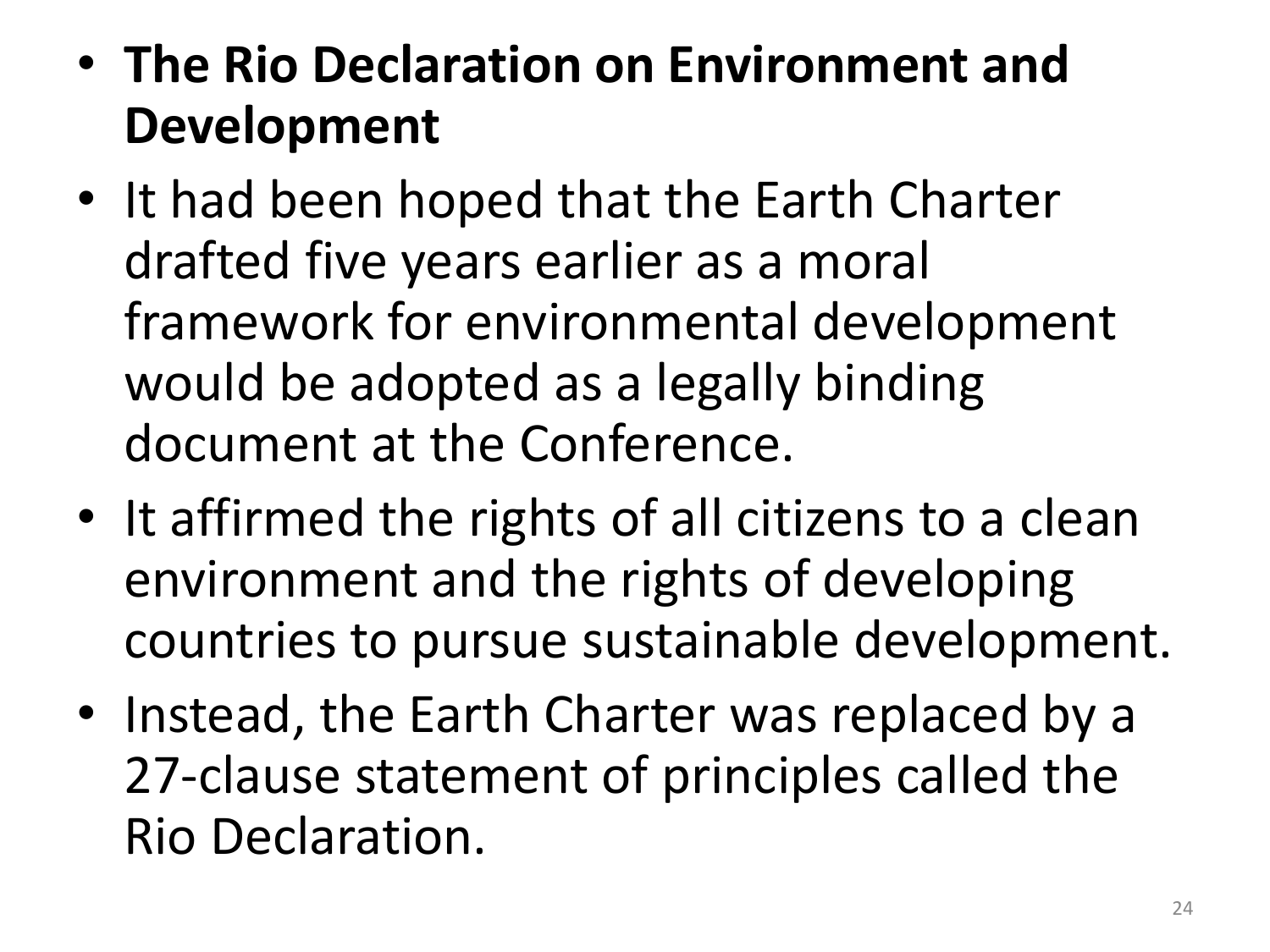- *The Rio Declaration on Environment and Development* supports Agenda 21 by defining the rights and responsibilities of States regarding these issues. Among its principles are:
- That human beings are at the centre of concerns for sustainable development. They are entitled to a healthy and productive life in harmony with nature;
- That scientific uncertainty should not delay measures to prevent environmental degradation where there are threats of serious or irreversible damage;
- That States have a sovereign right to exploit their own resources but not to cause damage to the environment of other States;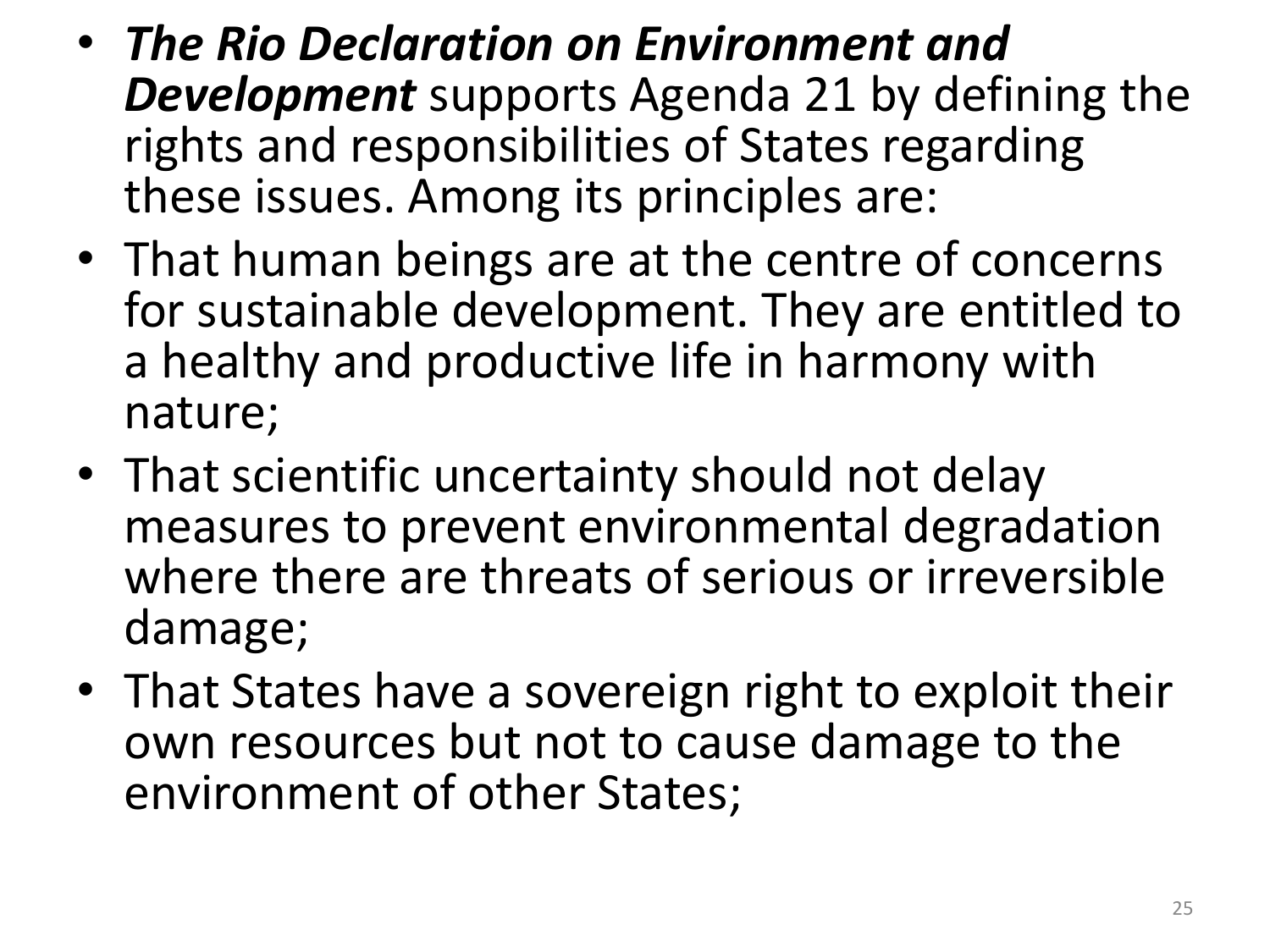- That eradicating poverty and reducing disparities in worldwide standards of living are "indispensable" for sustainable development;
- That the full participation of women is essential for achieving sustainable development; and,
- That the developed countries acknowledge the responsibility that they bear in the international pursuit of sustainable development in view of the pressures their societies place on the global environment and of the technologies and financial resources they command.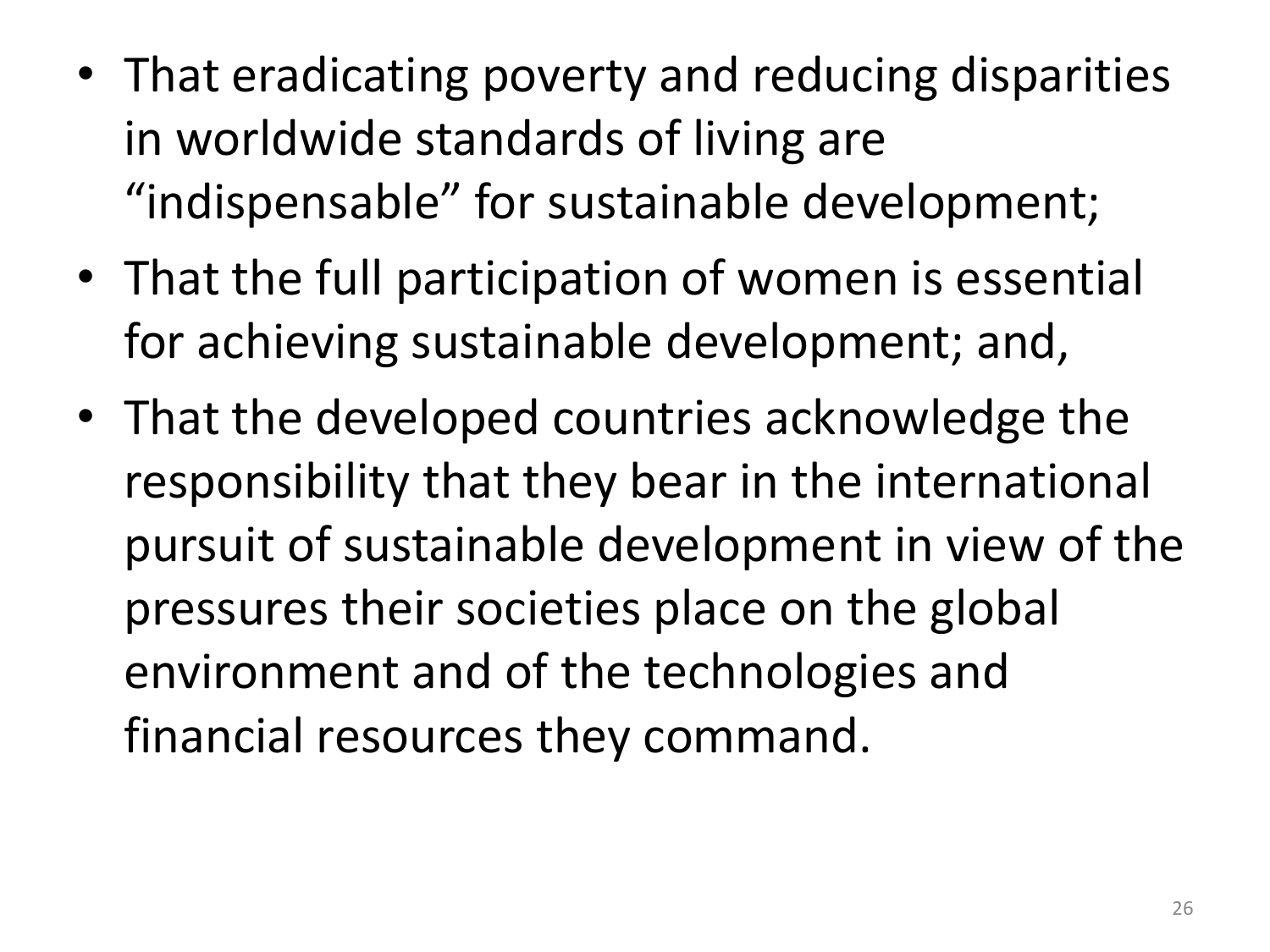- **The Statement of Forest Principles**
- It is the *non–legally binding* statement of principles for the sustainable management of forests,
- It is the first global consensus reached on forests. Among its provisions:
- That all countries, notably developed countries, should make an effort to "green the world" through reforestation and forest conservation;
- That States have a right to develop forests according to their socio-economic needs, in keeping with national sustainable development policies; and,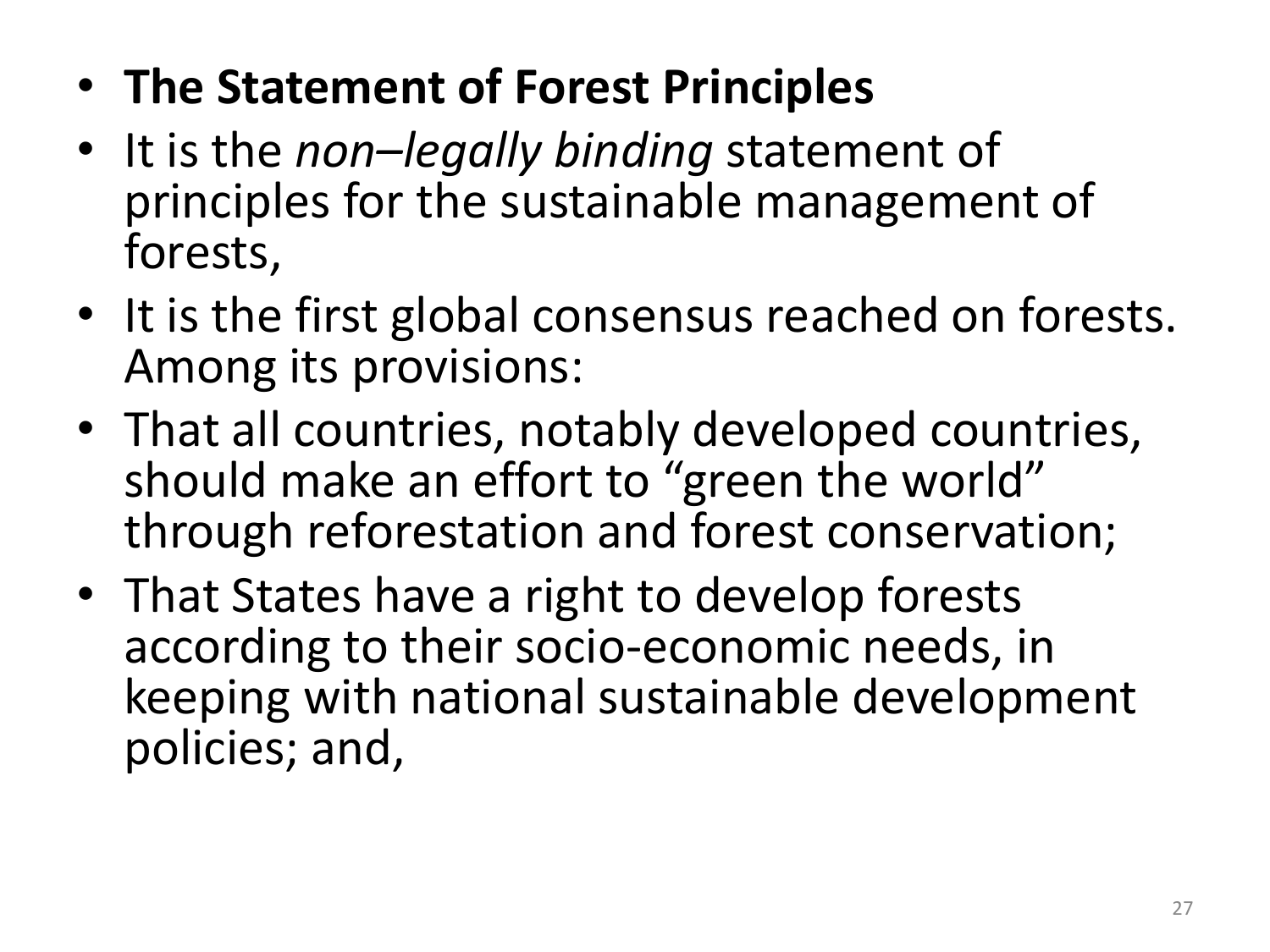- That specific financial resources should be provided to develop programmes that encourage economic and social substitution policies.
- At the Summit, the UN was also called on to negotiate an international legal agreement:
	- on desertification,
	- to hold talks on preventing the depletion of certain fish stocks,
	- to devise a programme of action for the sustainable development of small island developing States; and
	- to establish mechanisms for ensuring the implementation of the Rio accords.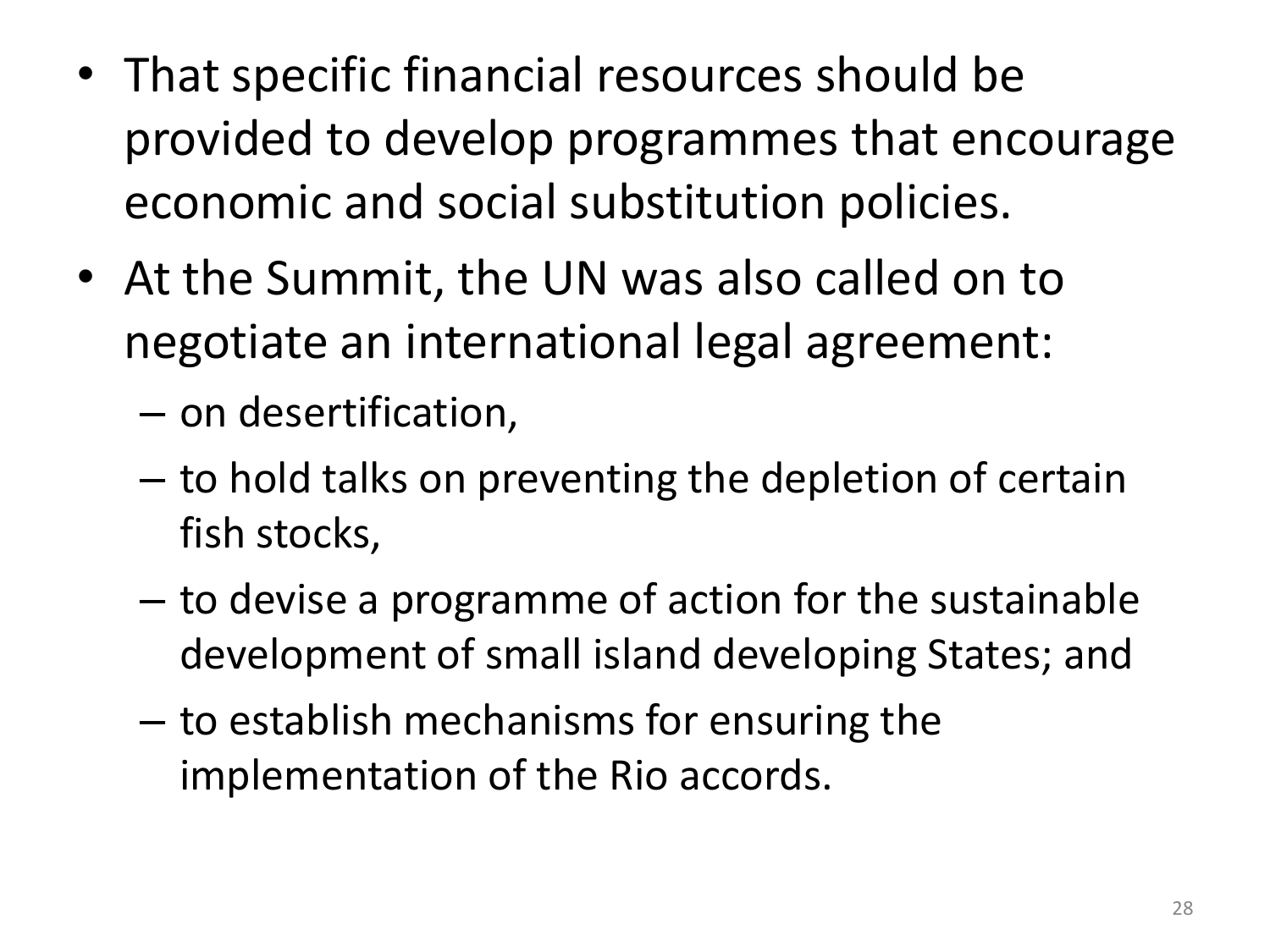#### • **The United Nations Framework Convention on Climate Change**

- The ultimate objective of this convention and any related legal instruments that the Conference of the Parties may adopt is to achieve, in accordance with the relevant position provisions of the Convention, stabilization of greenhouse gas concentrations in the atmosphere at a level that would prevent dangerous anthropogenic interference with the climate system.
- Such a level should be achieved within a time frame sufficient to allow ecosystems to adapt naturally to climate change, to ensure that food production is not threatened and to enable economic development to proceed in a sustainable manner.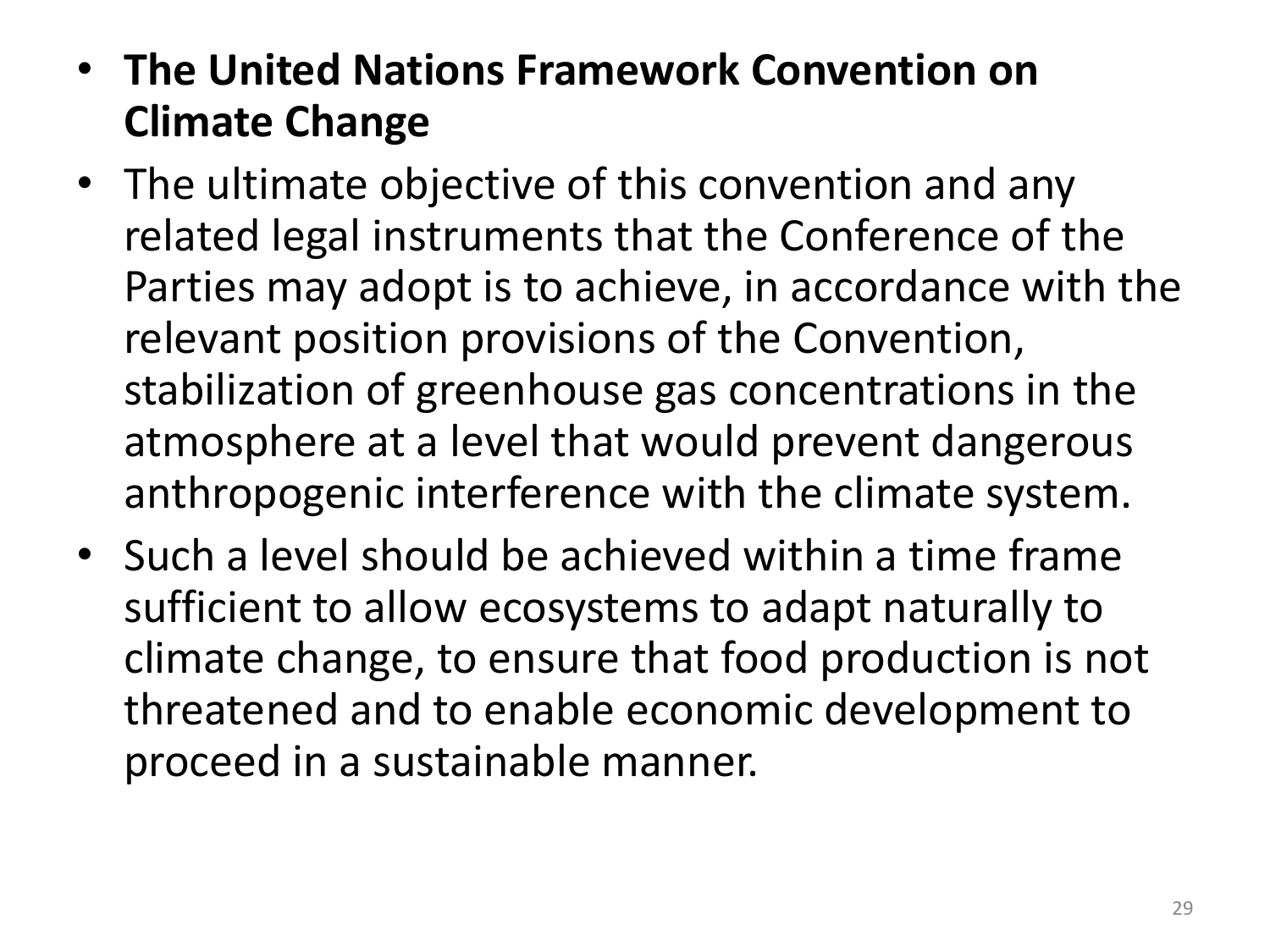- The *main principles* of this convention state that the developed world must take the lead in combating climate change and its adverse effects.
- The UN Intergovernmental Panel on Climate Change predicts that if present emission trends for greenhouse gases continue, the average global temperature will increase by  $1.5$ -4.5 $\degree$  C by the middle of next century.
- Some scientists claim the global warming threat is exaggerated since the predictions are based on computer modelling and theoretical models of the atmosphere so complex that even those strongly convinced that global warming will take place feel the analyses are oversimplified.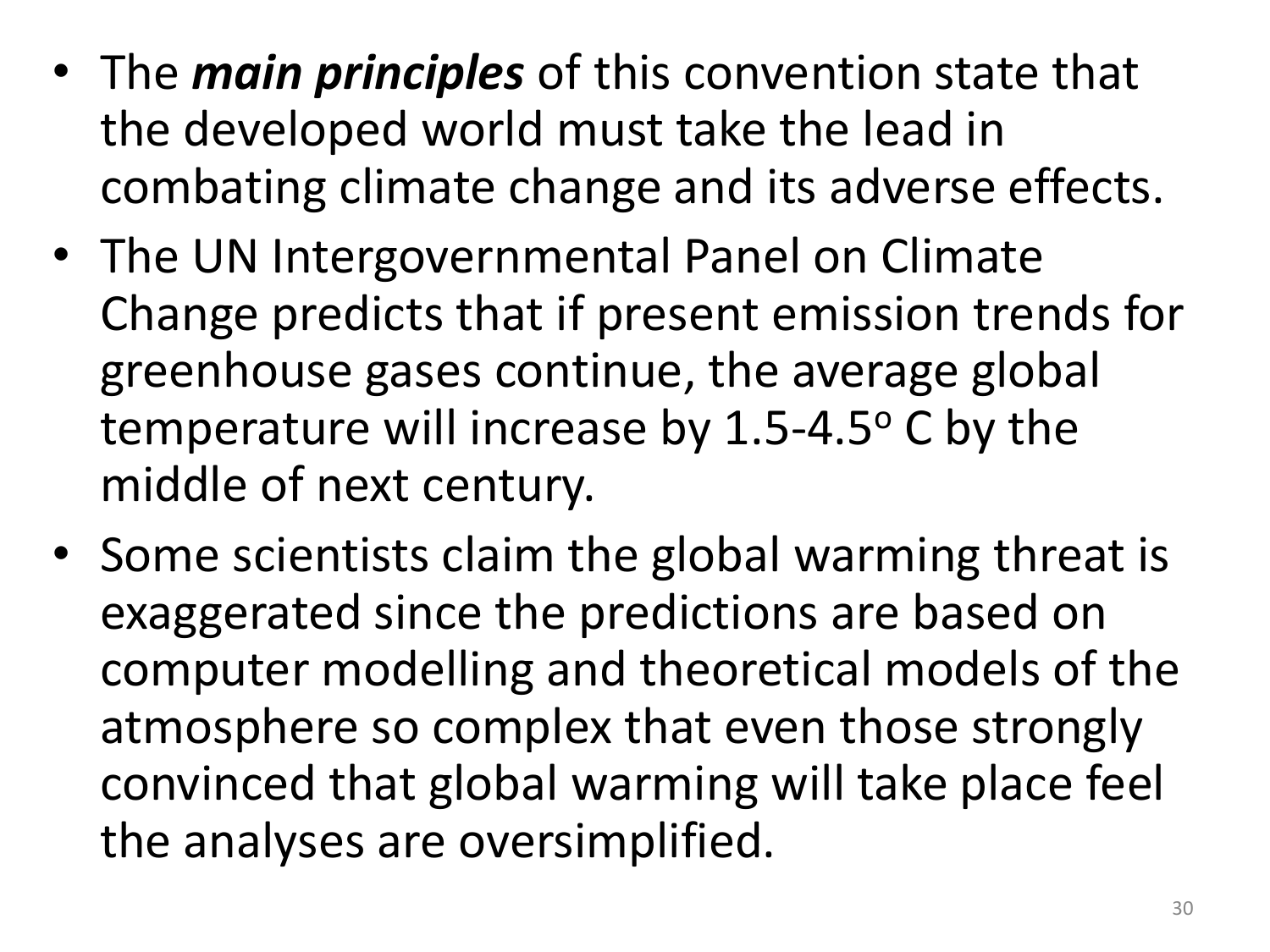- The discussions on climate change took place from February 1991 to May 1992 and concluded with a framework convention agreed to by more than 130 countries.
- The key elements of the convention are:
	- new and additional financial resources to meet convention goals;
	- promotion of transfer of technology to developing countries; and,
	- an institutional mechanism to enable the international community to manage the climate change problem over the long term, working with the Intergovernmental Panel on Climate Change.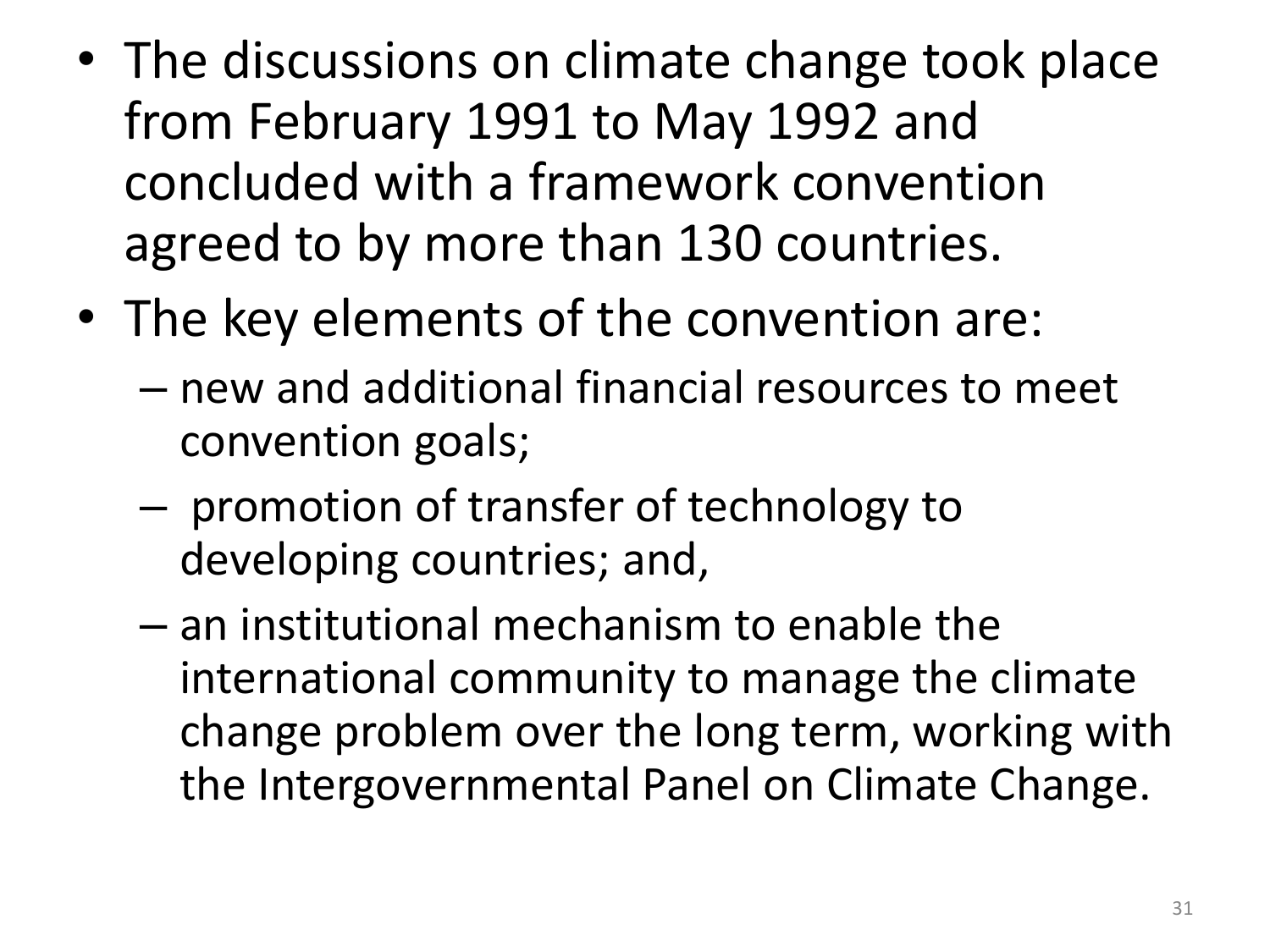- **The United Nations Convention on Biological Diversity**
- Conserving biological diversity has become an urgent issue. It has gone beyond the laboratory, and as UNCED demonstrated, it has become an issue debated in political arenas.
- The objectives of this Convention, to be pursued in accordance with its relevant provisions, are:
- the conservation of biological diversity,
- the sustainable use of its components and,
- the fair and equitable sharing of the benefits arising out of the utilization of genetic resources, including by appropriate access to genetic resources and by the appropriate transfer of relevant technologies, taking into account all rights over those resources and to technologies, and by appropriate funding.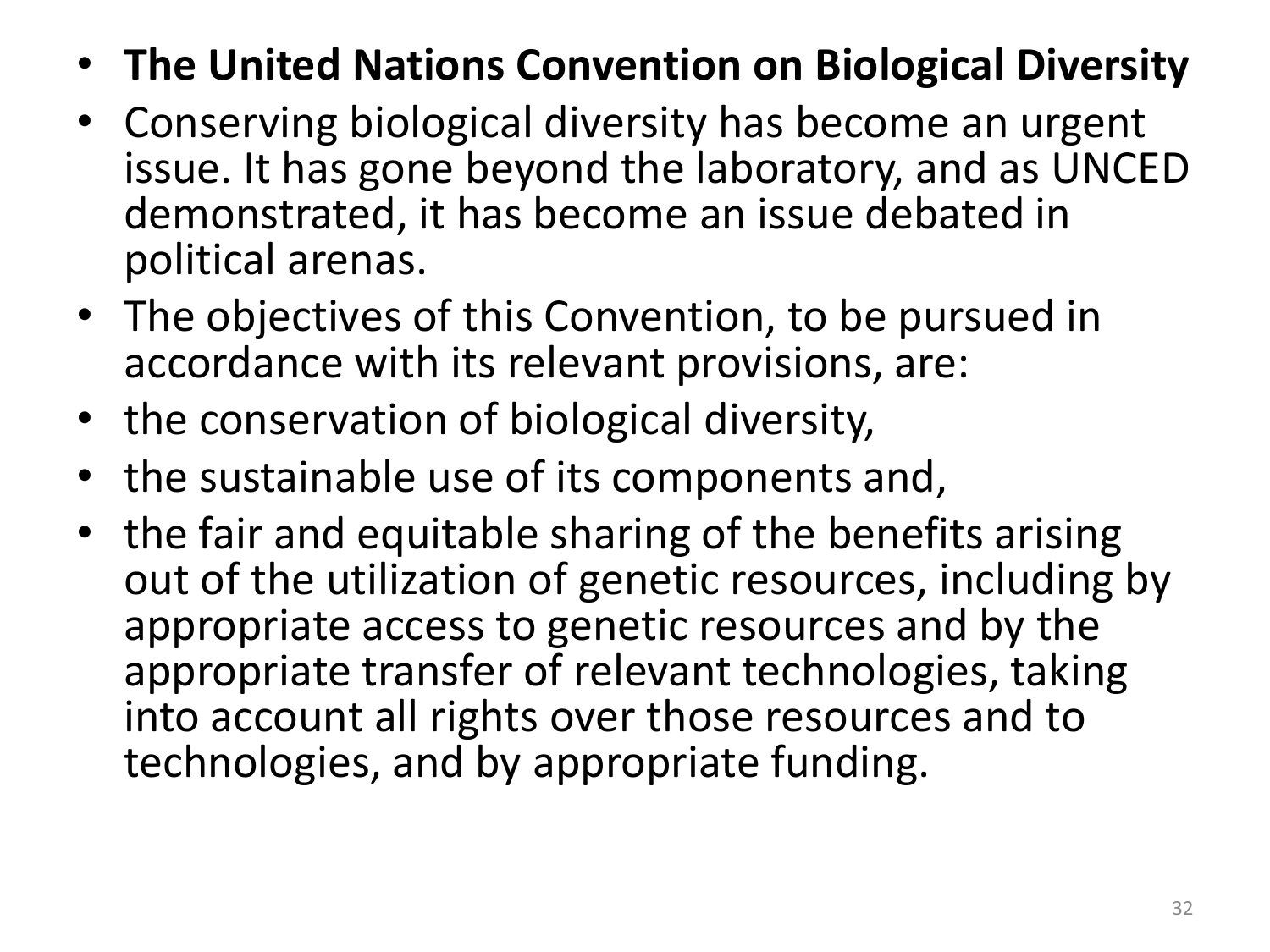- Conservation of biodiversity is more than an aesthetic or moral issue; it is integral to our health and economy.
- Species loss threatens the natural resources upon which sustainable development depends.
- Genetic material from plant and animal species (many still undiscovered) is the foundation for the agricultural, pharmaceutical and other biotechnologybased industries.
- It is estimated that one-quarter of all the pharmacological products used in North America contain ingredients derived from wild plants.
- Biodiversity is integral to the maintenance of the environment and supports water purification, soil production, carbon cycling and oxygen production.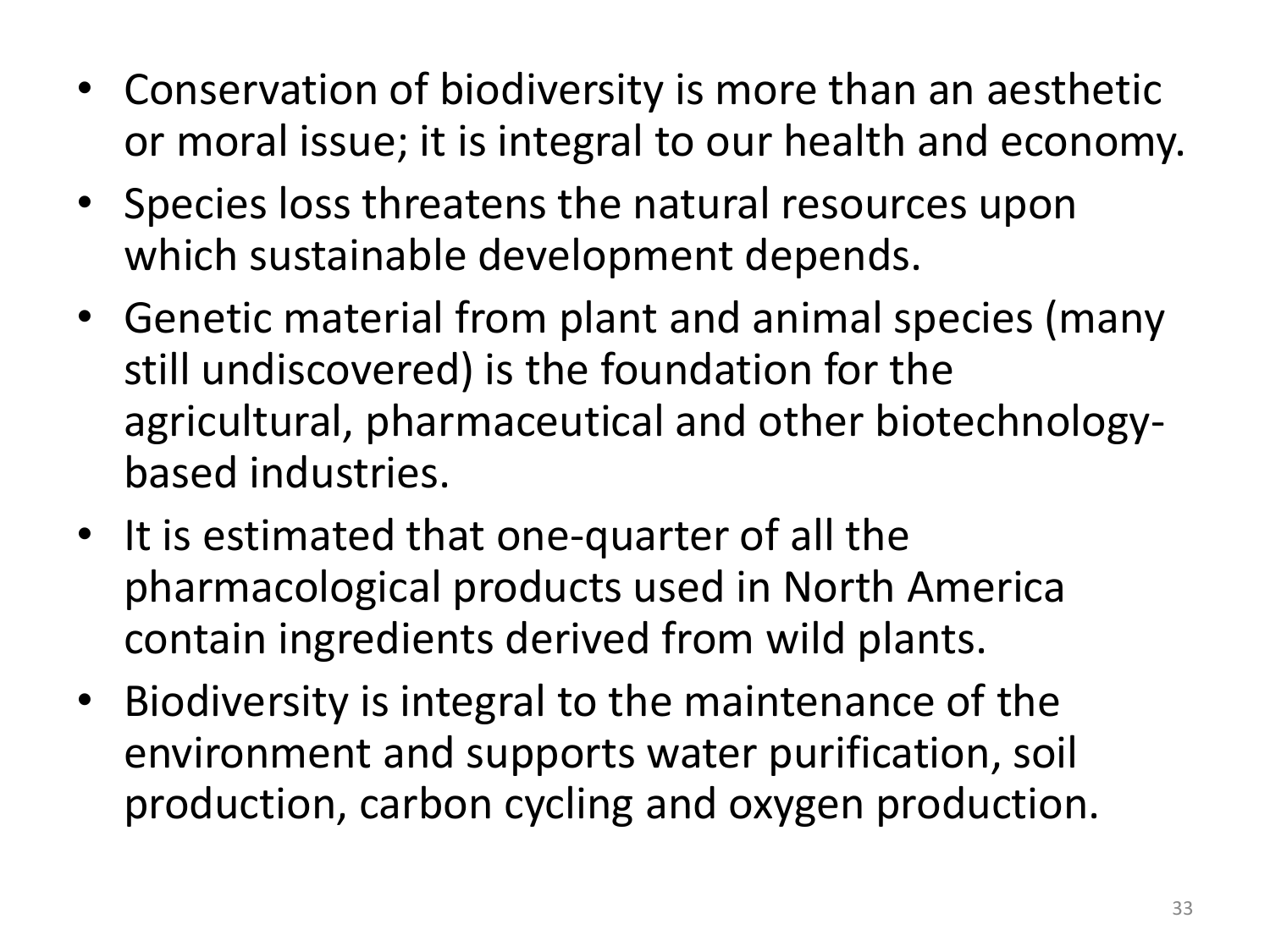- **Johannesburg Summit 2002**
- The **World Summit on Sustainable Development**, WSSD or **Earth Summit 2002** took place in Johannesburg, South Africa, from 26 August to 4 September 2002.
- It was convened to discuss sustainable development by the United Nations.
- WSSD gathered a number of leaders from business and non-governmental organizations, 10 years after the first Earth Summit in Rio de Janeiro. (It was therefore also informally nicknamed "Rio+10".)
- The conference Secretary General of the Earth Summit 2002 was Nitin Desai.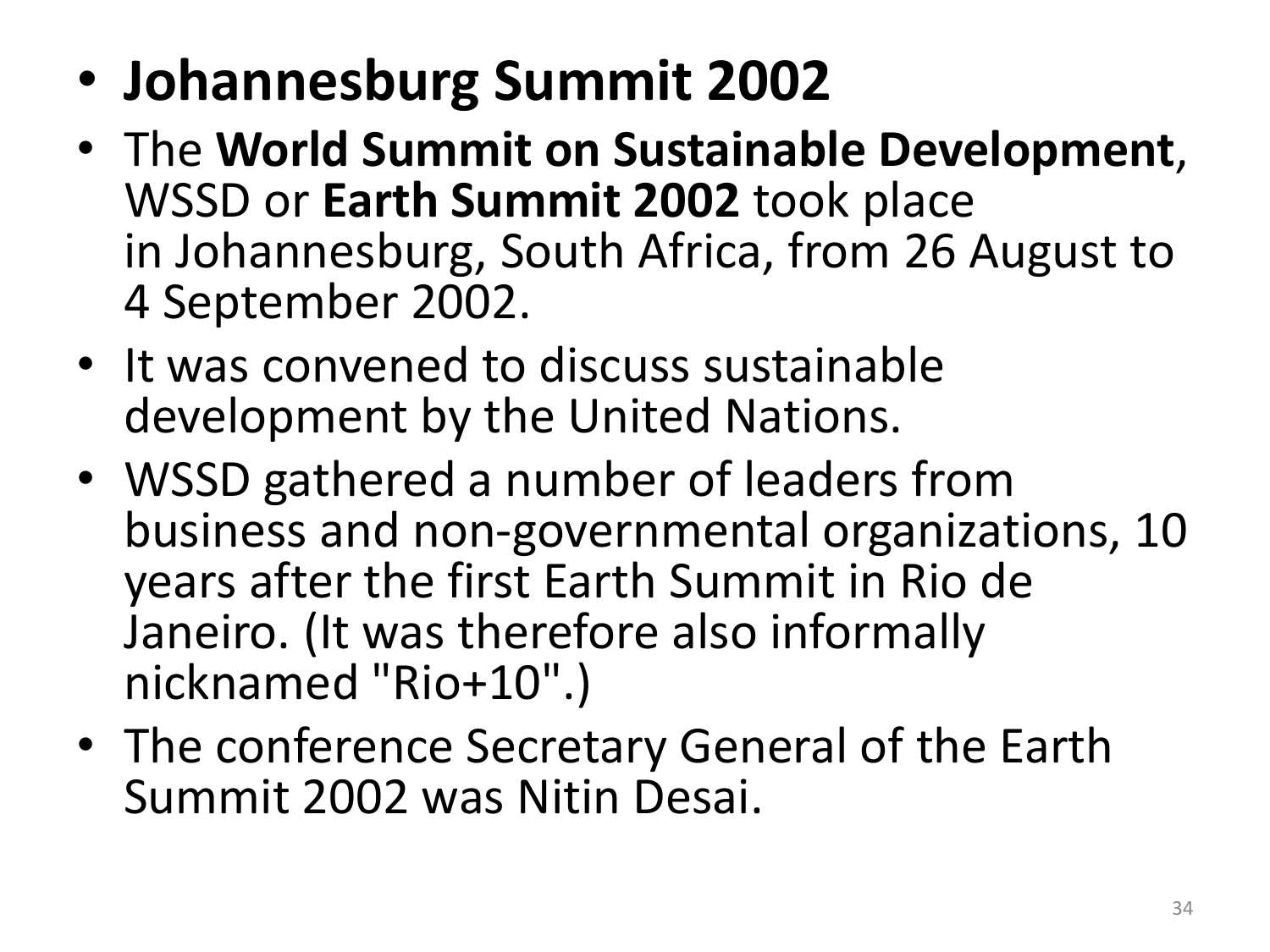- The WSSD produced three types of outcomes:
- A political declaration known as the '*Johannesburg Declaration on Sustainable Development*';
- The '*Johannesburg Plan of Implementation*', a 65-page document restating existing targets e.g. Millennium Development Goals and a limited number of new commitments; and
- 'Type II' non-negotiated, partnership commitments by governments and other stakeholders, including business and non governmental organisations.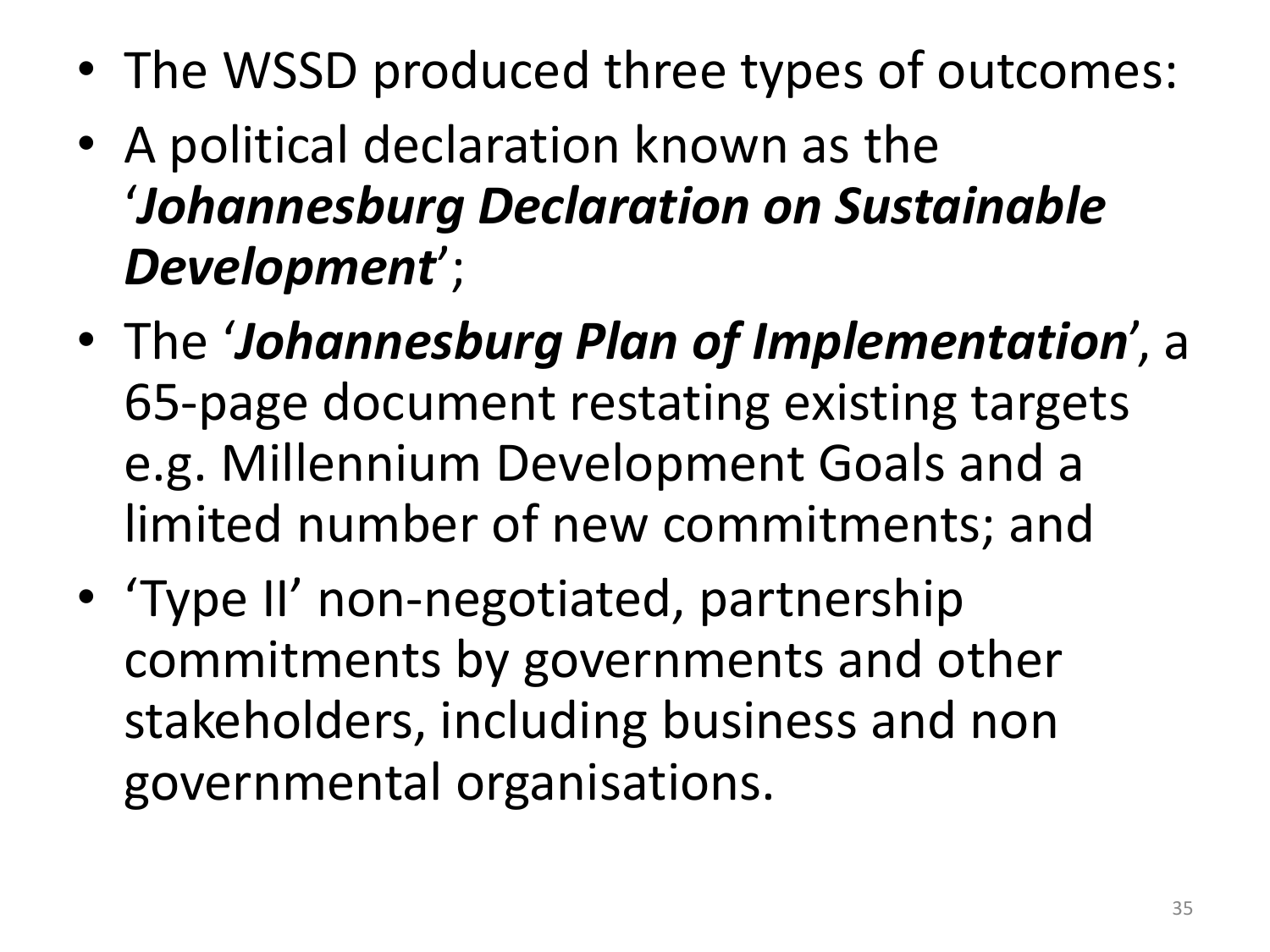- **The Johannesburg Declaration** built on earlier declarations made at the United Nations Conference on the Human Environment at Stockholm in 1972, and the Earth Summit in Rio de Janeiro in 1992.
- While committing the nations of the world to sustainable development, it also included substantial mention of multilateralism as the path forward.
- In terms of the political commitment of parties, the Declaration was a more general statement than the Rio Declaration.
- It was an agreement to focus particularly on "the worldwide conditions that pose severe threats to the sustainable development of our people, which include:
	- Chronic hunger;
	- Malnutrition;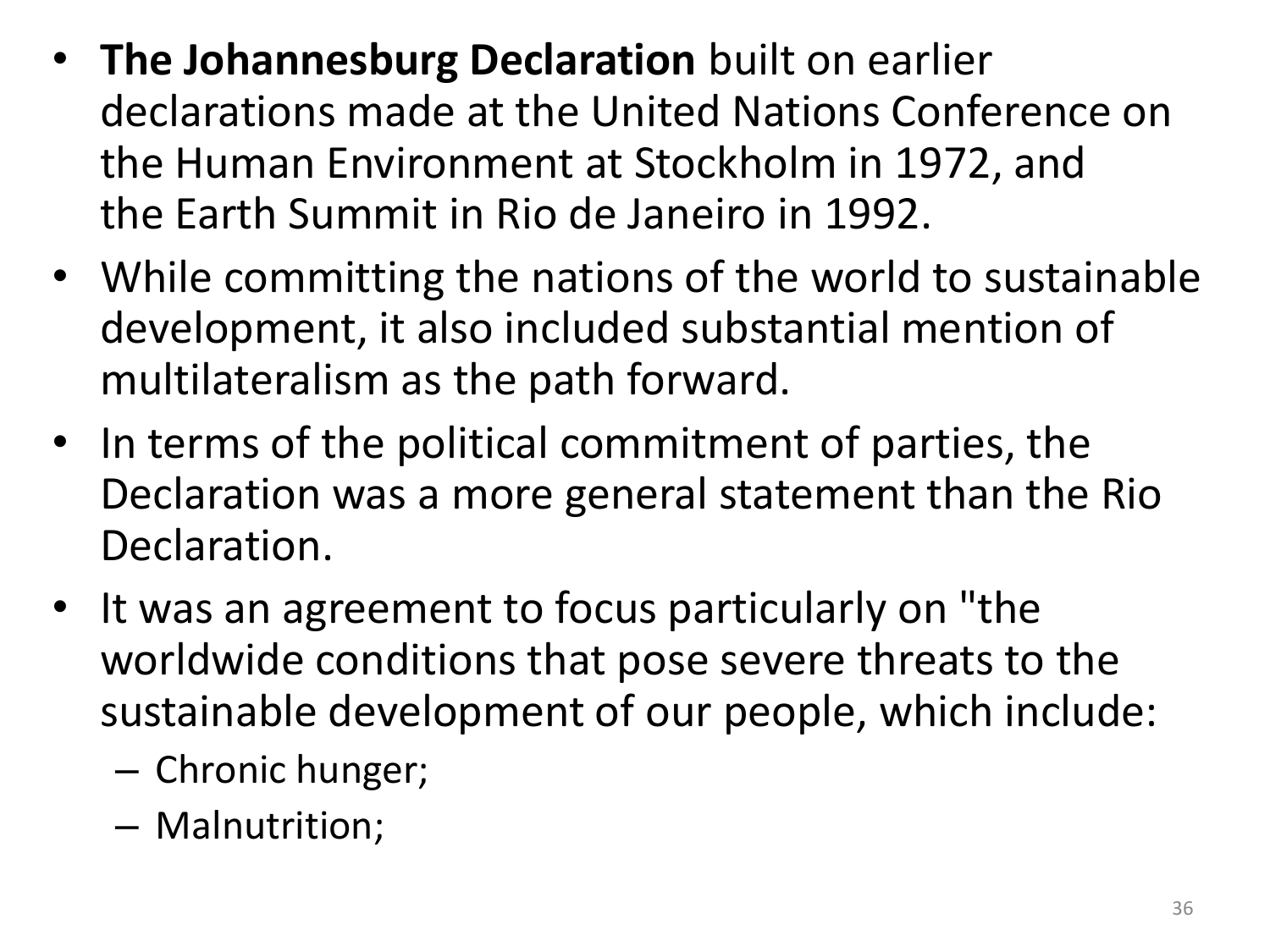- Foreign occupation;
- Armed conflict;
- Illicit drug problems;
- Organized crime;
- Corruption;
- Natural disasters;
- Illicit arms trafficking;
- Trafficking in persons;
- Terrorism;
- Intolerance and incitement to racial, ethnic, religious and other hatreds;
- Xenophobia; and,
- Endemic, communicable and chronic diseases, in particular HIV/AIDS, malaria and tuberculosis."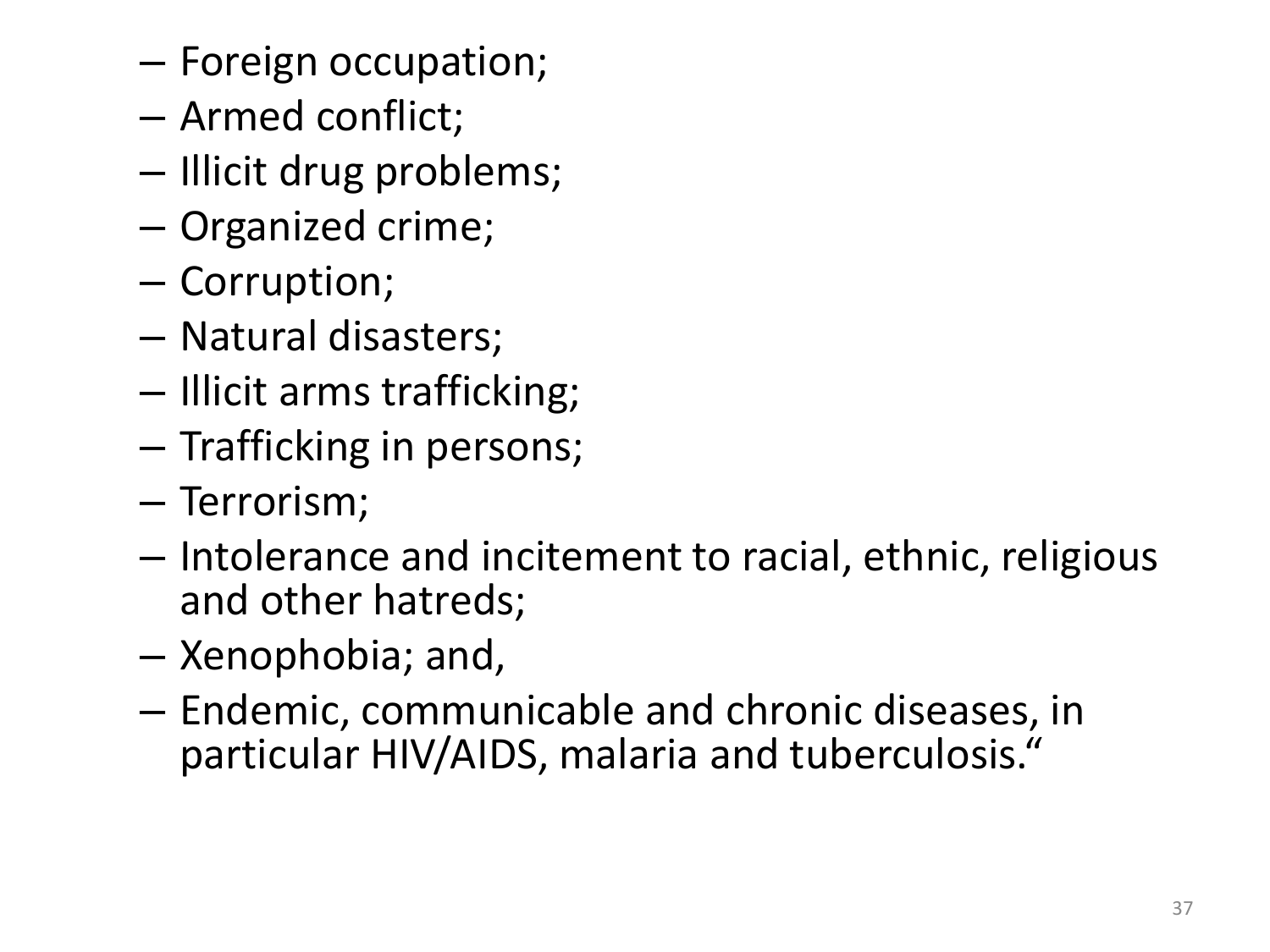- The One hundred Heads of State and Government who attended the WSSD agreed with the political declaration.
- Delays in completing negotiations on the Johannesburg Plan of Implementation left little time for full and effective consultations on the content of the declaration.
- A few notable references include the following:
- - Recognition that the deep fault line that divides human society between rich and poor poses a major threat to global security and stability;
- - Recognition that globalisation has added a new dimension to the challenges of sustainable development, with the benefits and costs of globalisation unevenly distributed;
- - Recognition that a lack of action to fundamentally change the lives of those who suffer the consequences of global disparities may lead the poor of the world to lose confidence in democratic systems;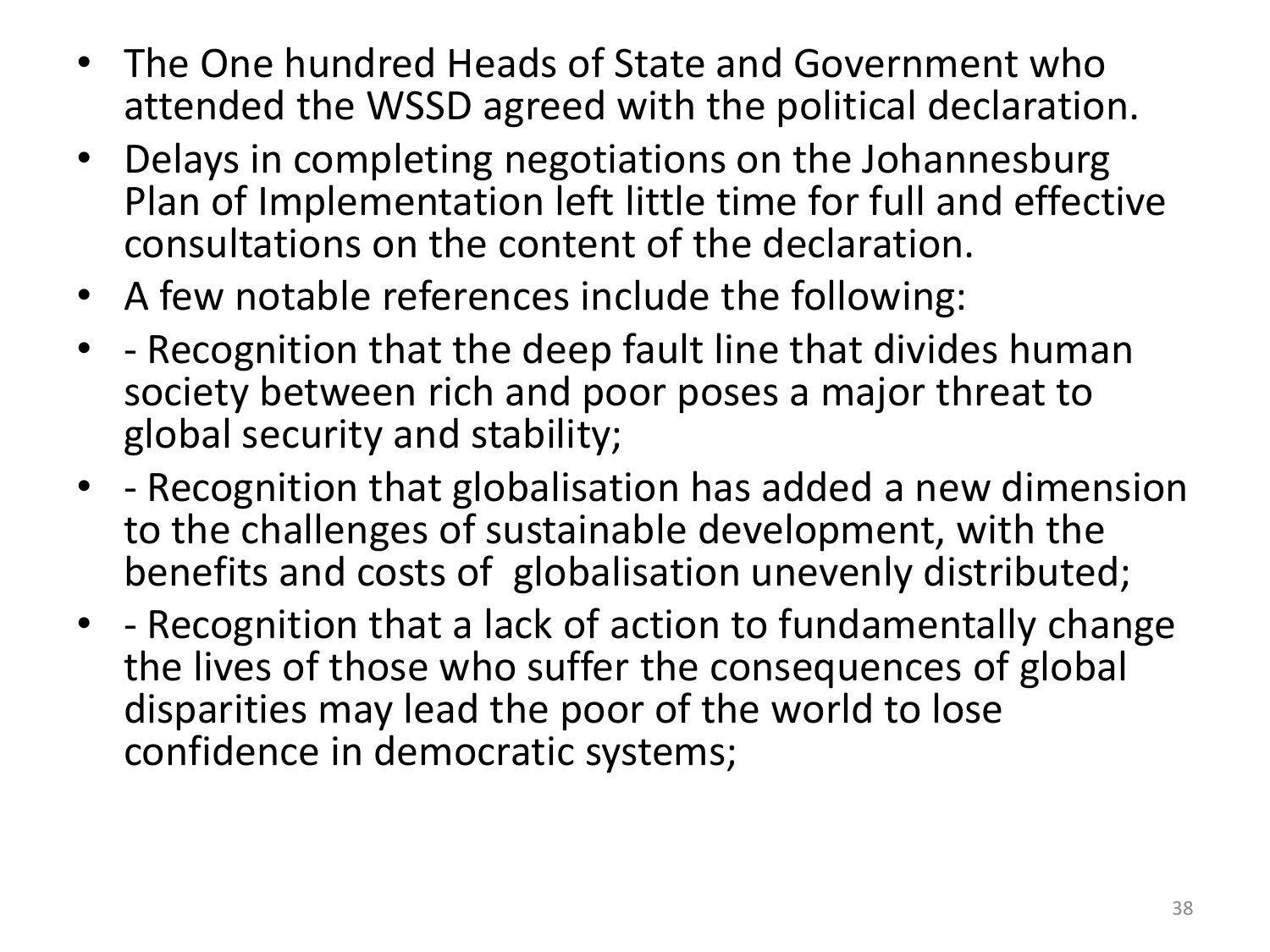- - A call on developed countries that have not done so to make concrete efforts towards the internationally agreed ODA targets (0.7% of GNP for ODA);
- - Support for the emergence of stronger regional groupings and alliances, such as the New Partnership for Africa's Development (NEPAD) to promote sustainable development;
- - Recognition of the private sector's duty to contribute to the evolution of equitable and sustainable communities and societies; and the need for private sector corporations to enforce corporate accountability within a transparent and stable regulatory environment;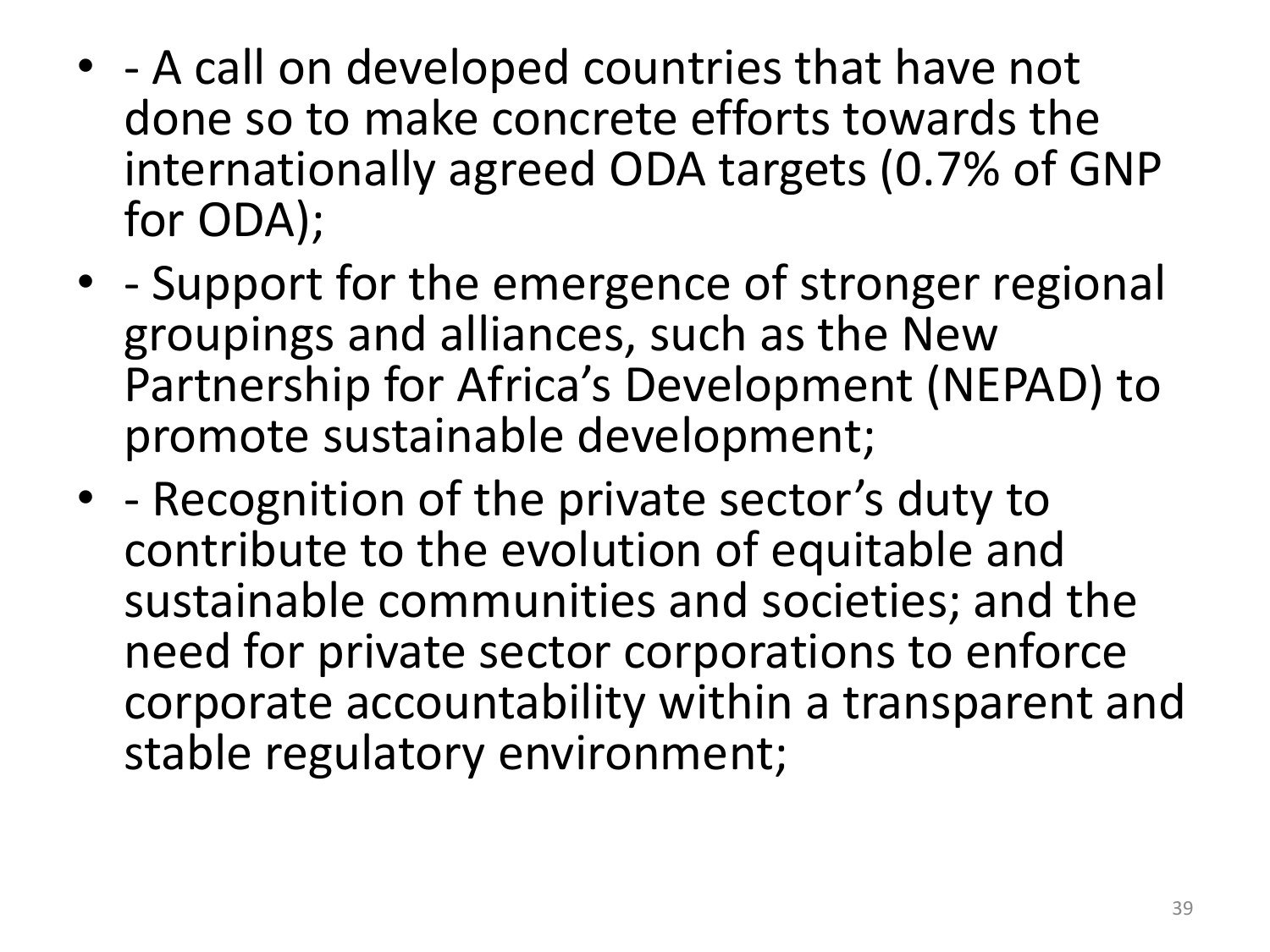- - Recognition of the need for strengthened and improved governance at all levels, for the effective implementation of Agenda 21, the Millennium Development Goals and the Johannesburg Plan of Implementation;
- - Recognition of the need for more effective, democratic and accountable international and multilateral institutions;
- - A commitment to monitor progress at regular intervals towards the achievement of sustainable development goals and objectives;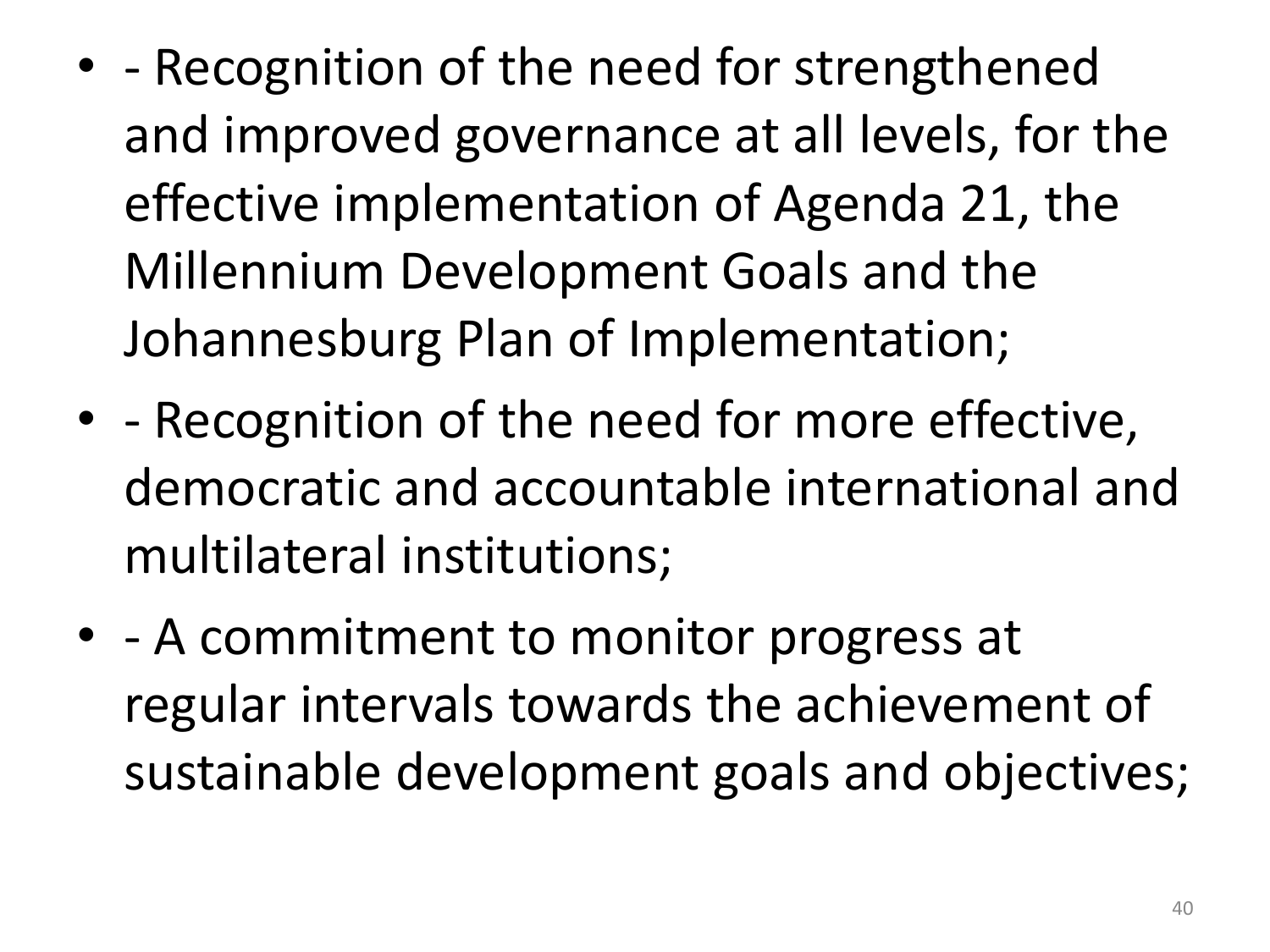- **The Johannesburg Plan of Implementation**, negotiated by governments, sets out in more detail the action that needs to be taken in specific areas, including gaps in implementation of Agenda 21 but also introducing new action themes such as *globalisation* and *corporate accountability*.
- The main commitments agreed in the Plan of Implementation are:
- - Halving the number of people lacking access to basic sanitation by 2015;
- - Minimising the harmful effects on health and the environment from the production and use of chemicals by 2020;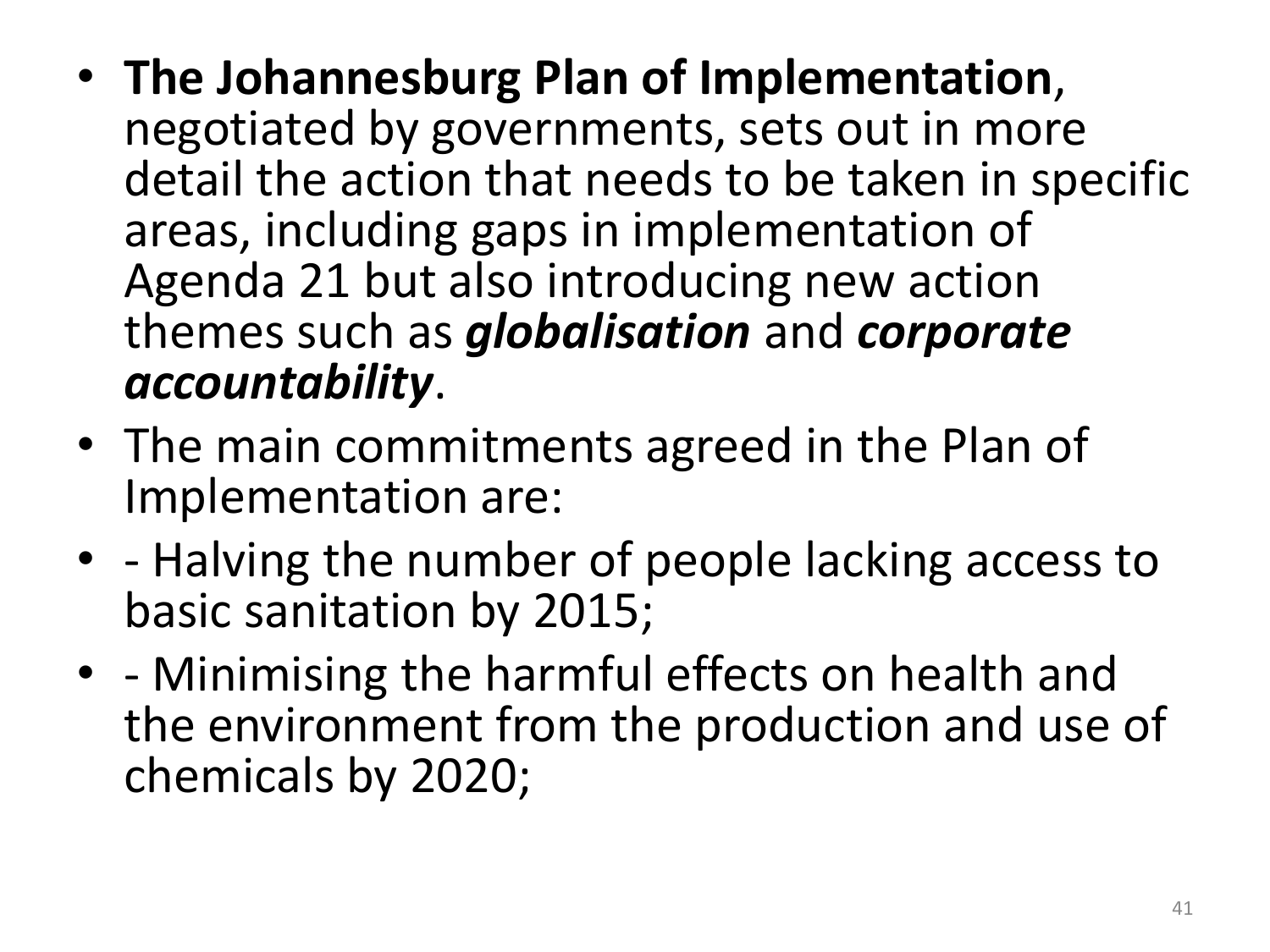- Halting the decline in fish stocks and restoring them to sustainable levels by 2015;
- - Reducing the loss of biodiversity by 2010;
- - Increasing 'substantially' the use of renewable energies in global energy consumption; and
- - Setting up a ten-year framework for programmes on sustainable consumption and production.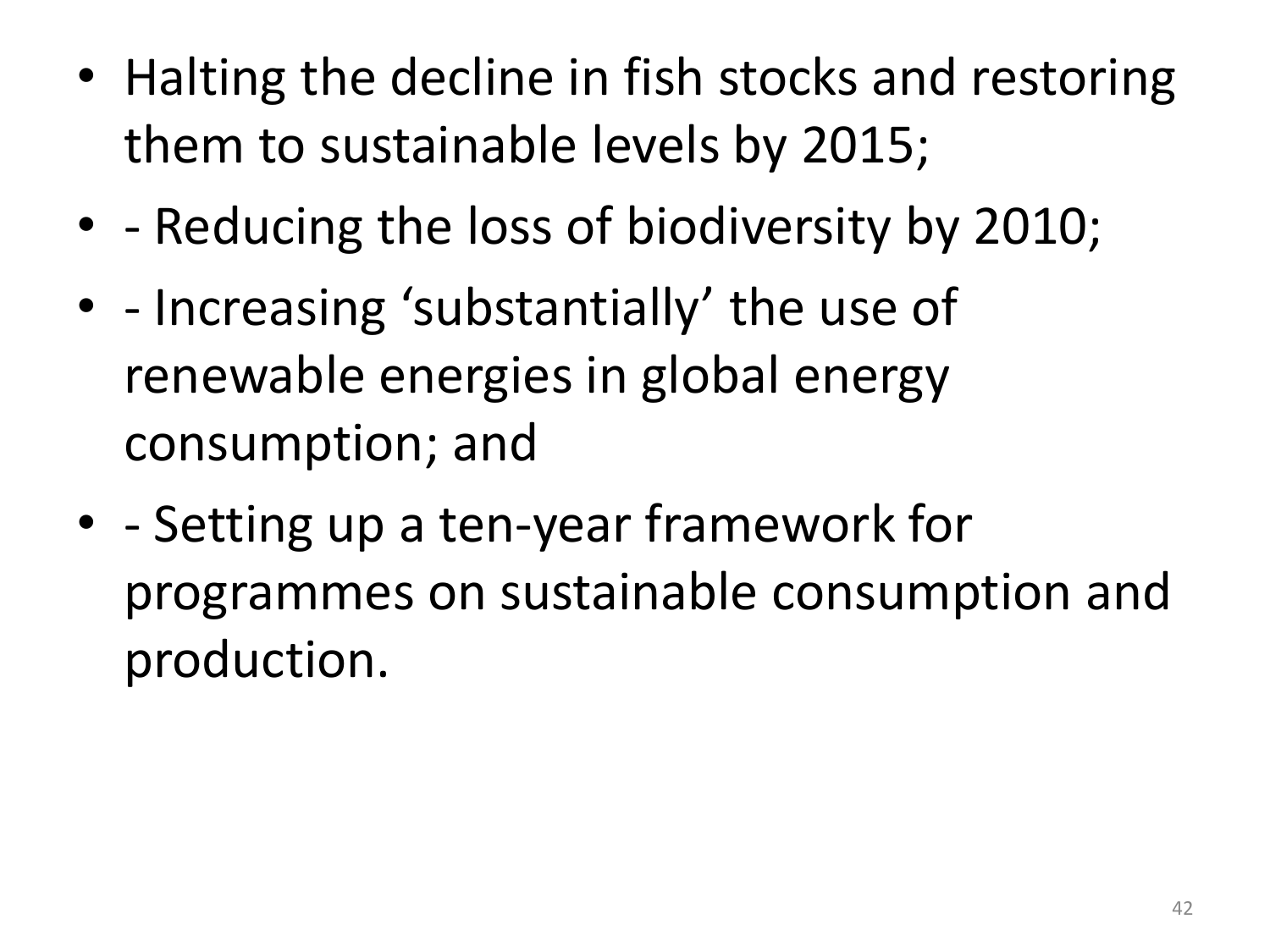- **Type II Commitments by governments and other stakeholders** to a broad range of partnership activities and initiatives that will implement sustainable development at the national, regional and international level.
- Instead of new agreements between governments, the Earth Summit was organized mostly around almost "partnership initiatives" known as Type II, as opposed to Type I Partnerships which are the more classic outcome of international treaties.
- Over 220 partnerships (with US\$235 million in resources) were identified in advance of the Summit and around 60 partnerships were announced during the Summit, including major initiatives by the US, Japan, UK, Germany, France and the EU.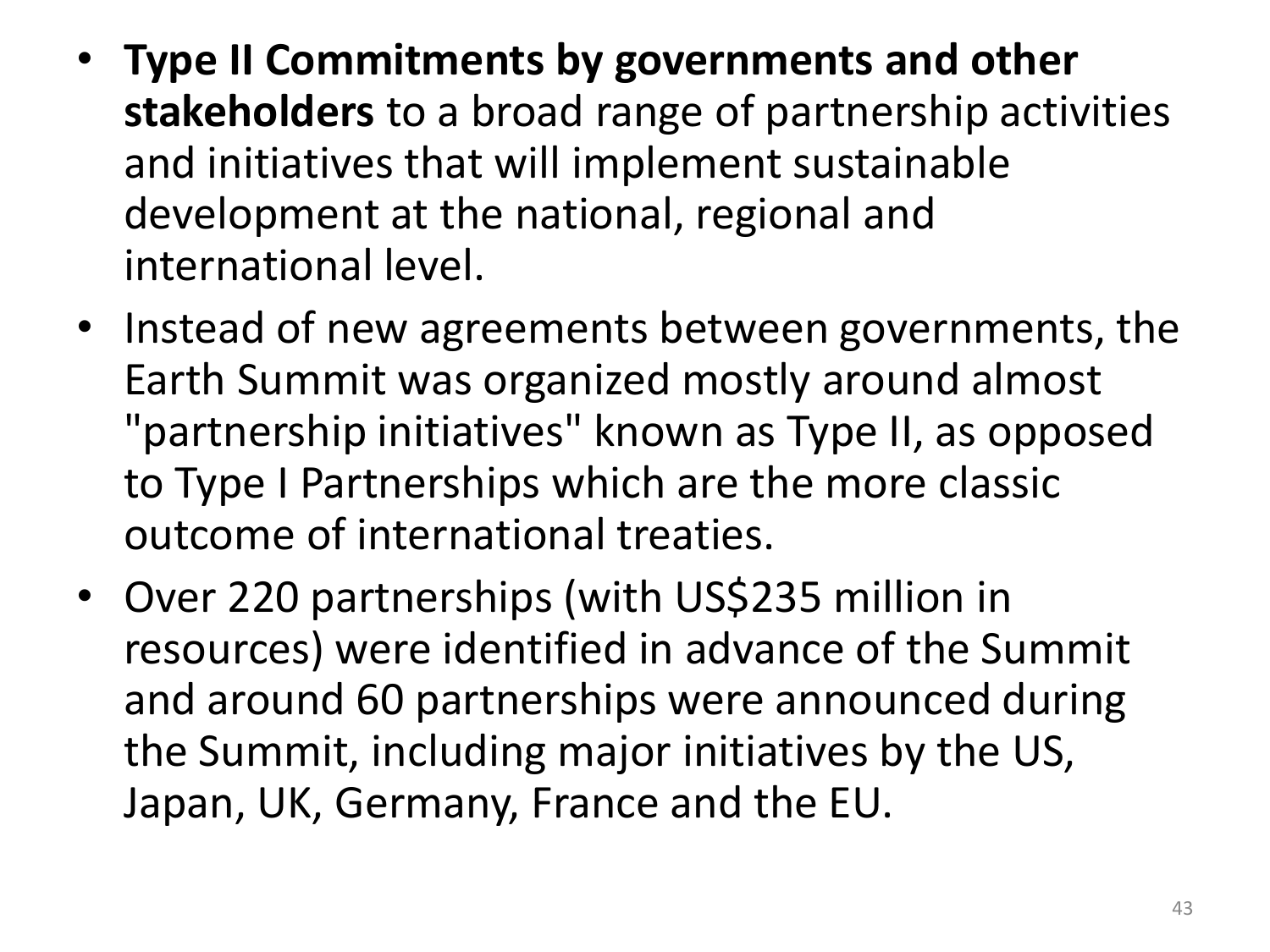- For example, the European Union announced its 'Water for Life' initiative which sought to engage partners to meet goals for water and sanitation, primarily in Africa and Central Asia.
- During a press conference on 3 September, the President of the European Commission, Romano Prodi, conceded, however, that the US\$1.4 billion allocation for water and sanitation schemes was not 'new money'.
- He added that the European Union intended to increase its allocation of funds towards these areas. One partnership initiative drew more attention than most, when Greenpeace teamed up with the business and industry lobby group, the World Business Council for Sustainable Development, to call on the public and private sectors to step up action to combat climate change risks.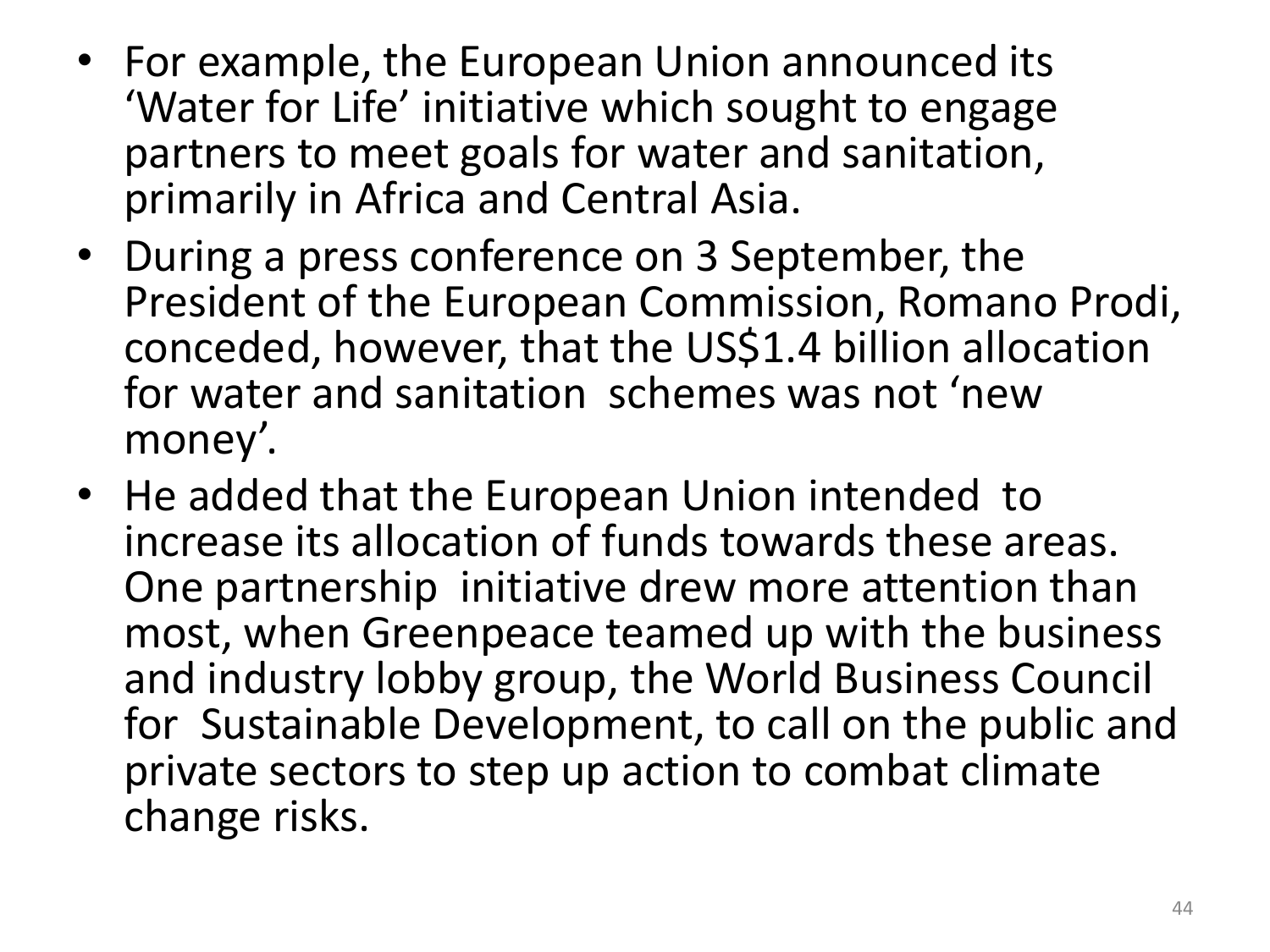- The return of the partnership debate first launched at UNCED in 1992 – has provided the private sector with an opportunity to present itself as part of the solution to the problem of implementation.
- In the run up to the Summit, industry lobby groups such as the International Chamber of Commerce and Business Action for Sustainable Development, with the support of the United States, urged the adoption of public-private partnerships between UN agencies, governments, companies and NGOs.
- However, the debate also taps into concerns linked to the debate on globalisation, corporate accountability and governance.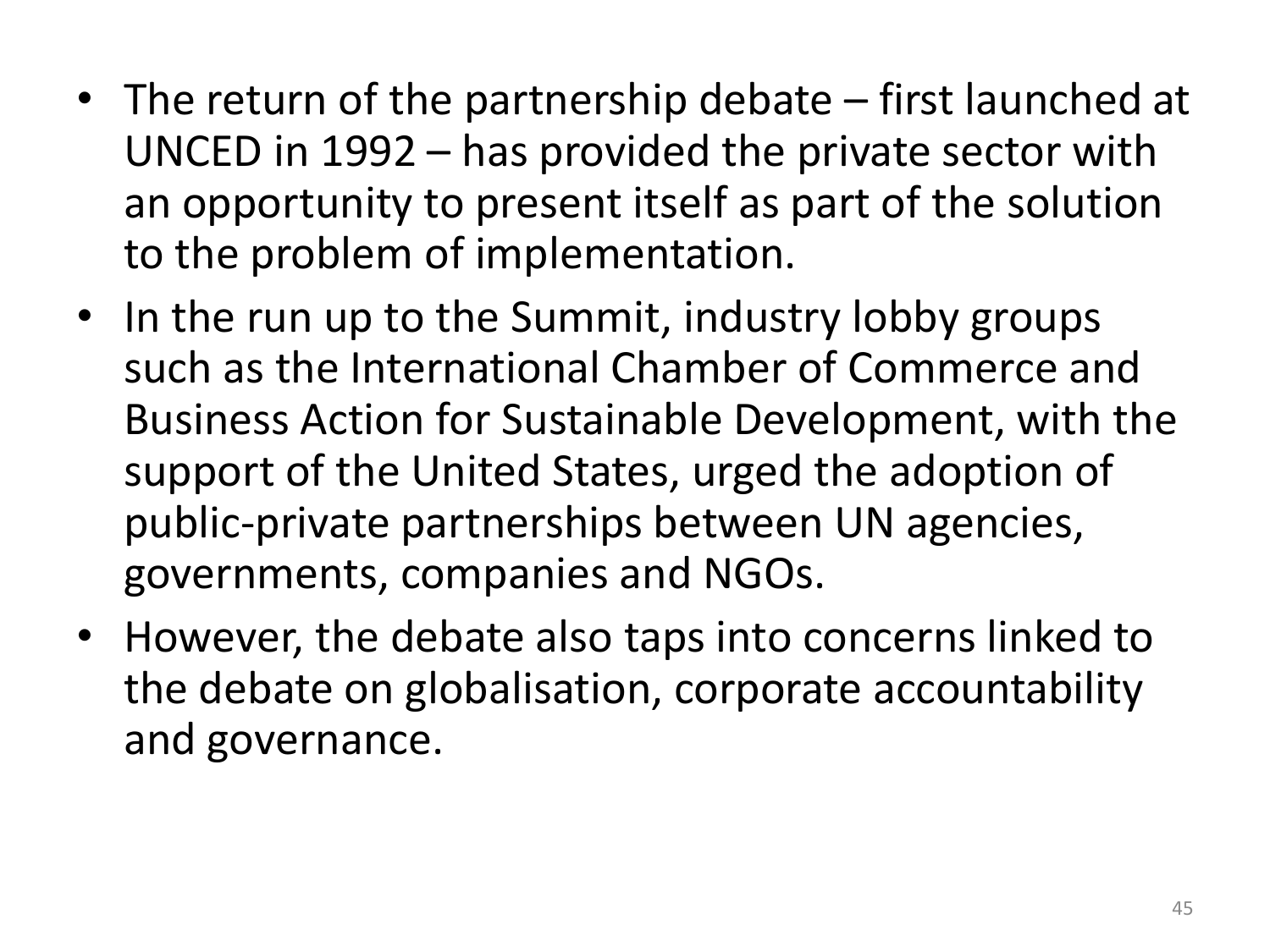- **Corporate Responsibility and Accountability**
- Governments agreed at the Summit to actively promote corporate responsibility and accountability, based on the Rio Principles, and to support continuous improvement in corporate practices in all countries.
- Tariq Banuri has described the growing importance of global public policy networks (GPPN) that have emerged over the last decade in response to widening gaps in policy making created by globalisation, trade liberalisation and the information revolution. He believes that such networks can contribute to thinking about gaps which have opened up in areas such as policy delivery and ethics.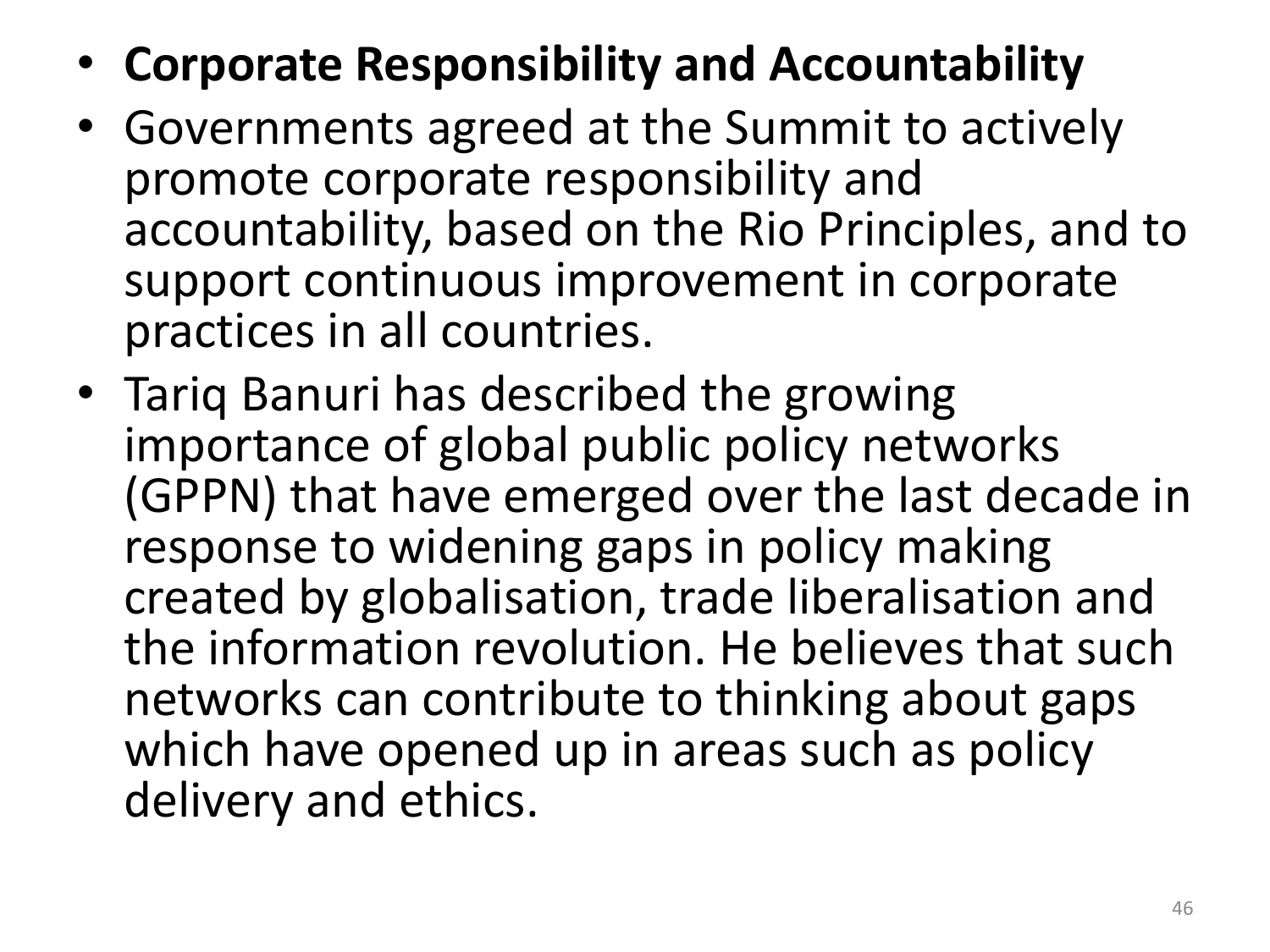## • **The Rio+20 Conference 2012**

- The Conference Secretary-General for Rio+20, Sha Zukang was quoted as saying:
	- *"We have enough papers; we have enough conferences. What we need to do now is something really different: Rio+20 should be not another conference in normal sense; it should be a conference of action, a conference of implementation of what we have agreed twenty or ten years ago."*
- The United Nations Conference on Sustainable Development (UNCSD) commonly known as the *Rio+20 Conference* took place in Rio de Janeiro between the 20th and 22nd June 2012, twenty years after the UNCED (United Nations Conference on Environment and Development)that was also hosted in Rio in 1992.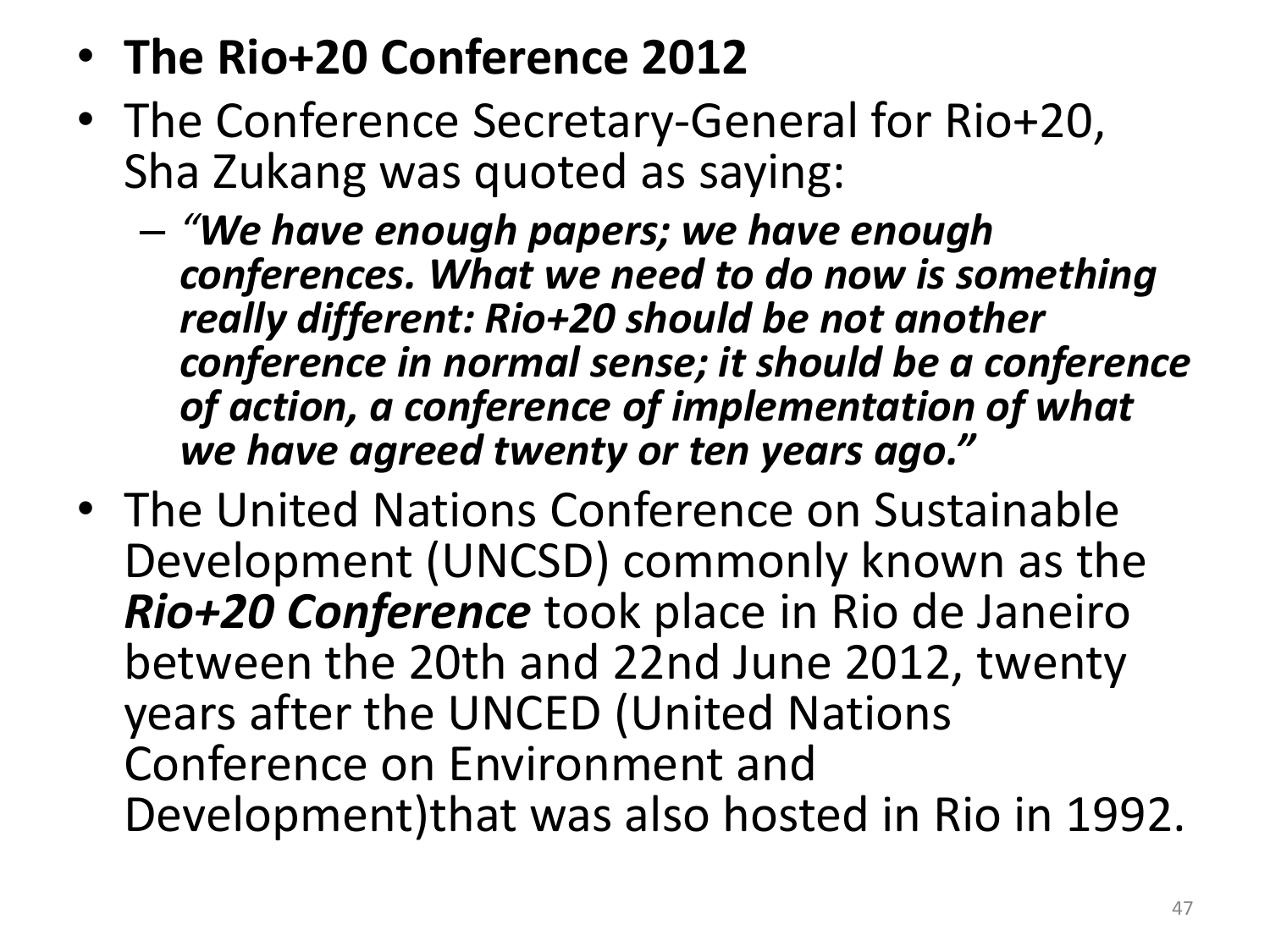- More than 150 heads-of-state and ministers kicked off the Rio+20 Conference on 20 June 2012.
- However, leaders like Barack Obama (USA), David Cameron (UK), and Angela Merkel (Germany) as well as dozens of other leaders did not attend the Conference.
- The absence of so many key figures was viewed as unfavourable to global sustainability governance. Gro Harlem Brundtland, famous for her 1987 WCED report, also pointed out that the absence of world's leading heads-of-state was not good and it did not look good.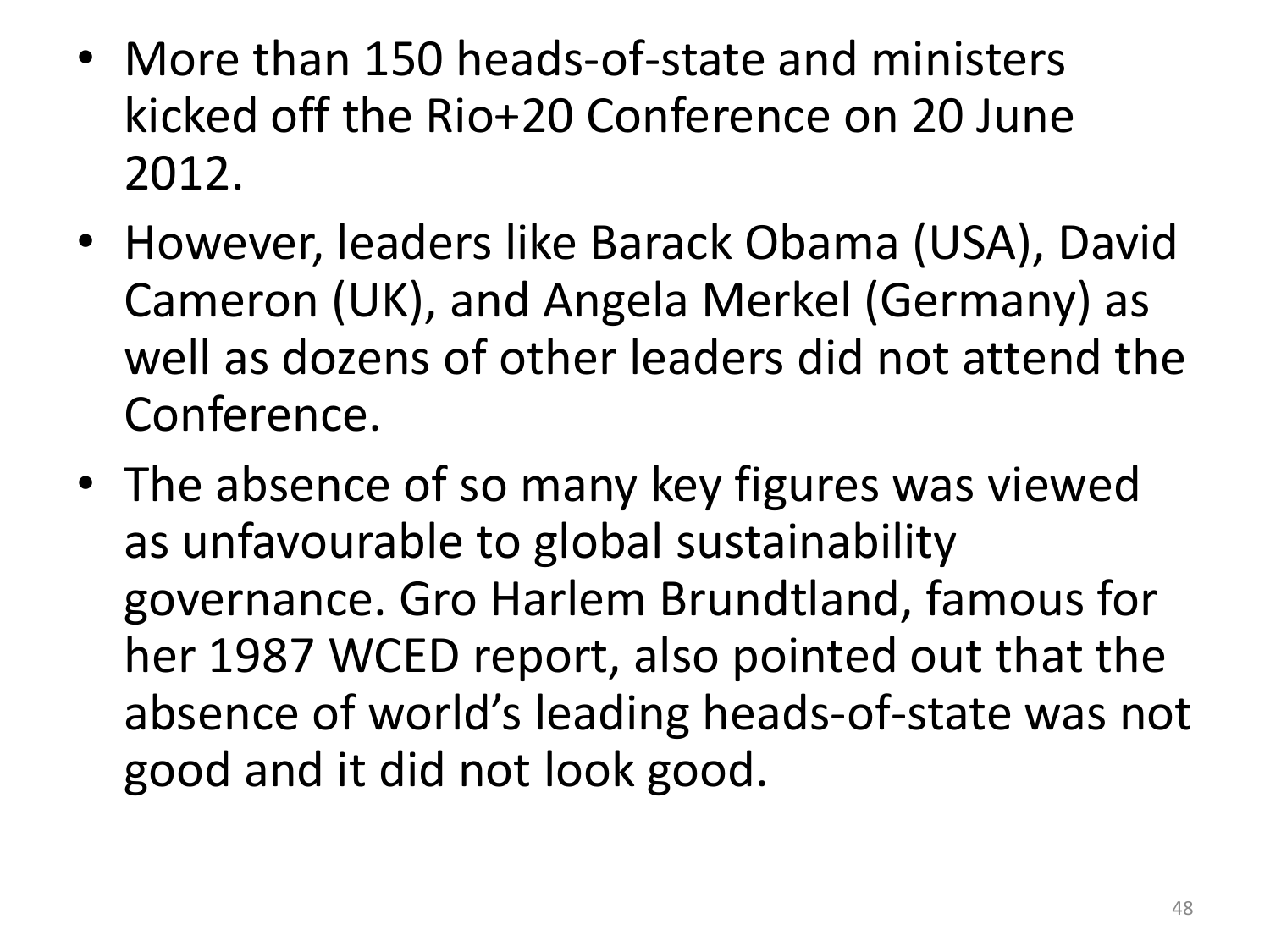- **Rio+20 objectives**
- Over 190 countries agreed to the conclusions contained in the document of the Rio+20 Summit, *The Future We Want*.
- The document emphasised the importance of making progress towards sustainable development globally and set out principles and processes to help achieve that goal.
- The 49-page document reaffirmed previous international commitments (the Rio Principles and Agenda 21 agreed at the original Earth Summit in 1992 and the Johannesburg Plan for Implementation agreed at the 'Rio+10' Summit in Johannesburg in 2002) and set out renewed global priorities.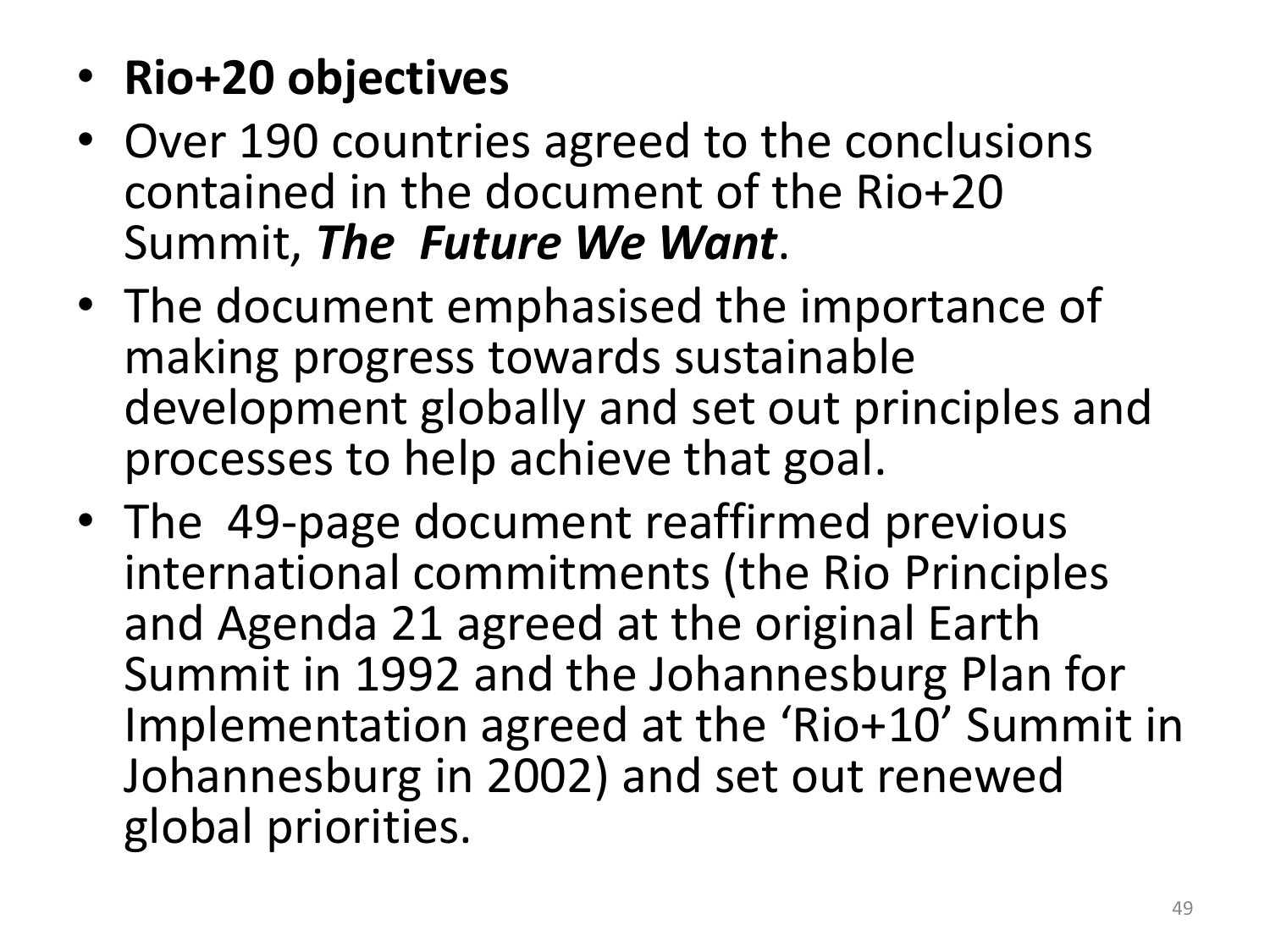- The Rio+20 Document contains six main sections:
- I. Our Common vision
- II. Renewing Political Commitment
- III. Green Economy in the context of sustainable development and poverty eradication
- IV. Institutional Framework for Sustainable Development
- V. Framework for action and follow-up
- VI. Means of Implementation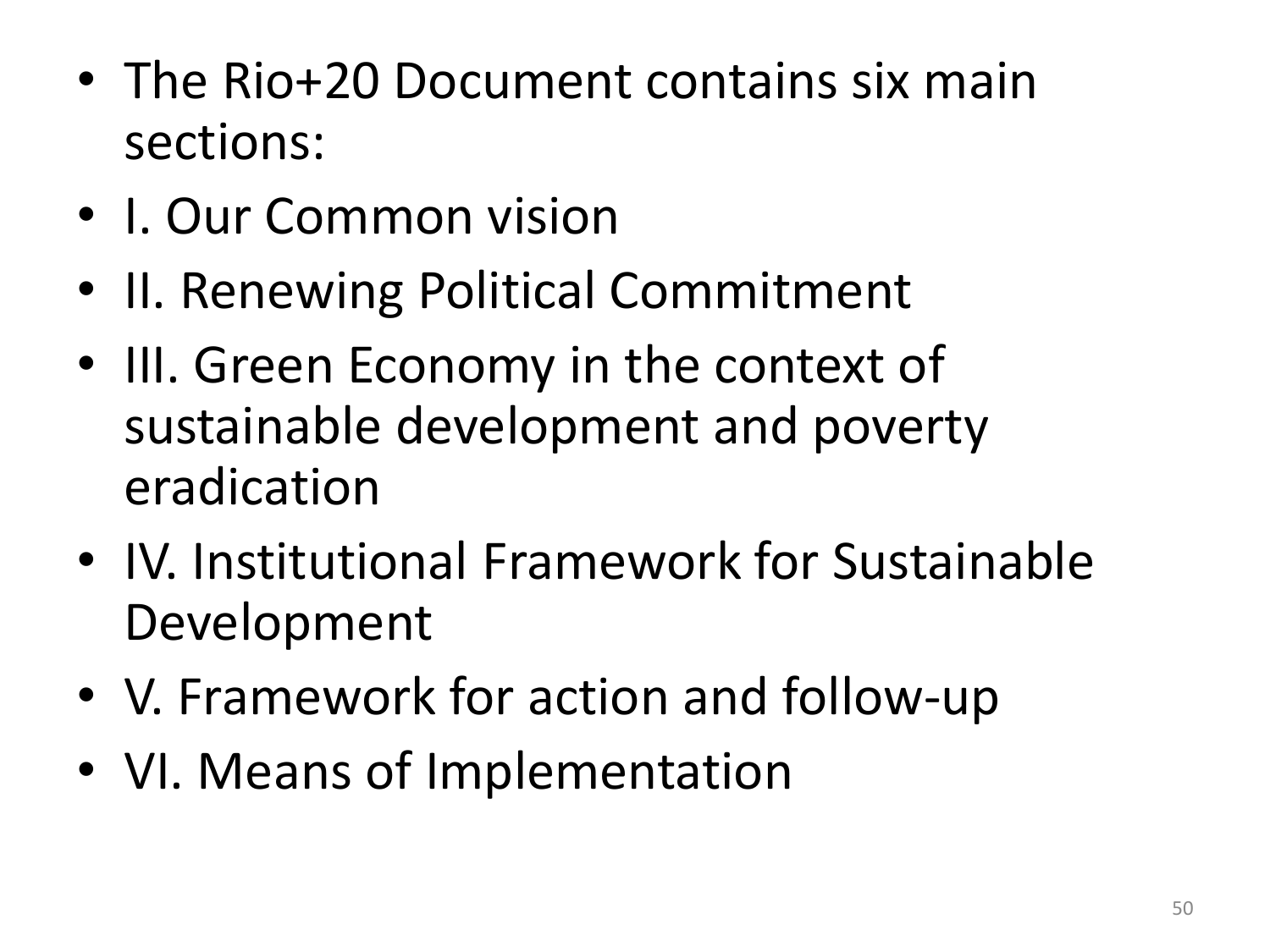#### • **Our Common Vision**

- The first section is made up of 13 paragraphs that are mainly concerned with the vision of the summit which is the pursuit of sustainable development. This vision is driven by the need to ensure the "promotion of economically, socially and environmentally sustainable future for our planet and for present and future generations" (UNCSD, 2012).
- It identified poverty eradication as the greatest global challenge and emphasizes:
	- "We recognize that poverty eradication, changing unsustainable and promoting sustainable patterns of consumption and production, and protecting and managing the natural resource base of economic and social development are the overarching objectives of and essential requirements for sustainable development."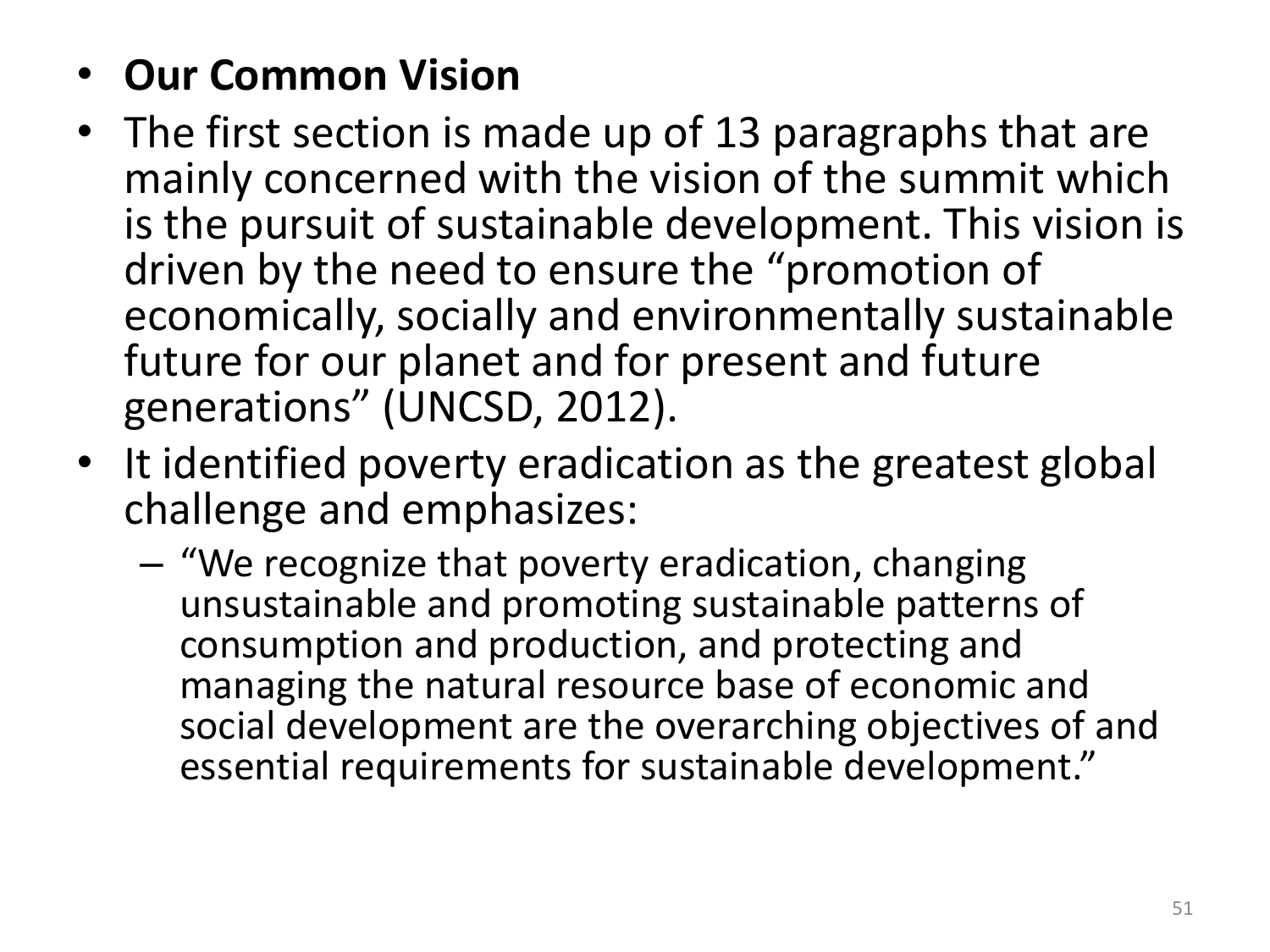- **Renewing Political Commitment**
- This section consists of 42 paragraphs and is divided into 3 subsections.
- The first mainly reaffirms the Rio 1992 principles and past action plans.
- The second is preoccupied with the assessment the progress made and the remaining gaps in the implementation of the outcomes of the major summits on sustainable development and addressing new and emerging challenges.
- In this context, especially four urgent problems seemed to be still far away from the solution:
- I. Poverty (par. 21, 23),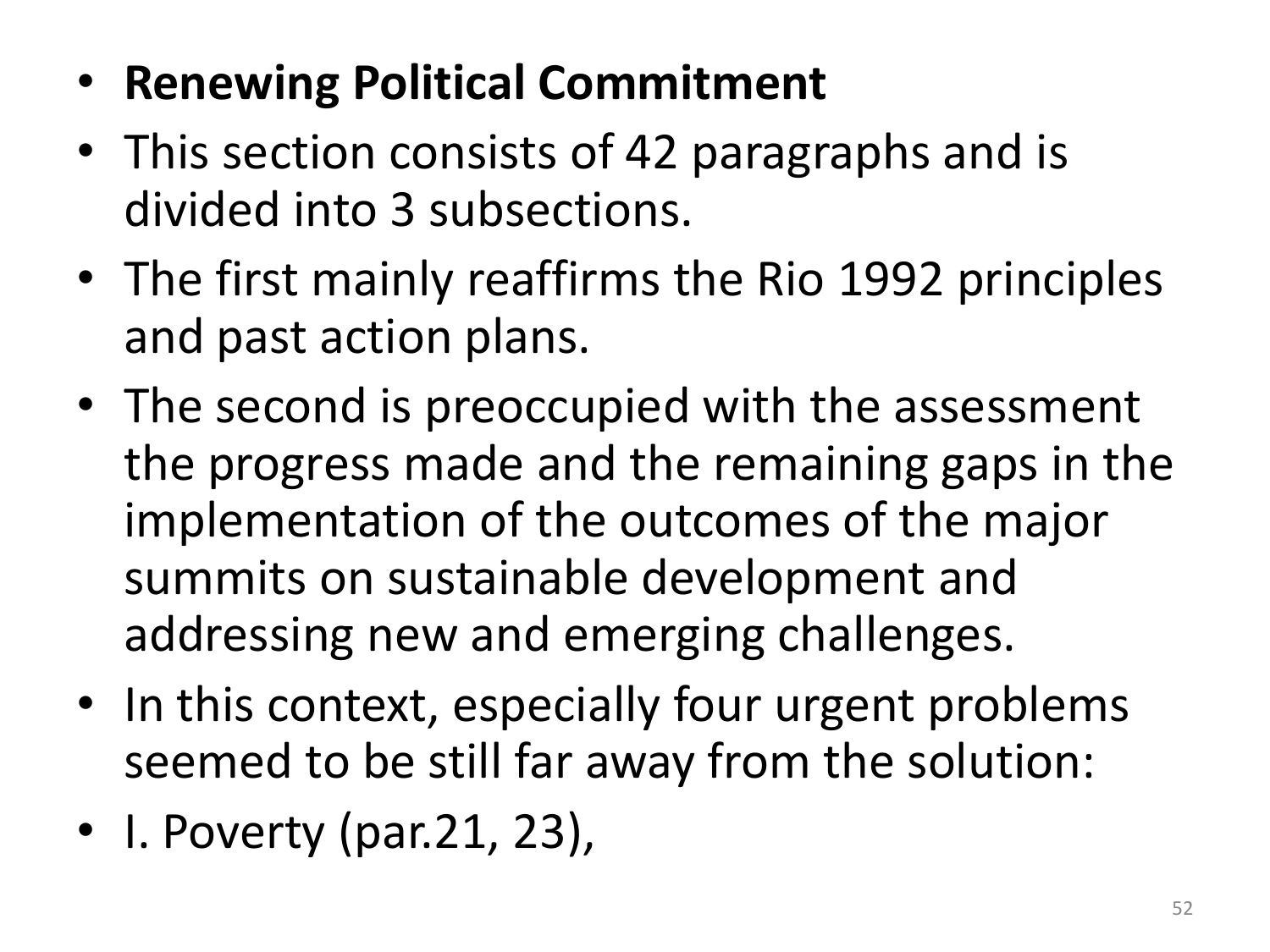- II. Unemployment (par. 24),
- III. Climate Change (par. 25), and,
- IV. The relationship between people and ecosystems (and particularly considering the poor and their livelihoods) (par.30).
- The third subsection, in its 14 paragraphs, stresses the necessity of "engaging major groups and other stakeholders" and highlighted especially that "broad public participation and access to information and judicial and administrative proceedings are essential to the promotion of sustainable development" that also requires involvement and active participation (par.43).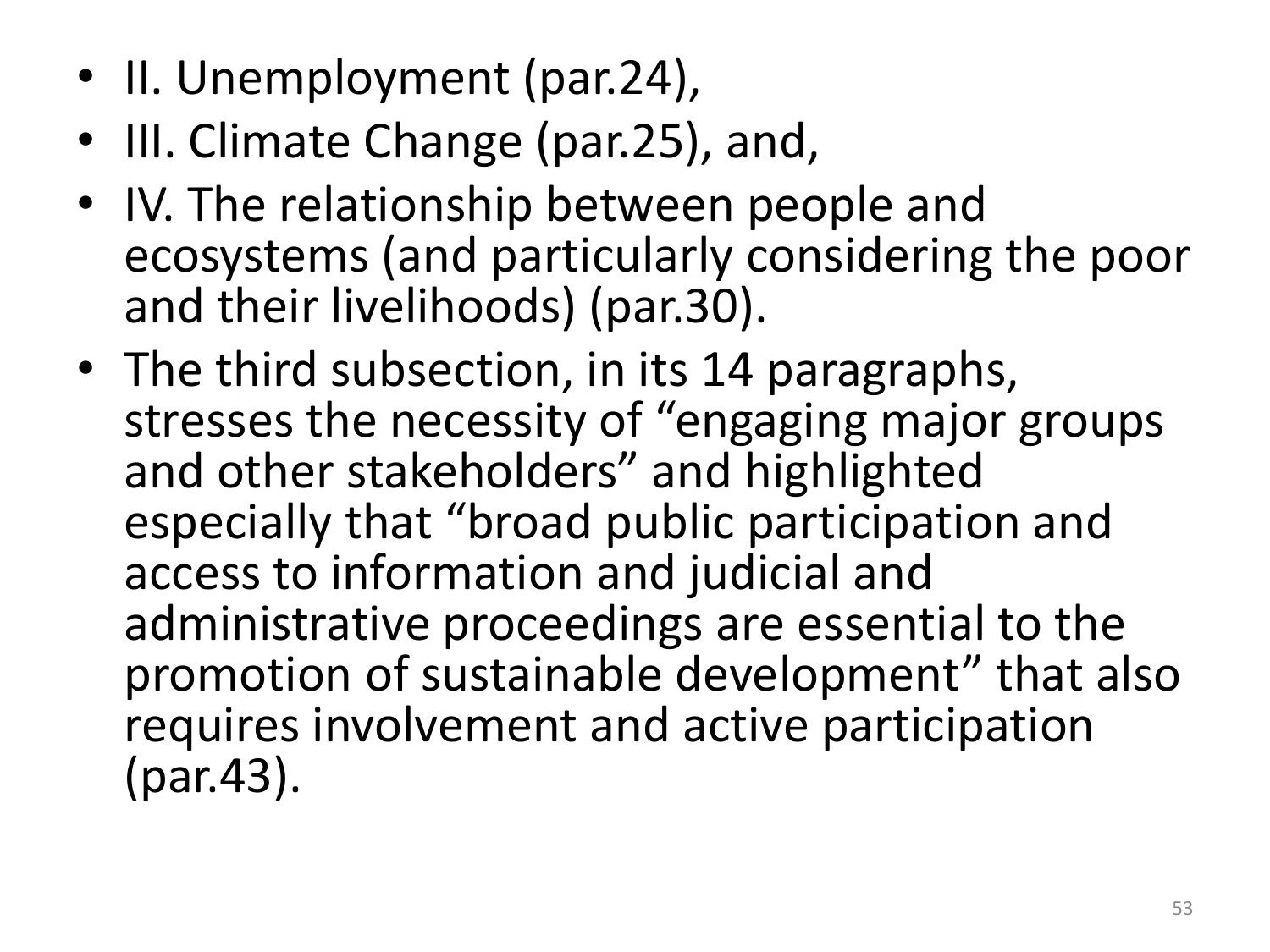- The main three objectives of the Rio+20 Conference were:
	- *a) to secure renewed political commitment for sustainable development,*
	- *b) to assess the progress to date and the remaining gaps in the implementation of the outcomes of the major summits on sustainable development, and*
	- *c) to address new and emerging challenges.*
- The conference focused mainly on two themes:
	- I). **A green economy in the context of SD and poverty eradication;**
	- II). **The institutional framework for SD.**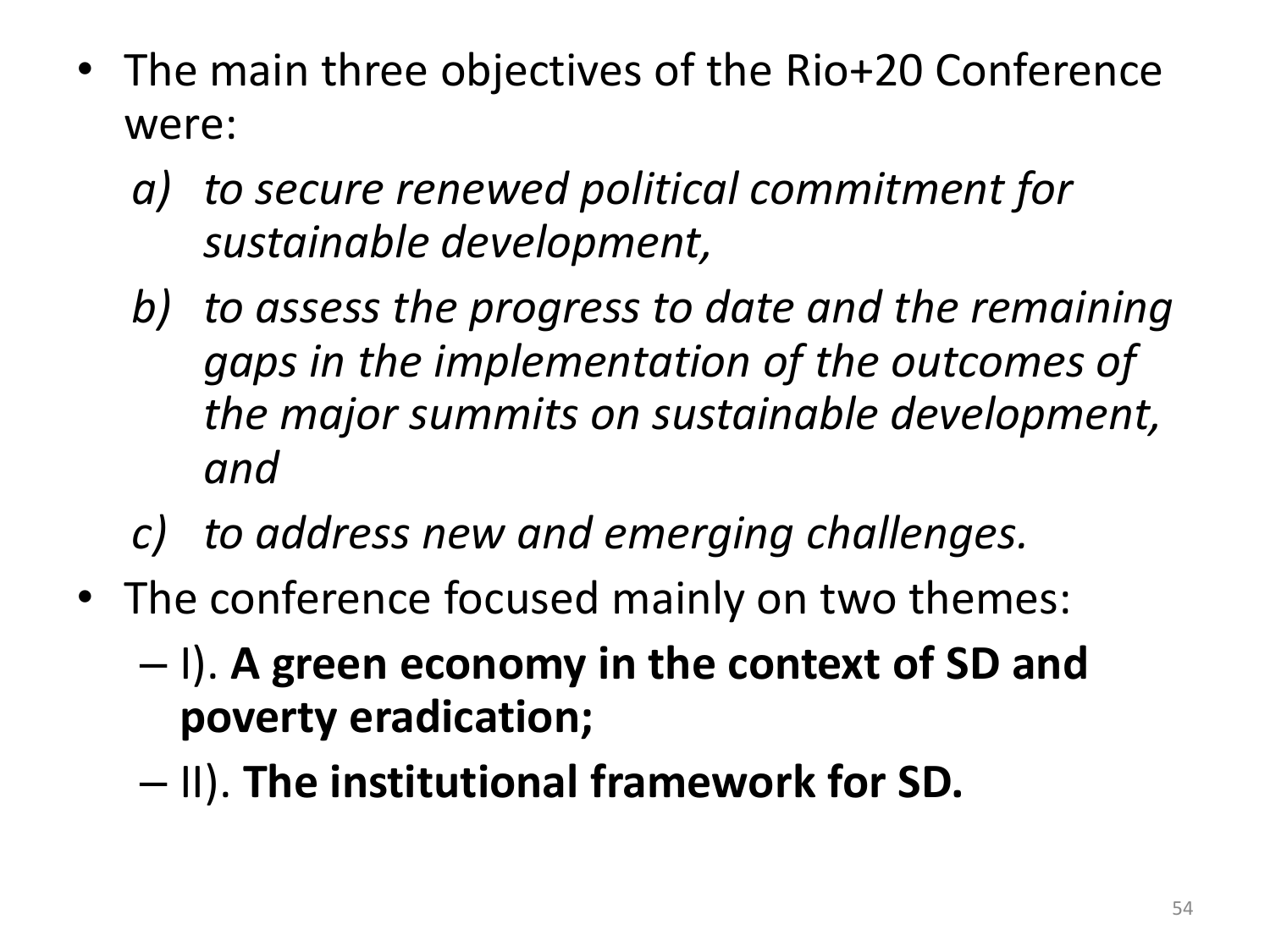- In addition, seven critical issues were recognised during the preparatory work for the conference and were given 'priority attention': jobs, energy, cities, food, water, oceans, and disasters.
- **The Seven Critical Issues and Priority Areas in Rio+20**

## **1) Jobs**

Economic action and social policies to create gainful employment are critical for social cohesion and stability. It's also crucial that work is geared to the needs of the natural environment. "Green jobs" are positions in agriculture, industry, services and administration that contribute to preserving or restoring the quality of the environment.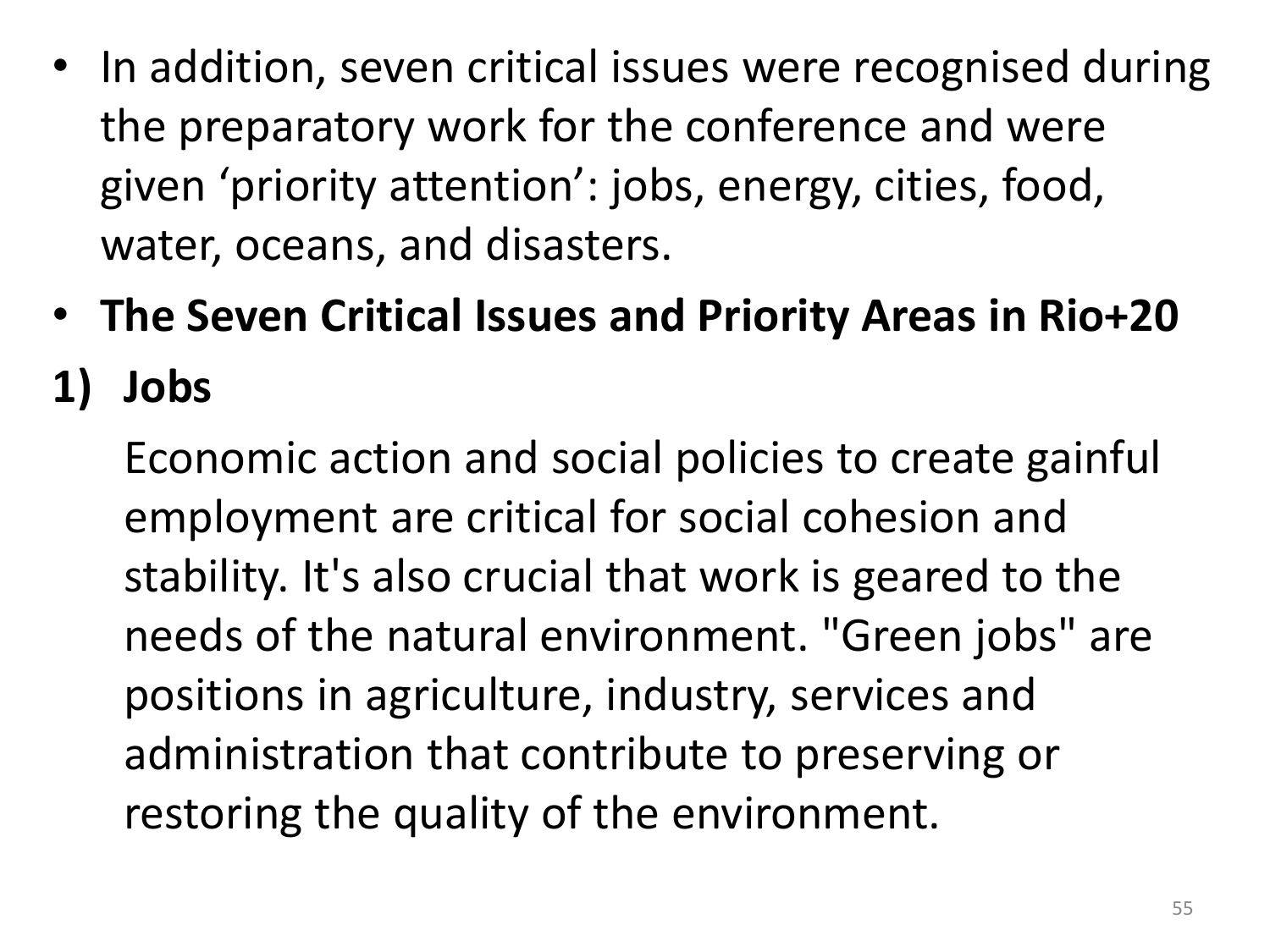# **2) Energy**

Sustainable energy is needed for strengthening economies, protecting ecosystems and achieving equity. United Nations Secretary-General Ban Ki-moon is leading a Sustainable Energy for All initiative to ensure universal access to modern energy services, improve efficiency and increase use of renewable sources.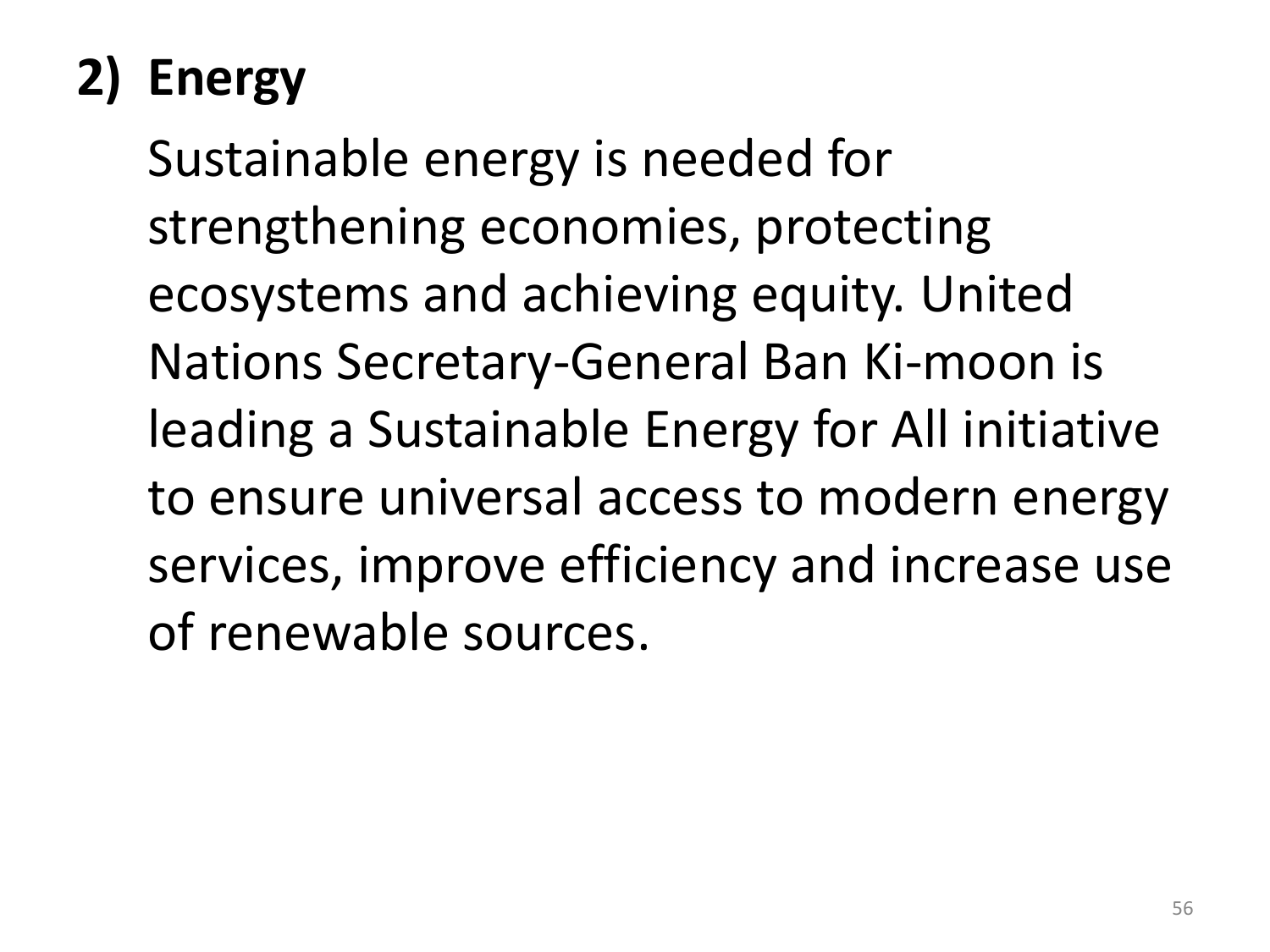## **3) Cities**

At their best, cities have enabled people to advance socially and economically. Many challenges exist to maintaining cities in a way that continues to create jobs and prosperity while not straining land and resources. The challenges cities face can be overcome in ways that allow them to continue to thrive and grow, while improving resource use and reducing pollution and poverty.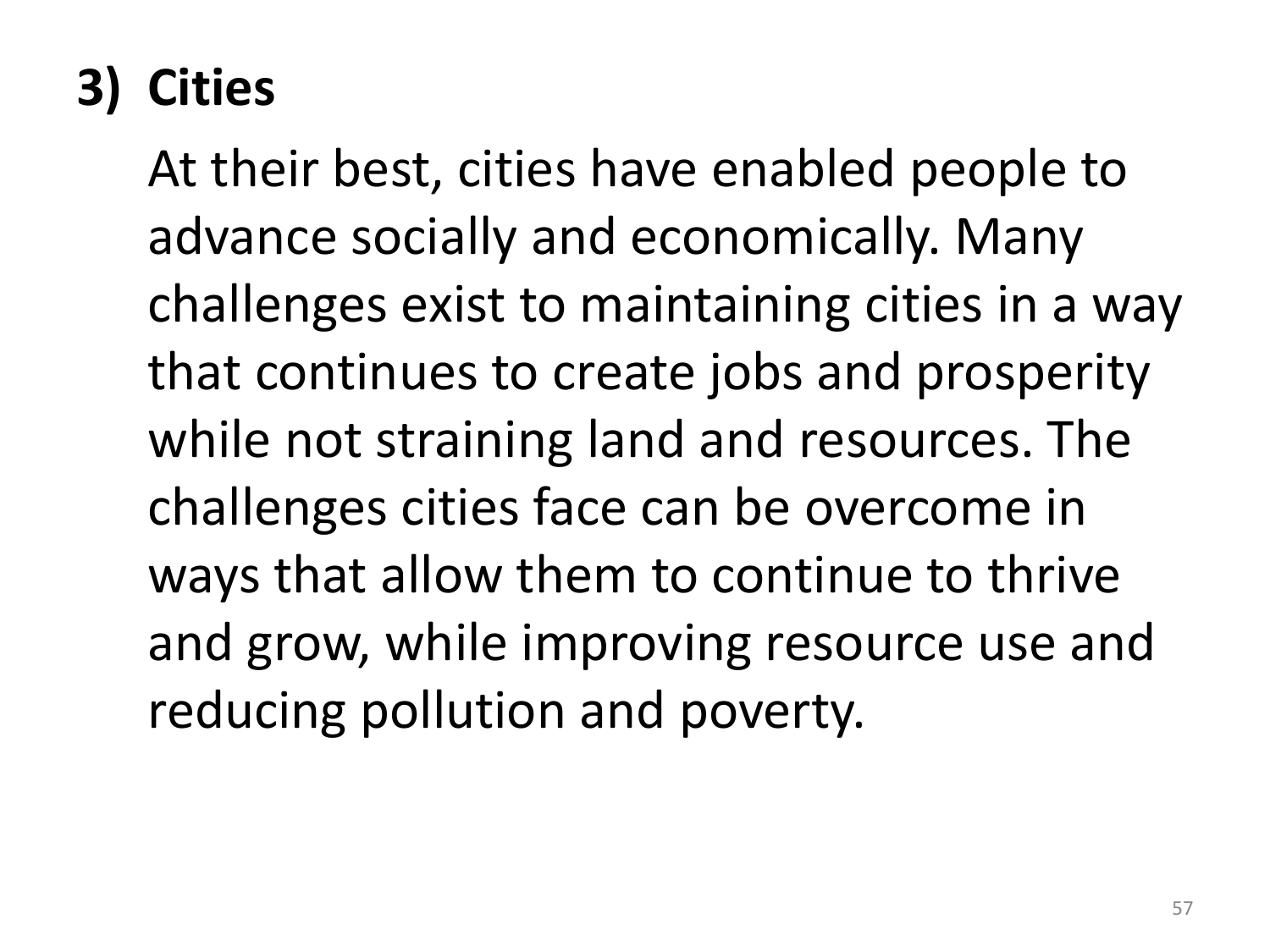### **4) Food**

If done right, agriculture, forestry and fisheries can provide nutritious food for all and generate decent incomes, while supporting people-centred rural development and protecting the environment. The challenges facing the world includes soil degradation, freshwater, oceans, forests and biodiversity. Climate change is also mounting even more pressure on the natural resources. The food and agriculture sector offers key solutions for development, and is central for hunger and poverty eradication.

### **5) Water**

The importance of water is underscored by the fact that every year millions of people, most of them children, die from diseases associated with inadequate water supply, sanitation and hygiene. Water scarcity, poor water quality and inadequate sanitation negatively impact food security, livelihood choices and educational opportunities for poor families across the world.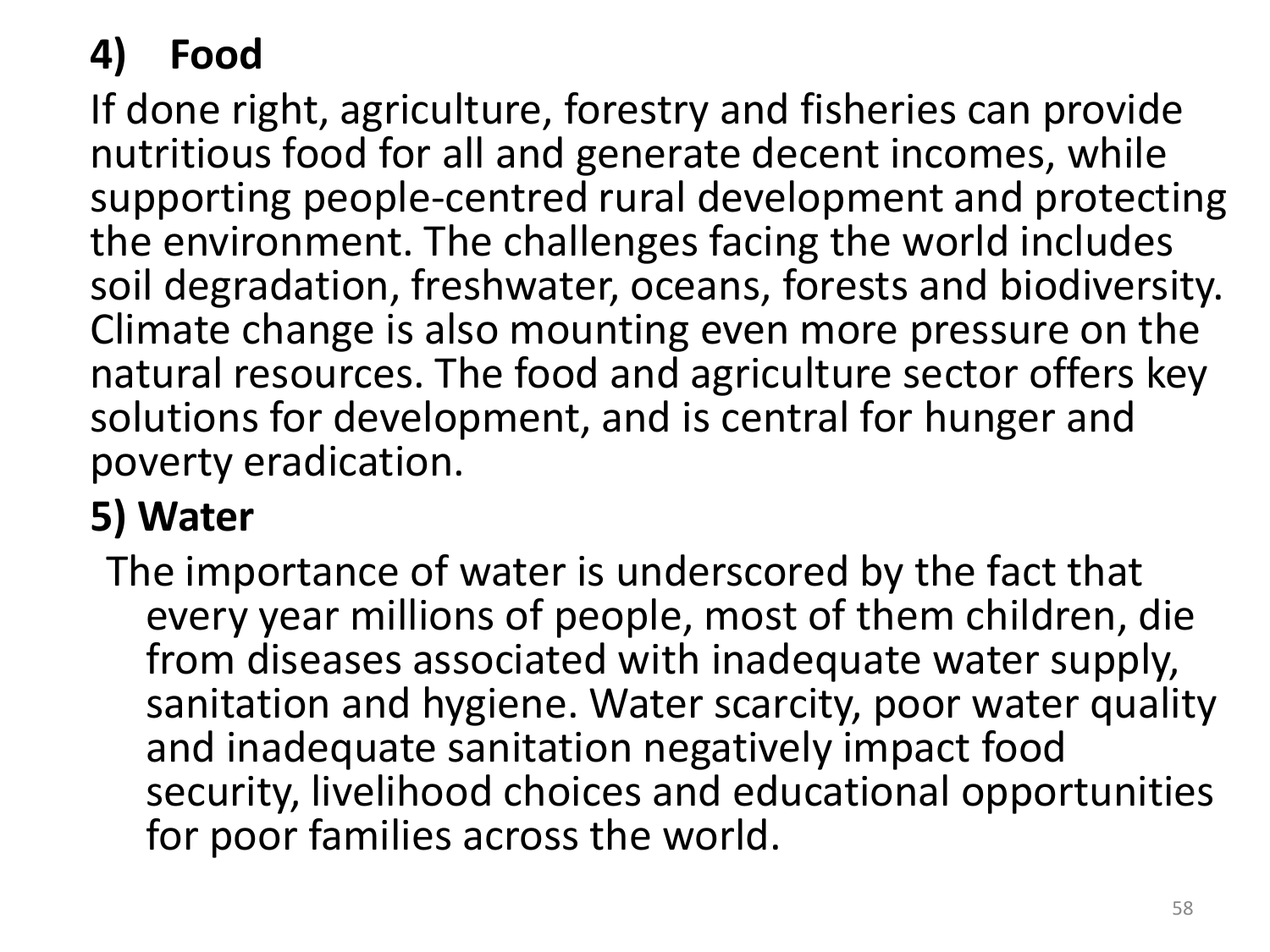#### **6) Oceans**

The world's oceans - their temperature, chemistry, currents and life - drive global systems that make the Earth habitable for humankind. Careful management of this essential global resource is a key feature of a sustainable future.

#### **7) Disasters**

Disasters caused by earthquakes, floods, droughts, hurricanes, tsunamis and more can have devastating impacts on people, environments and economies. But resilience -- the ability of people and places to withstand these impacts and recover quickly -- remains possible. With a quickening pace of natural disasters taking a greater toll on lives and property, and a higher degree of concentration of human settlements, a smart future means planning ahead and staying alert.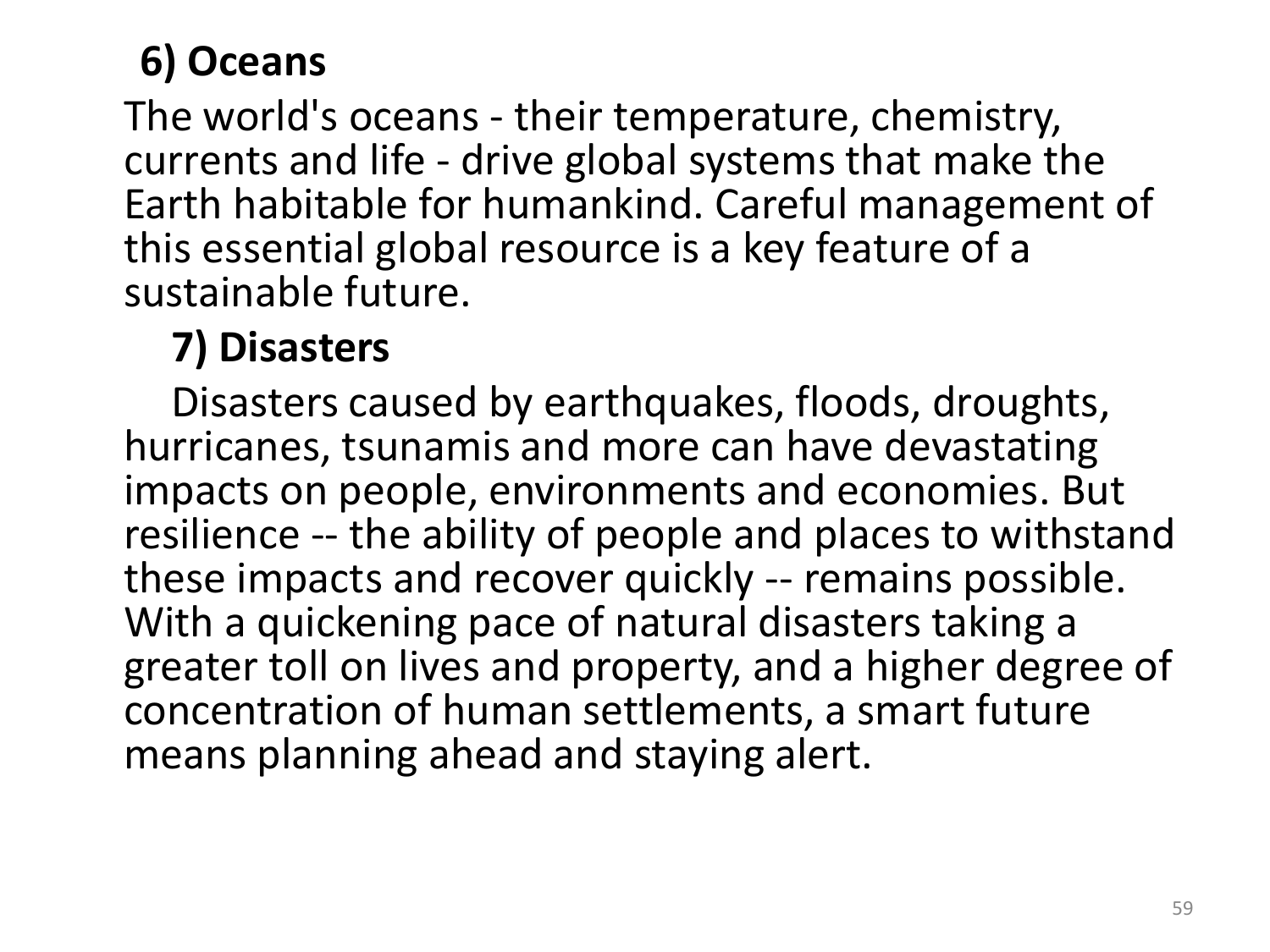#### **Green Economy in the Context of SD and Poverty Eradication**

- The term green economy came to the fore in 2009 against a backdrop of global financial crisis.
- With rising unemployment and inequality across all continents, a new vision for greener, fairer and more inclusive economies arose, championed by many as the only solution to the current monetary malaise.
- Building on this momentum, Rio+20 included green economy in the context of sustainable development and poverty eradication" as one of its two primary themes.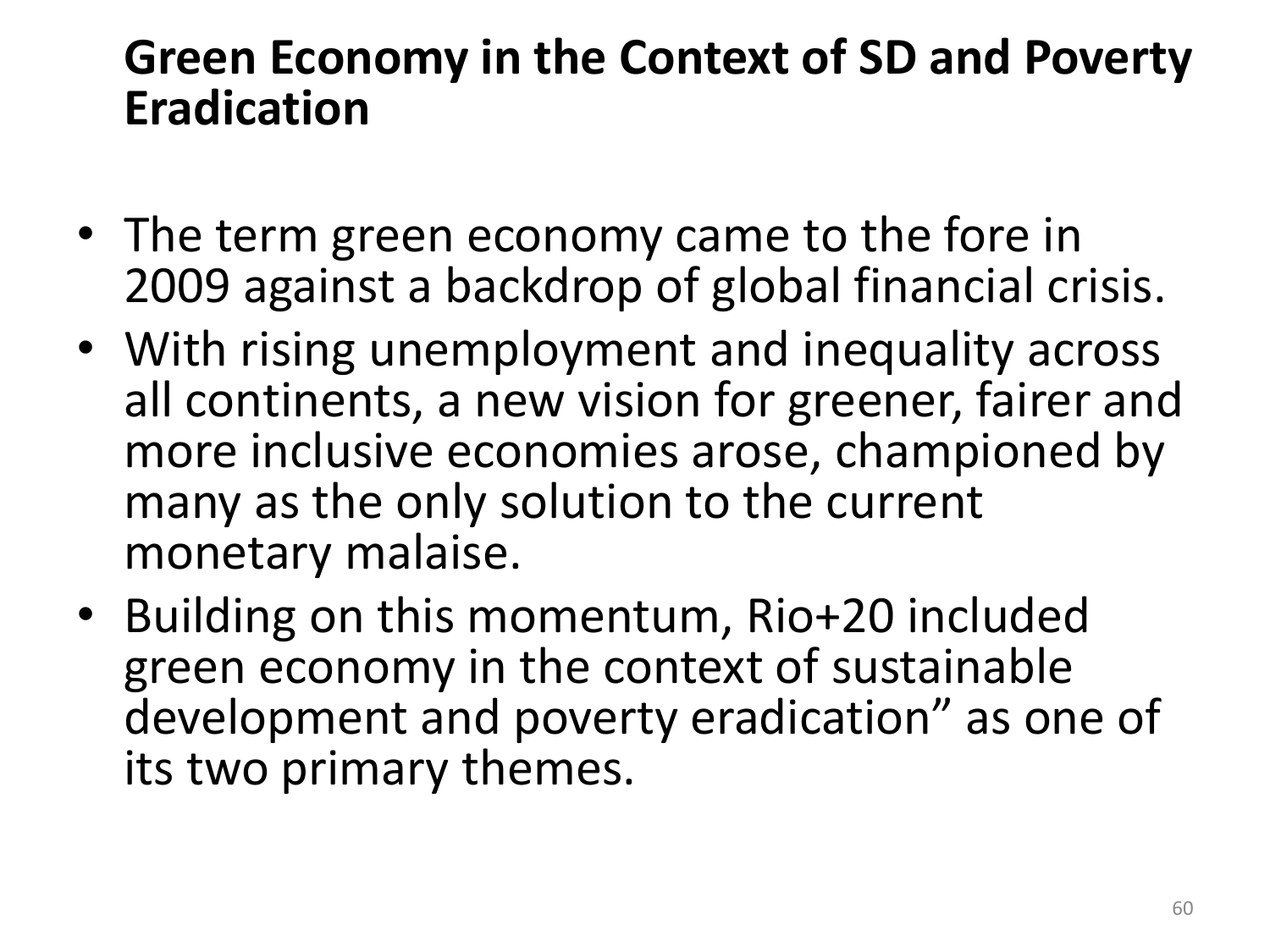- However in reality the green economy concept proved controversial at Rio+20 and negotiations were challenging.
- This was partly due to the lack of an internationally agreed definition or set of principles for green economy and a lack of clarity around what green economy policy measures encompass.
- As a consequence, commitments on the green economy at Rio+20 were perhaps not as strong or as far-reaching as some would have hoped.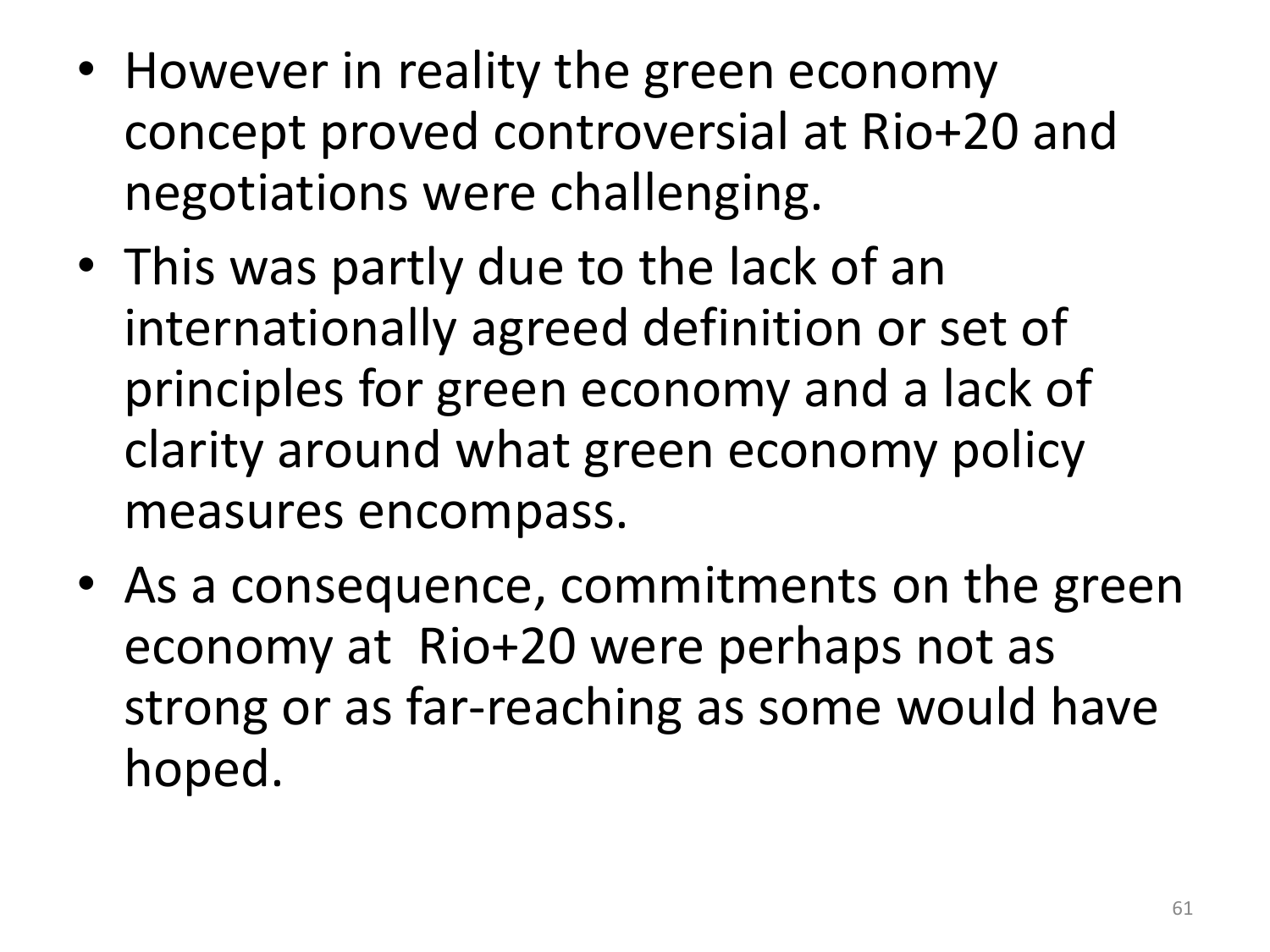• The document affirmed that policies for green economy in the context of sustainable development and poverty eradication should be guided by and in accordance with all the Rio principles, Agenda 21 and the Johannesburg Plan of Implementation and contribute towards achieving relevant internationally agreed development goals including the MDGs.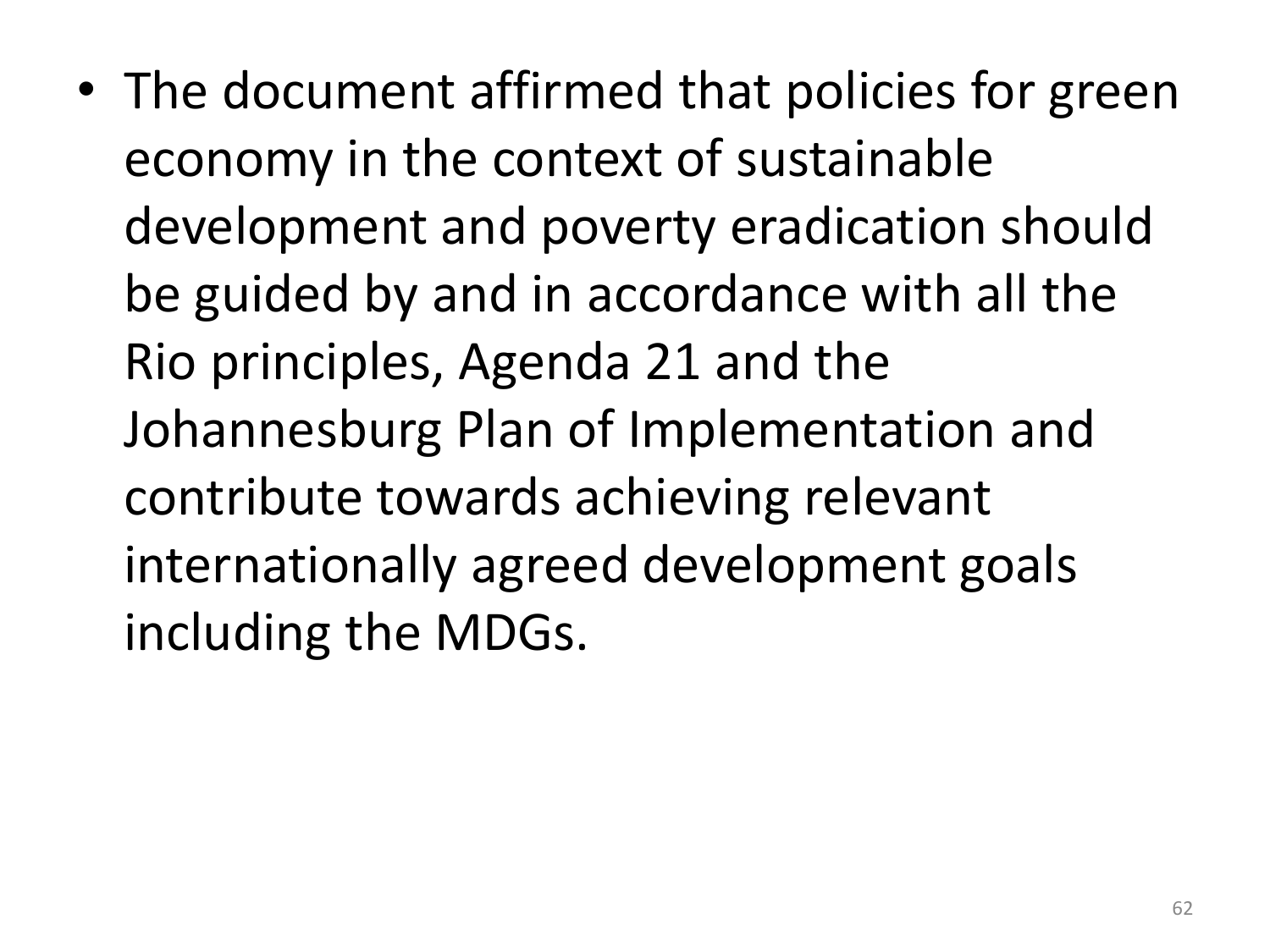- It also acknowledged that green economy in the context of sustainable development and poverty eradication will enhance our ability to manage natural resources sustainably and with lower negative environmental impacts, increase resource efficiency and reduce waste.
- The Document encouraged each country to consider the implementation of green economy policies in the context of sustainable development and poverty eradication, in a manner that endeavours to drive sustained, inclusive and equitable economic growth and job creation, particularly for women, youth and the poor.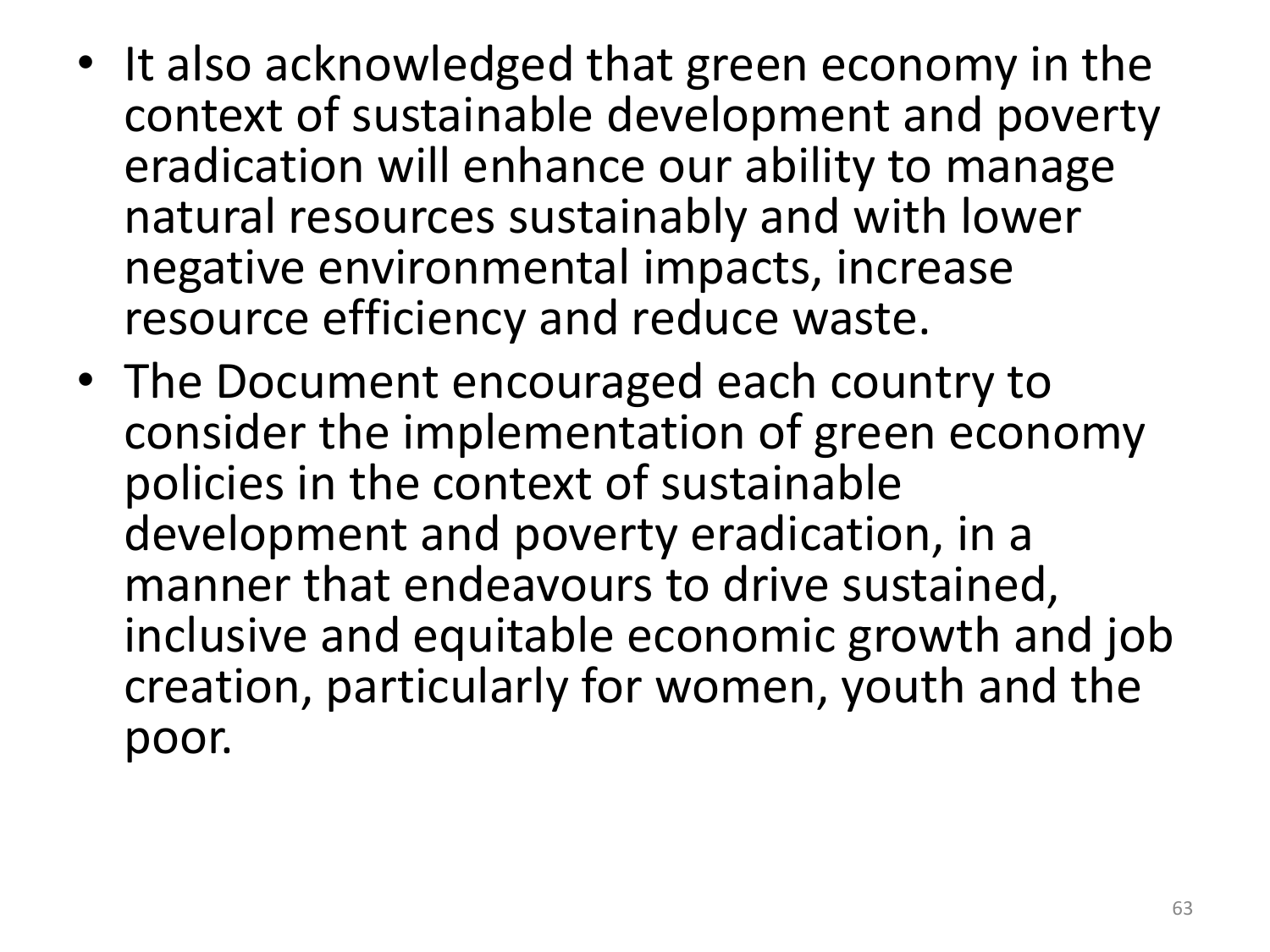- In this respect, it noted the importance of ensuring that workers were equipped with the necessary skills, including through education and capacity building, and were provided with the necessary social and health protections. In this regard, we encourage all stakeholders, including business and industry to contribute, as appropriate.
- It invited governments to improve knowledge and statistical capacity on job trends, developments and constraints and integrate relevant data into national statistics, with the support of relevant UN agencies within their mandates.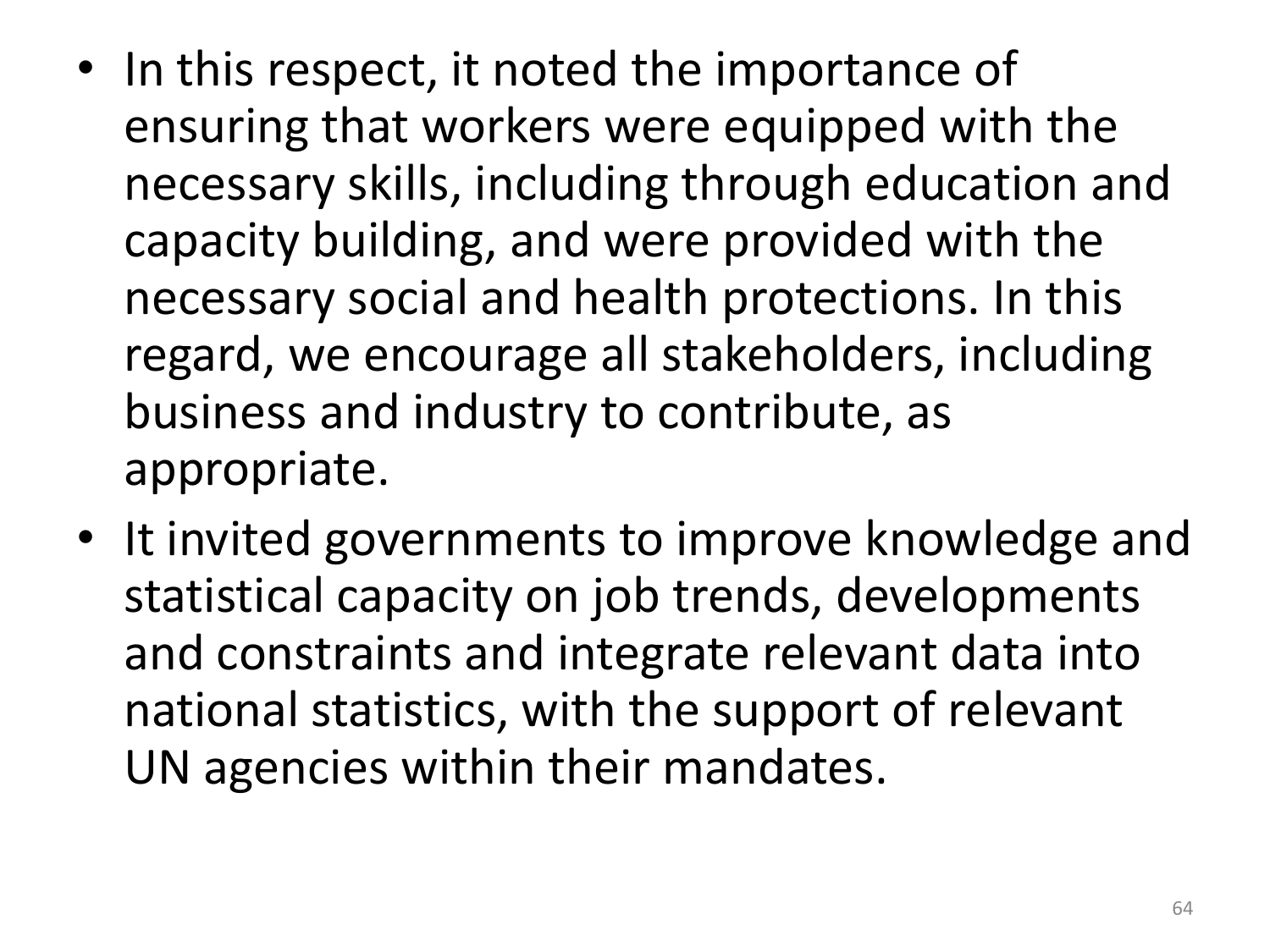- **Institutional Framework for sustainable development**
- The Institutional Framework for Sustainable Development (IFSD) refers to the collection of bodies, organizations, and networks that participate in policy formulation and execution at the national, regional and international levels.
- In other words, IFSD is the systems of governance which enable decision makers and stakeholders to create and implement sustainable development commitments, and is therefore seen as vital to the success of the agenda.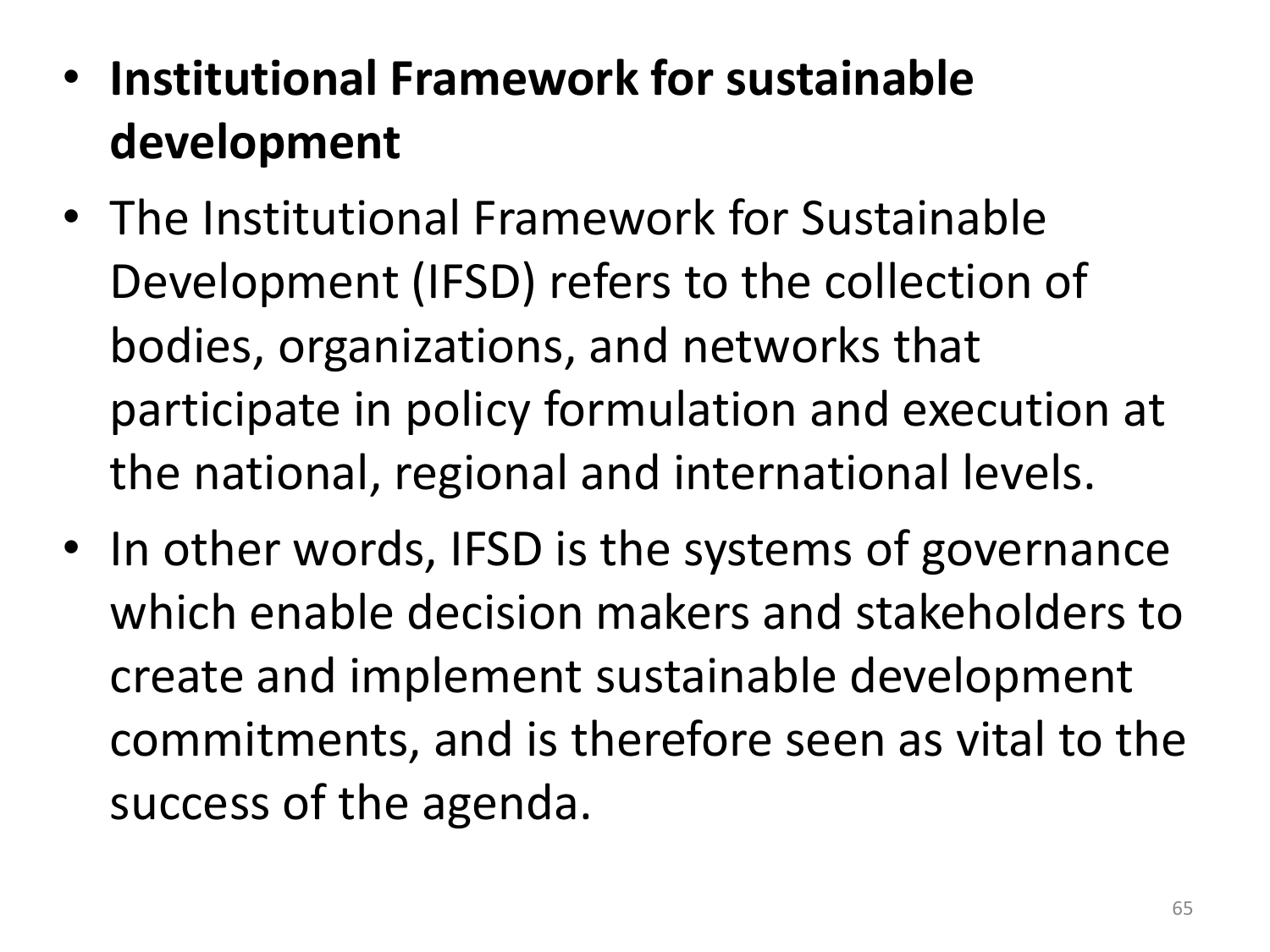- The section on IFSD consists of 29 paragraphs divided into the following 5 subsections:
	- A. Strengthening the three dimensions of sustainable development (environmental, economic and social dimensions);
	- B. Strengthening intergovernmental arrangements for sustainable development;
	- C. Environmental pillar in the context of sustainable development;
	- D. International financial institutions and UN operational activities;
	- E. Regional, national, sub-national, local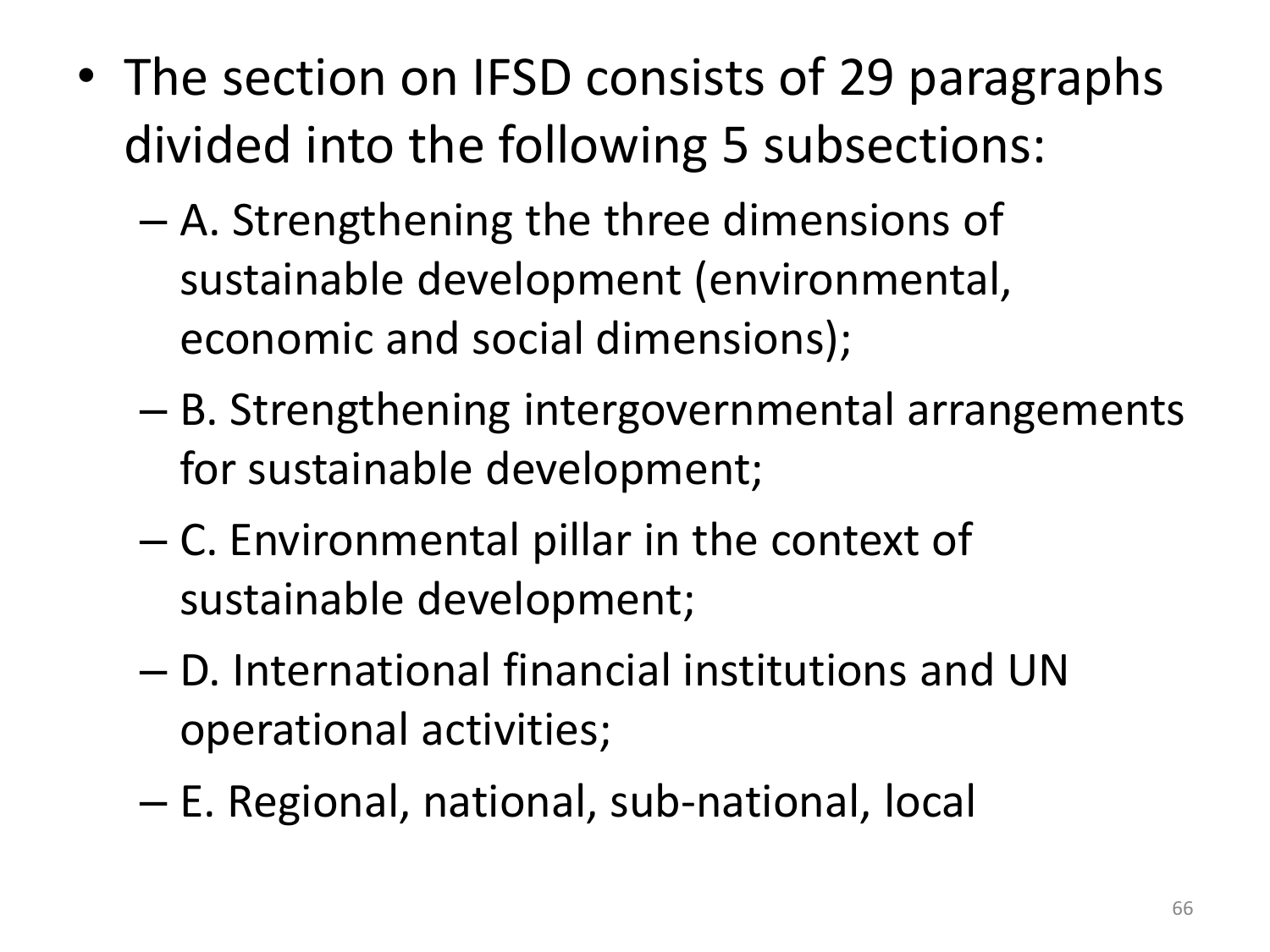- **Framework for action and follow-up**
- This is under the fifth section. The Framework for action and follow-up is divided into 2 sub-sections and 148 paragraphs.
- In the first subsection, a fairly high number of twentysix thematic areas and cross-sectoral issues are addressed.
- The framework volunteered "to address remaining gaps in the implementation of the outcomes of the major summits on sustainable development, to address new and emerging challenges and to seize new opportunities through the actions enumerated below in this framework for action". These thematic areas include: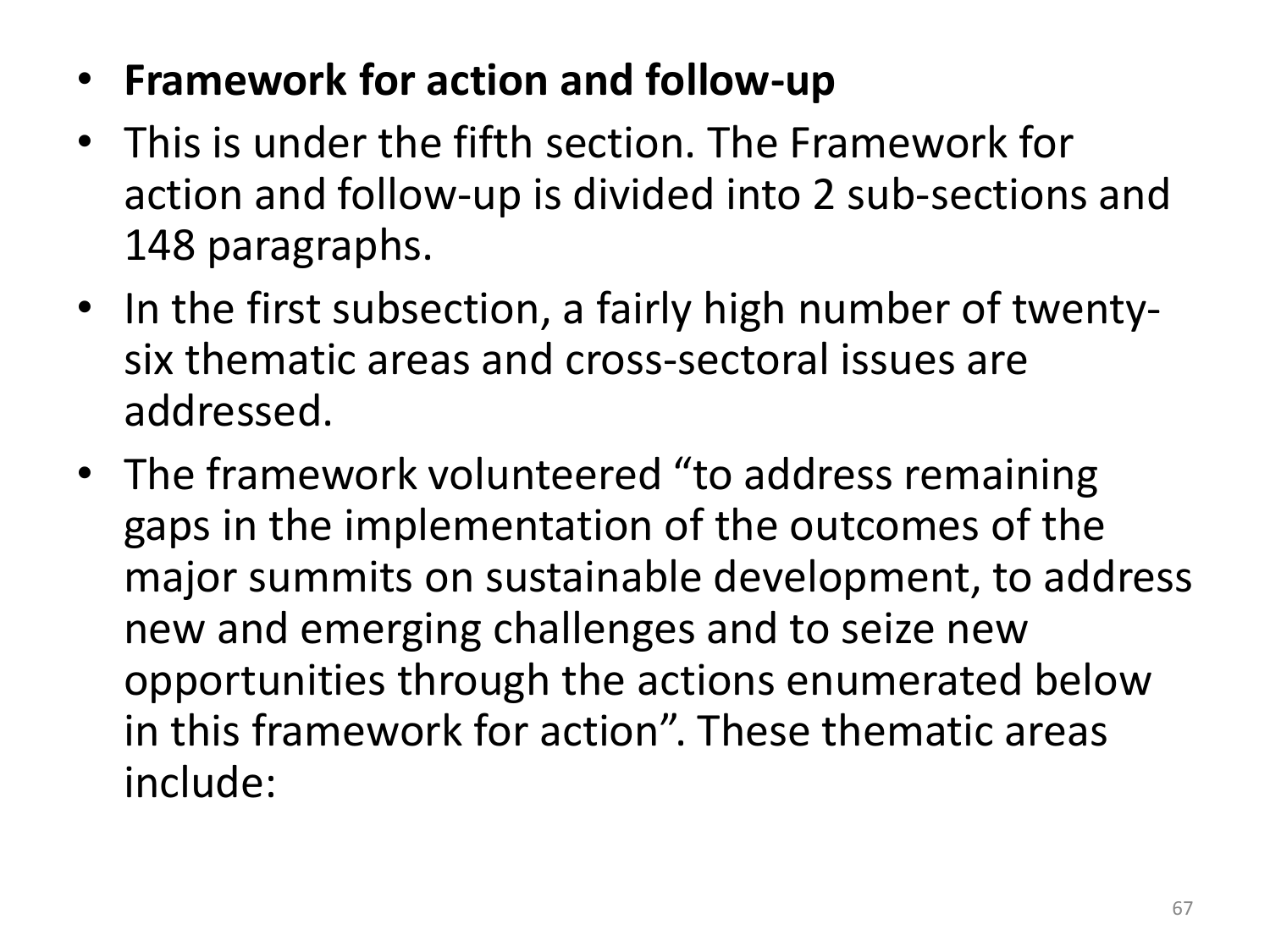- i. Poverty eradication
- ii. Food security and nutrition and sustainable agriculture
- iii. Water and sanitation
- iv. Energy
- v. Sustainable tourism
- vi. Sustainable transport
- vii. Sustainable cities and human settlements
- viii. Health and population
- ix. Promoting full and productive employment, decent work for all, and social protections
- x. Oceans and Seas
- xi. Small island developing States (SIDS)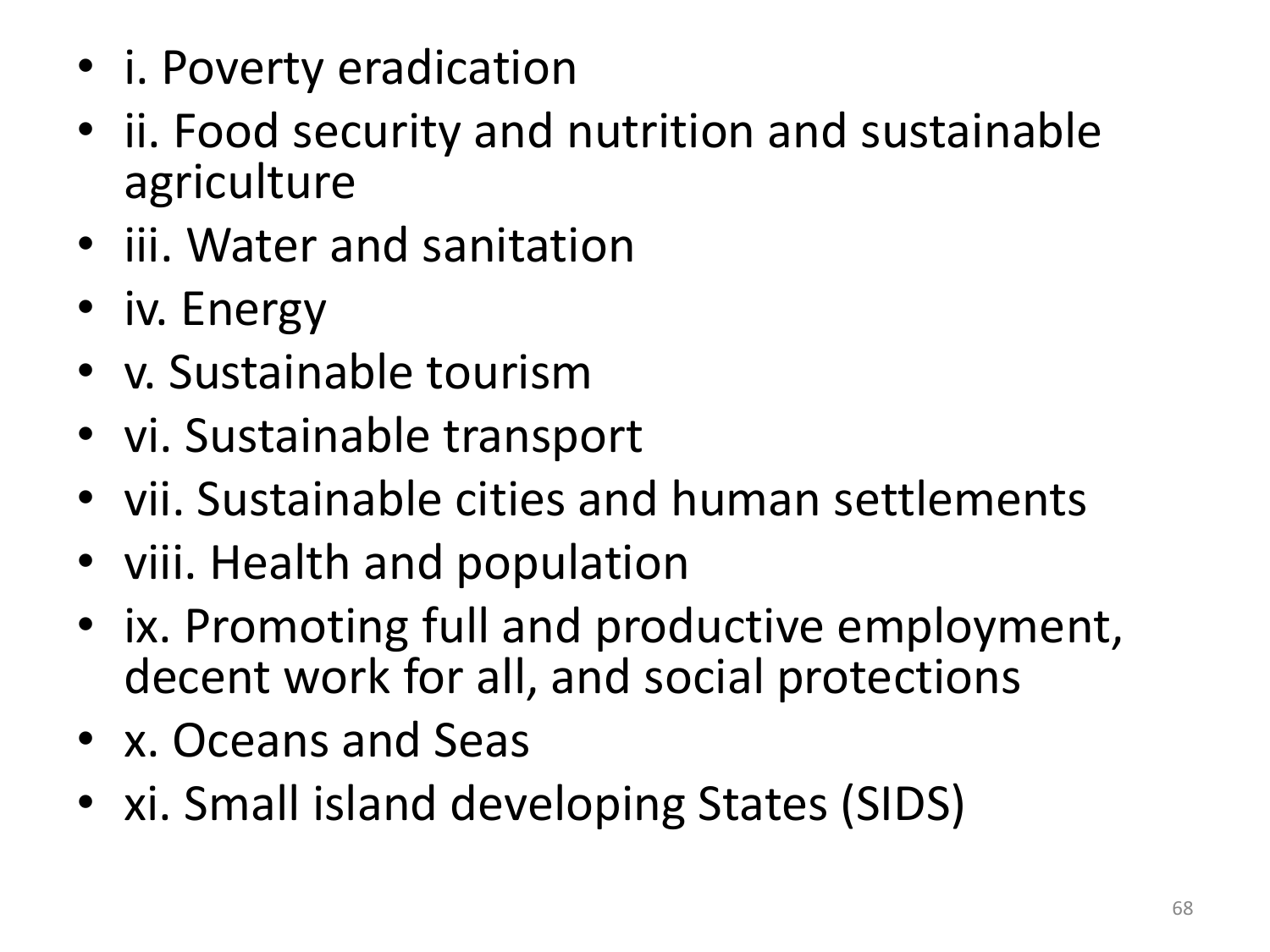- xii. Least developed countries
- xiii. Landlocked least developed countries
- xiv. Africa
- xv. Regional efforts
- xvi. Disaster risk reduction
- xvii. Climate change
- xviii. Forests
- xix. Biodiversity
- xx. Desertification, land degradation and drought
- xxi. Mountains
- xxii. Chemicals and waste
- xxiii. Sustainable Consumption and Production
- xxiv. Mining
- xxv. Education
- xxvi. Gender equality and women's empowerment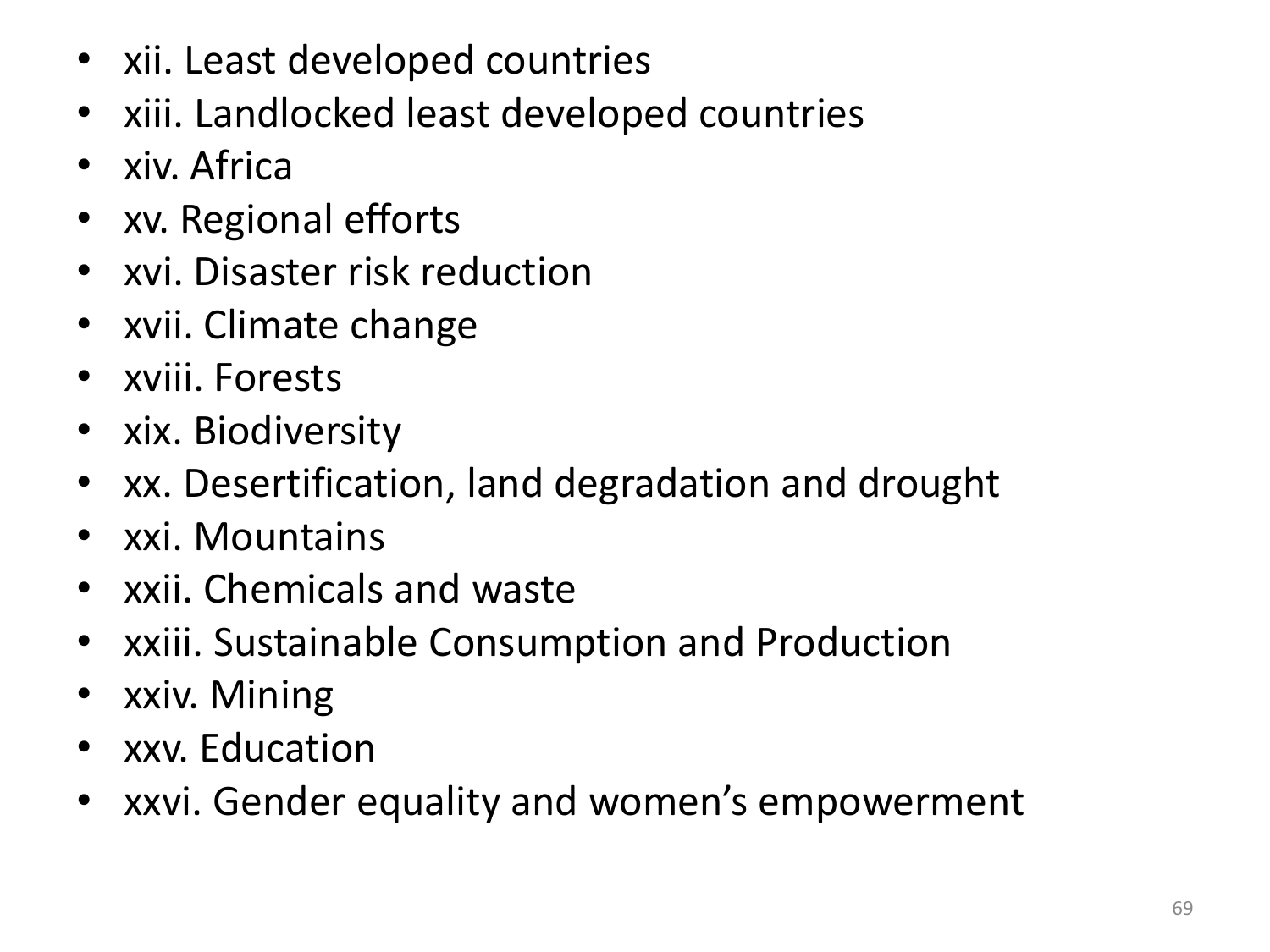- The second subsection deals with the elaboration of Sustainable Development Goals (SDGs).
- SDGs indicates a very strong commitment to Millennium Development Goals (MDGs). This paragraph potentially reflects the idea or fears that a new framework on SDGs would need to take into account that the UN process on MDGs is still ongoing with regard to implementation and review of the Millennium Development Goals and the post-2015 UN Development Agenda.
- Thus, integrating SDGs with MDGs would be, on the one hand, a critical challenge as well as opportunity to harmonise development aspiration of developing countries and the plea for environmental protection of the developed countries in a single framework.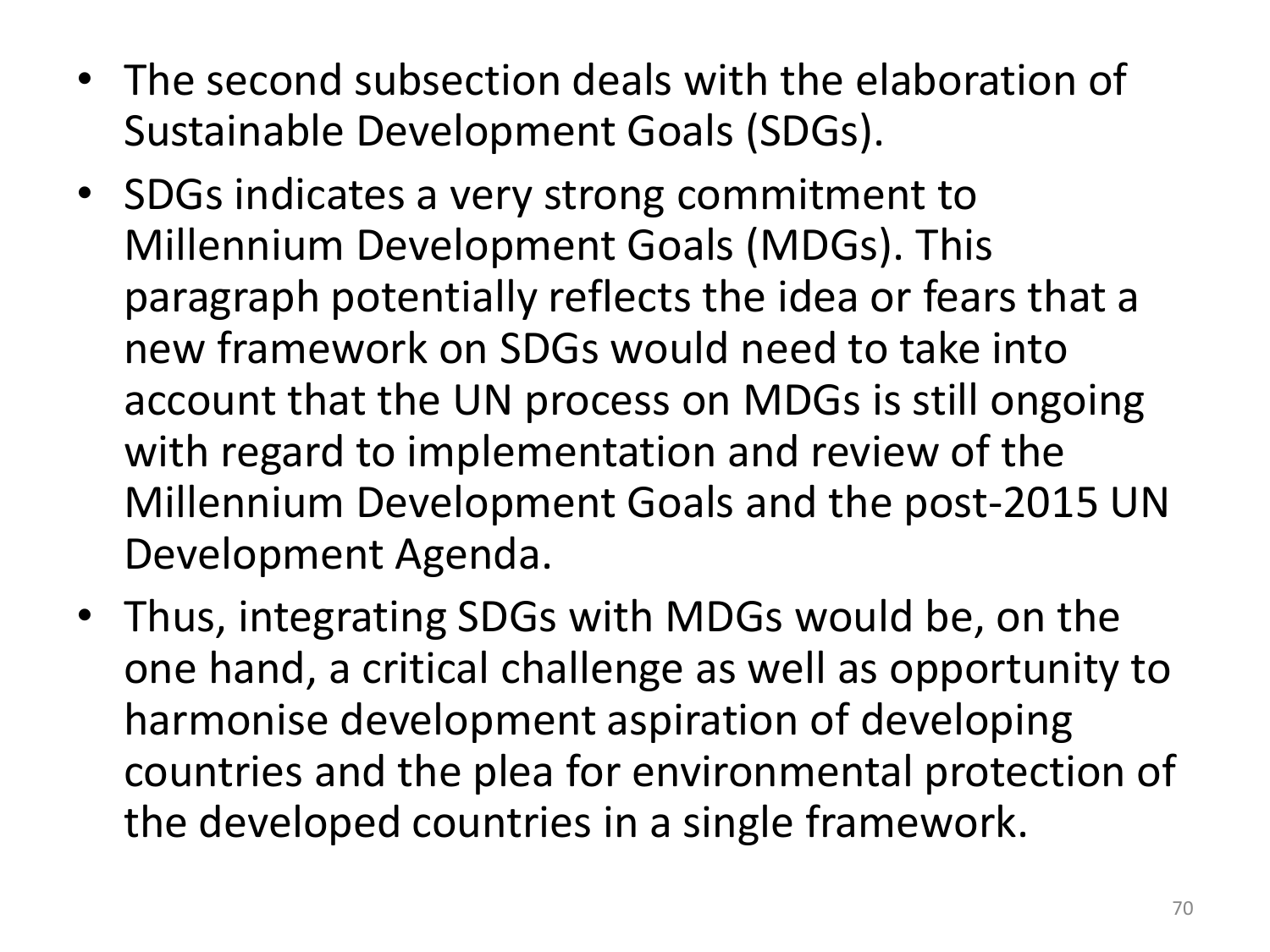#### • **Means of implementation**

- The last section of the document is called Means of implementation and contains 32 paragraphs divided into five subsections: A. Finance, B. Technology, C. Capacity-building, D. Trade and E. Registry of commitments.
- Means and Implementation reaffirm that the means of implementation identified in Agenda 21, the Programme for the Further Implementation of Agenda 21, Johannesburg Plan of Implementation, the Monterrey Consensus of the International Conference on Financing for Development and the Doha Declaration on Financing for Development are indispensable for achieving full and effective translation of sustainable development commitments into tangible sustainable development outcomes.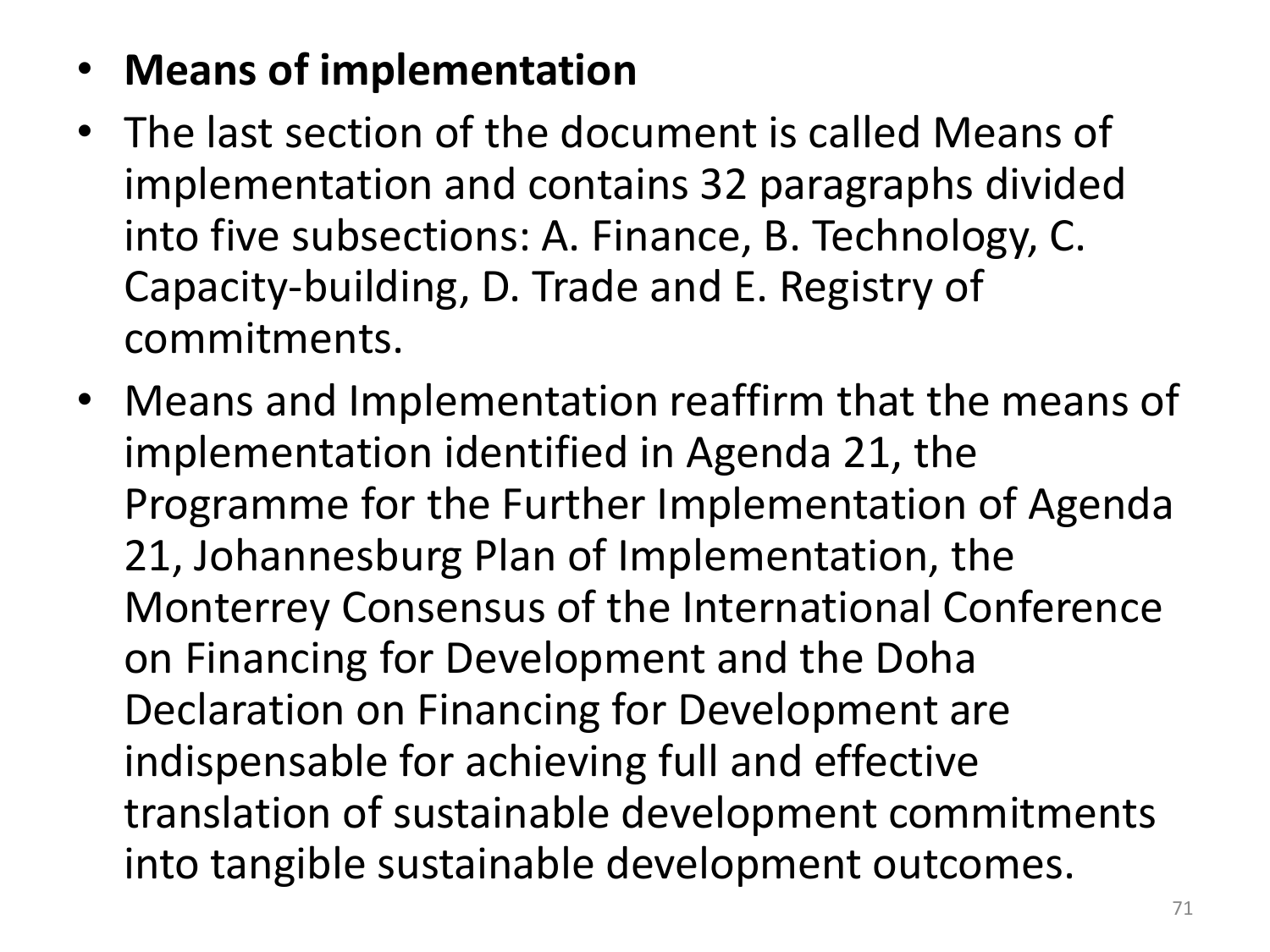- In the Finance subsection, the call on all countries "to prioritize sustainable development in the allocation of resources in accordance with national priorities and needs" is significant.
- Moreover, it is agreed that, by 2014, an intergovernmental committee, comprising thirty experts nominated by regional groups, with equitable geographical representation, will implement a process that will (i) assess financing needs, (ii) consider the effectiveness, consistency and synergies of existing instruments and frameworks, and (iii) evaluate additional initiatives.
- This will serve to prepare a report proposing options on an effective Sustainable Development Financing Strategy to facilitate the mobilization of resources and their effective use in achieving sustainable development objectives.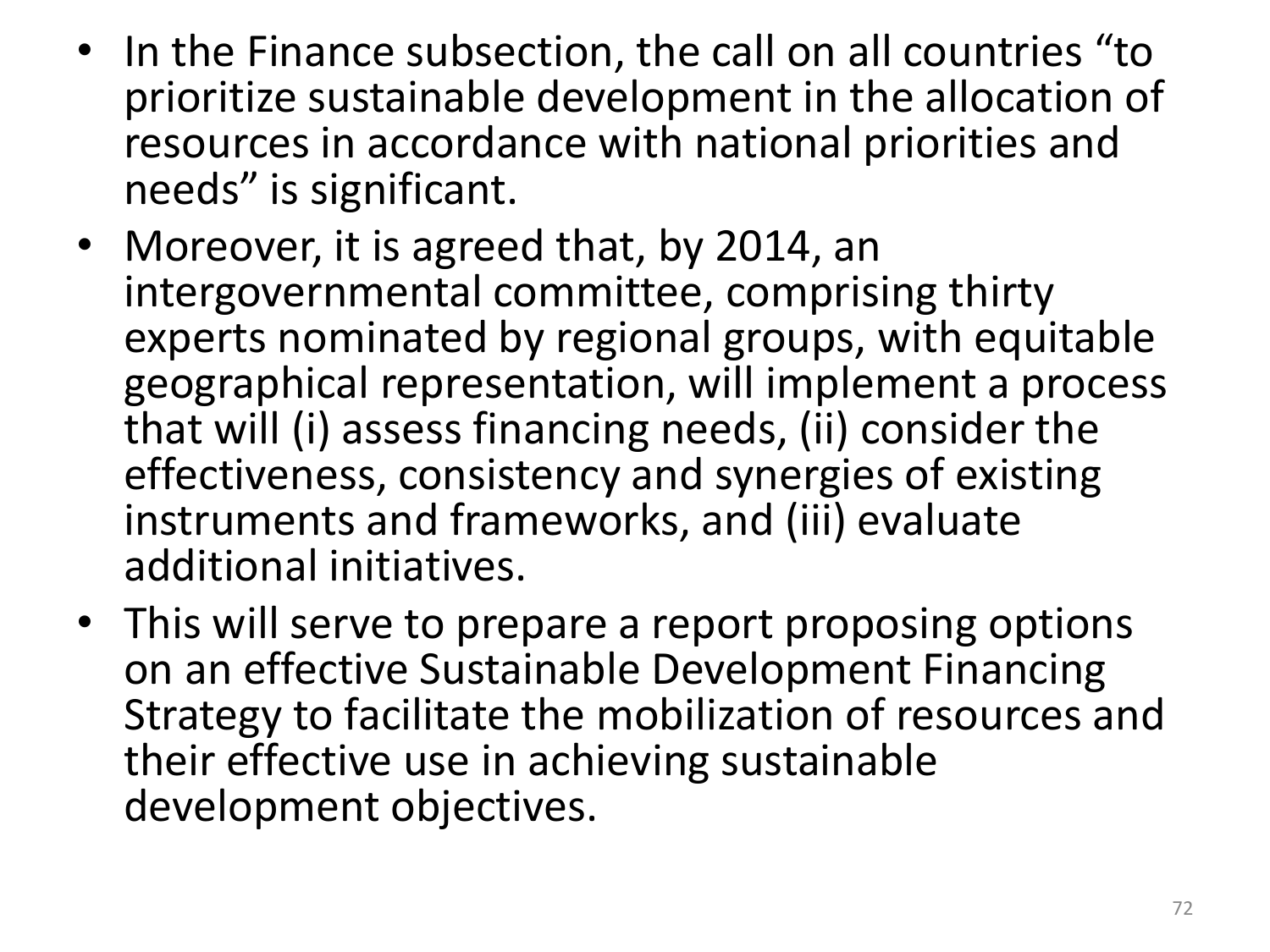- The roles of technology, of technology transfer and of the science-policy interface are also emphasized with a special focus on the "the need to facilitate informed policy decision-making on sustainable development issues".
- In this regards, capacity building has a major status together with the importance of human resource development that includes "training, the exchange of experiences and expertise, knowledge transfer and technical assistance for capacity-building".
- Therefore, with the purpose of enhancing national capabilities and the quality of research for decisionand policy-making processes, scientists and researchers are encouraged to participate in processes related to global environmental and sustainable development assessment and monitoring.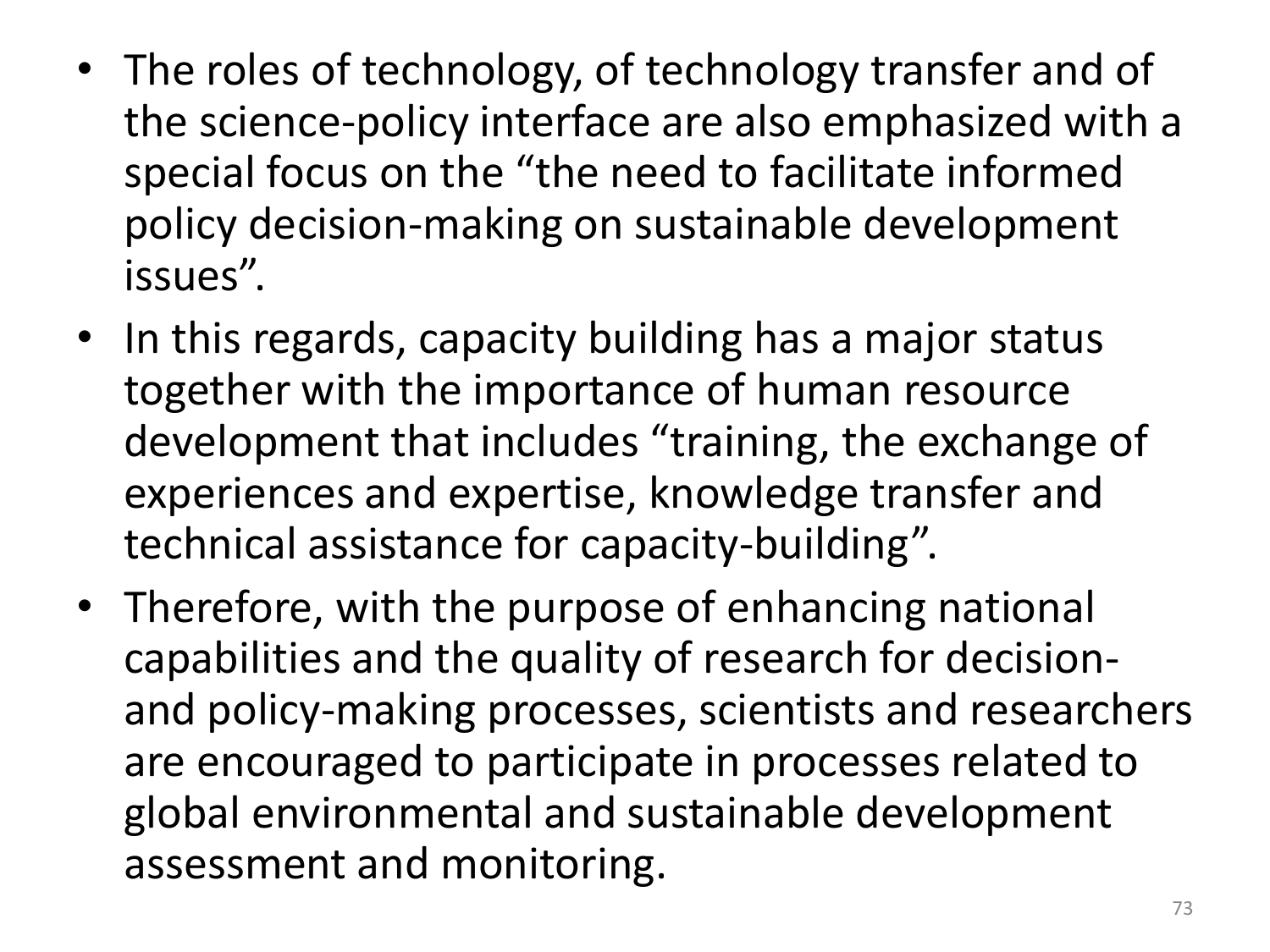• While recognising that international trade is an engine for development and sustained economic growth, it also reaffirms the critical role that a universal, rules-based, open, nondiscriminatory and equitable multilateral trading system, as well as meaningful trade liberalization, can play in stimulating economic growth and development worldwide, thereby benefiting all countries at all stages of development, as they advance towards sustainable development.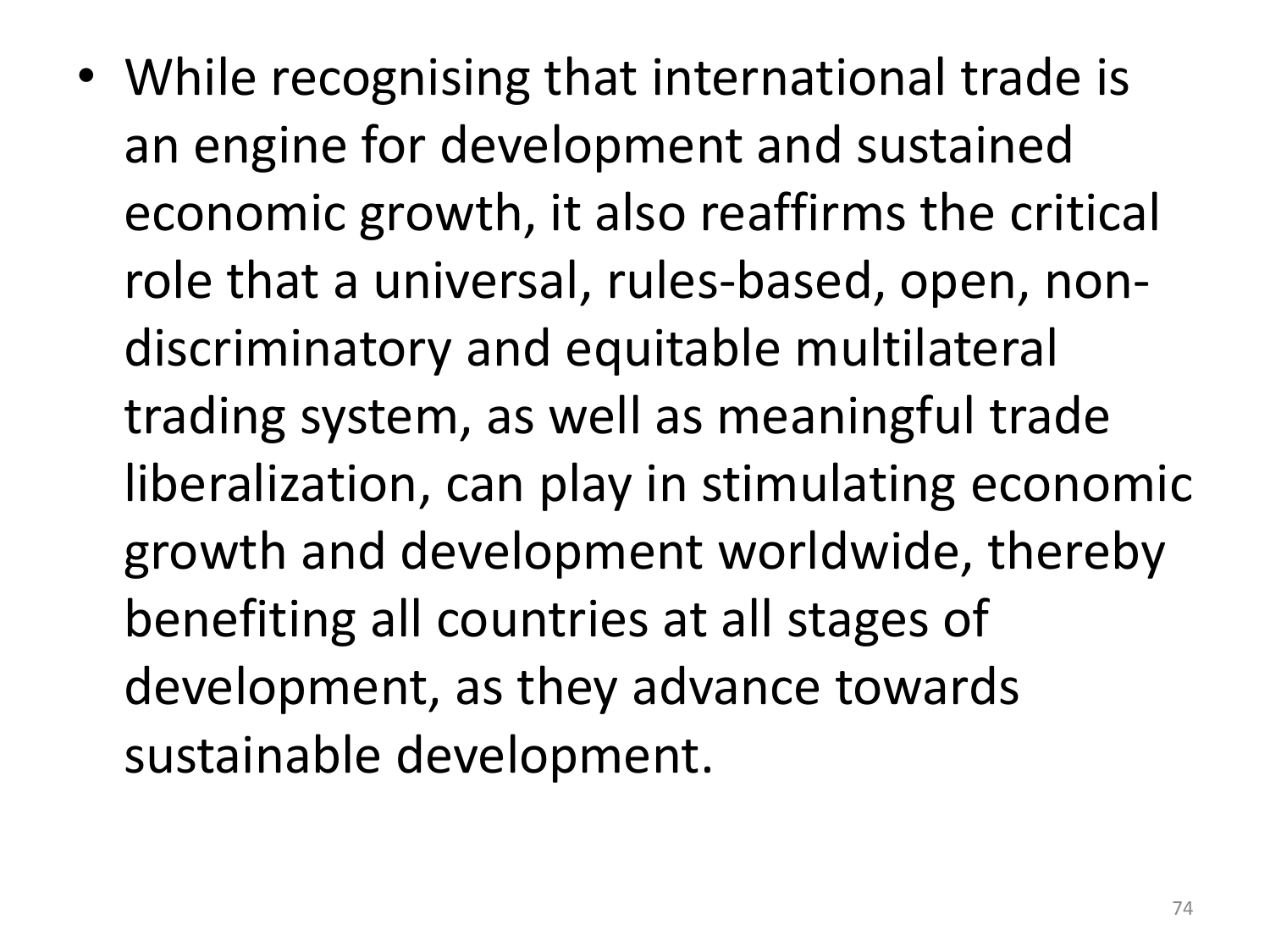- **What are the major results achieved at Rio+20?**
- The main outcome of the event seems the plan to set up Sustainable Development Goals (SDGs).
- However, negotiators in Rio were unable to agree on themes, which will now be left to an "open working group" of 30 nations to decide upon by September 2013. Two years later, the SDGs will be blended with the Millennium Development Goals (MDGs).
- In terms of global SD governance, the fact that the UN Environment Program (UNEP) will be upgraded is surely a fundamental result, especially toward a strengthened environmental pillar, also in the UN system.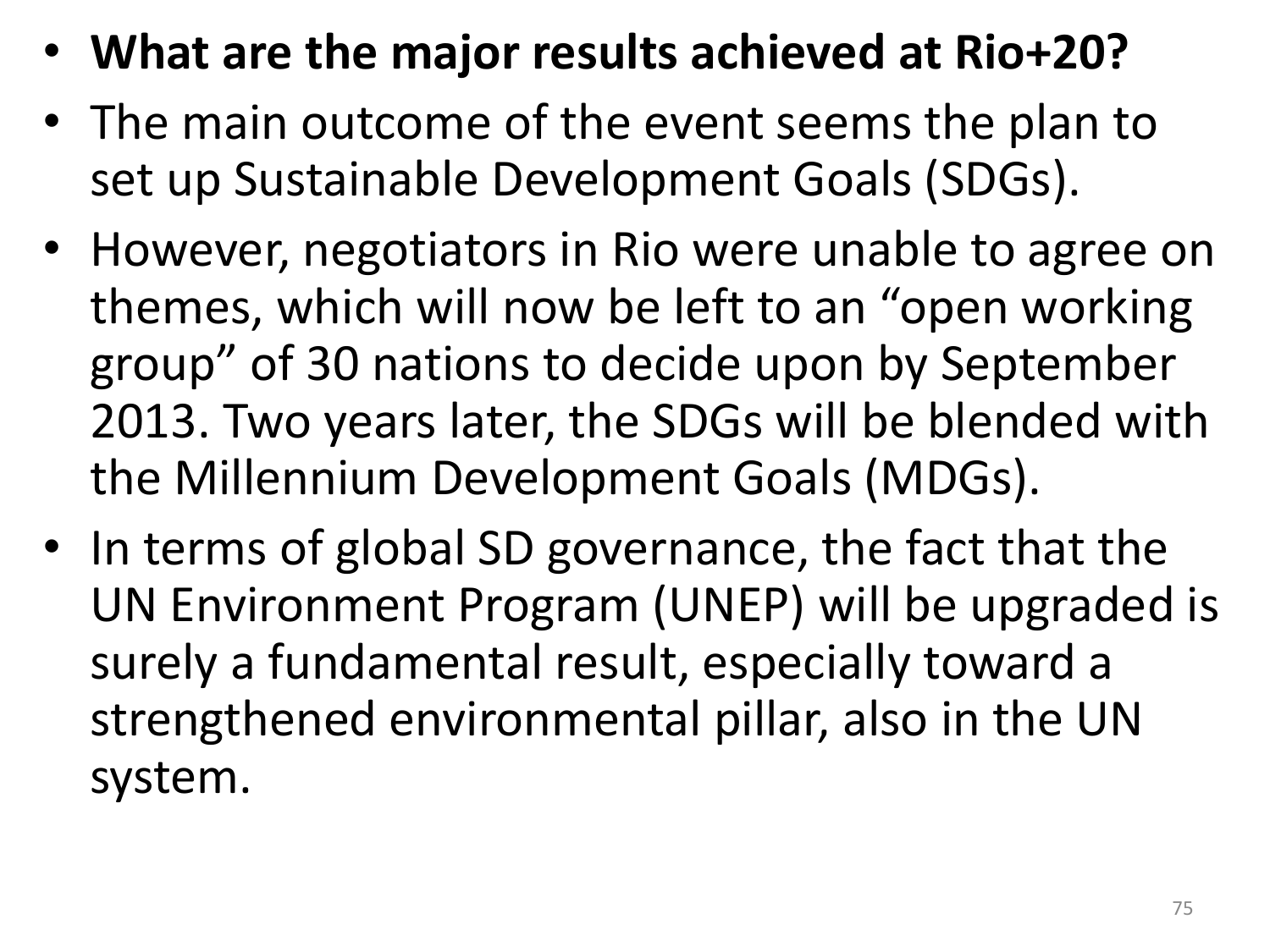- UNEP will, therefore, get a more secure budget, a broader membership and strong powers to initiate scientific research and coordinate global environment strategies.
- What should be noted is the establishment of a new body – "a universal intergovernmental highlevel political forum" – that will substitute the Commission of Sustainable Development (CSD).
- Also prominent is the need to "strengthen the science-policy interface" in order to "to facilitate informed policy decision-making" on SD issues.
- it also strongly commit nations to move to a green economy that integrates environmental and social costs into decision-making.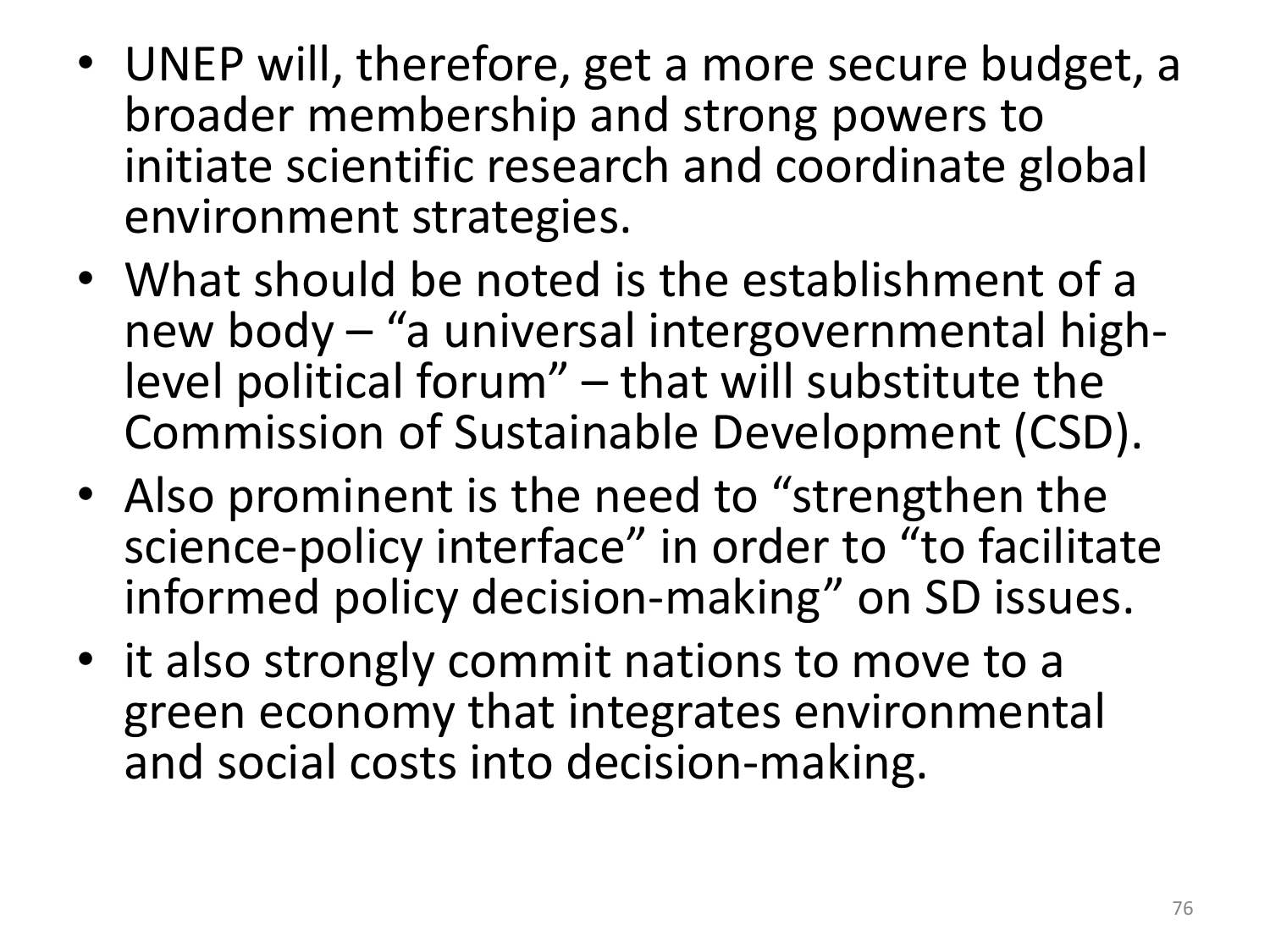## • **Criticisms**

- it offers precious little in terms of finding active solutions to the various problems it "recognizes, "acknowledges" or "notes."
- The entire document leaves so much to be desired. From a policy standpoint, there is nothing there that offers any kind of support for moving sustainability forward.
- Indeed, the document would seem more appropriate for the first **Rio Earth Summit** rather than this one. It does a splendid job of acknowledging what has been achieved but it fails to mention what still needs to be done.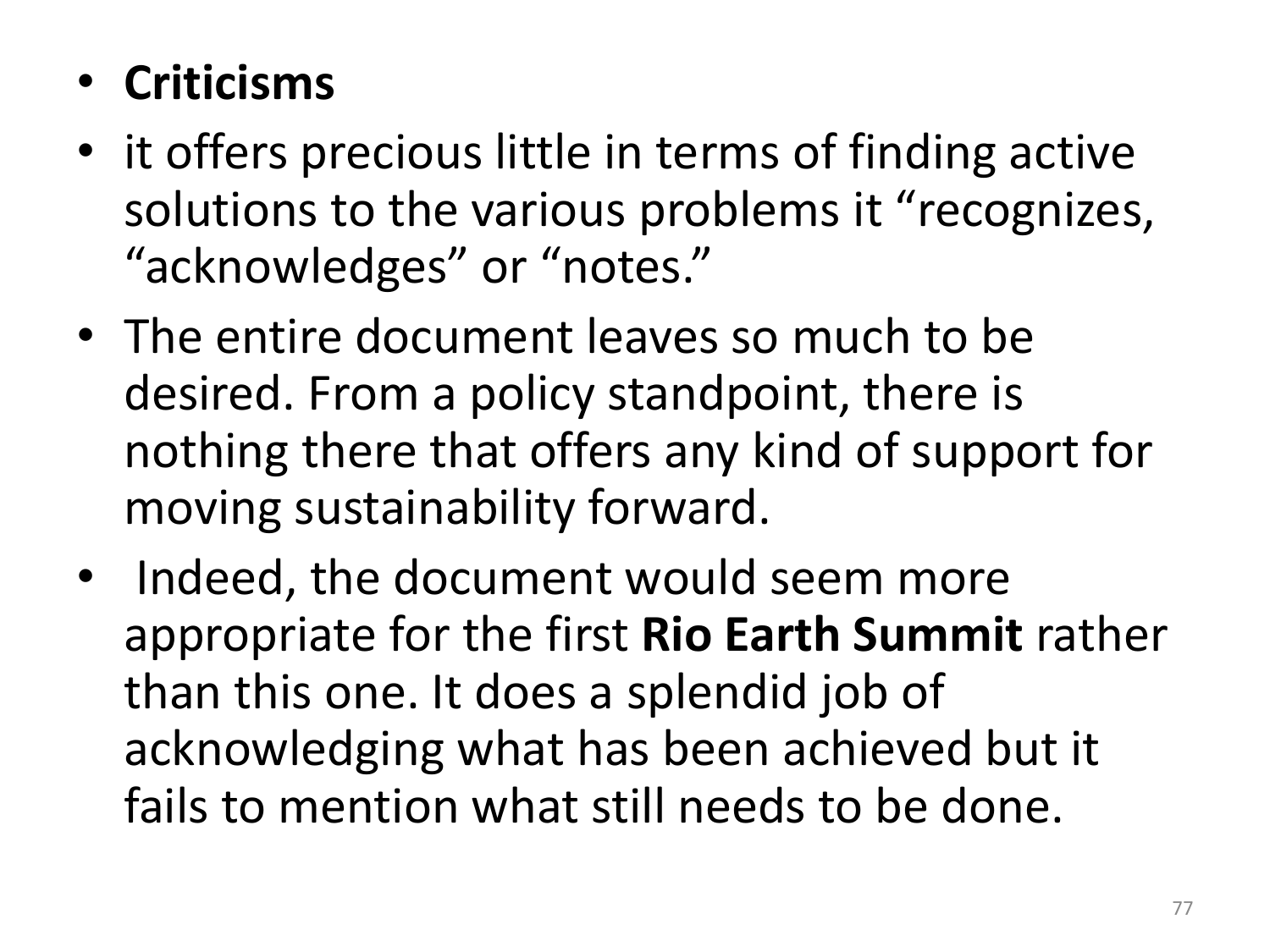- Apart from the lack of strong language, the draft also disappoints when it comes to pursuing active commitments on a timeline and actually getting world leaders to arrive at an action plan.
- *The Guardian* (London), argued that the Summit document contains almost no timetables, definitions or ways to monitor new sustainable development goals.
- Prior to the summit, there was hope that there would be a set of goals in each socio-enviro sector like food scarcity, renewable energy, ocean protection, women's empowerment etc. Not only are these poorly defined, there is also no clear direction on how to move forward.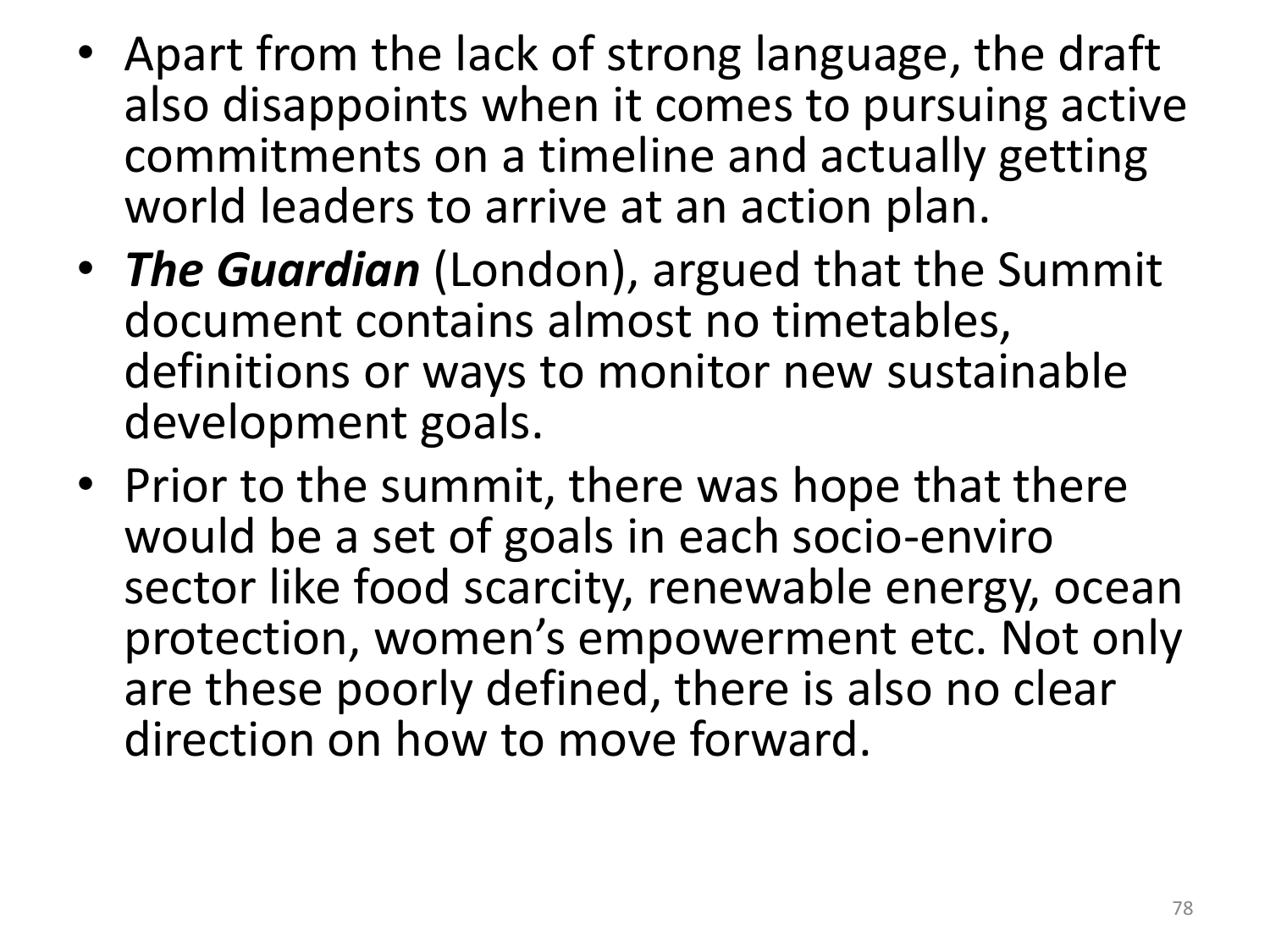- Overall, the document drew criticisms from many civil society leaders. For instance, Jim Leape, the head of WWF has said that, "It's pathetic. If this text proposed by Brazil is accepted, then the last year of negotiations has been a colossal waste of time. If you saw this document without knowing what it was supposed to be, you might think Rio+20 was convened as a seminar."
- On several issues, the document left the science and engineering communities dismayed. For example, scientists had hoped that the text would express urgency over the accumulated evidence that many of the planet's systems are now under dangerous stress, threatening, for example, fish numbers and terrestrial food chains.
- But it proved impossible to reconcile such a statement, and its implied support for limiting economic growth, with the paramount goal — namely, how to raise more than one billion people out of extreme poverty, a task for which many claim economic growth remains essential.